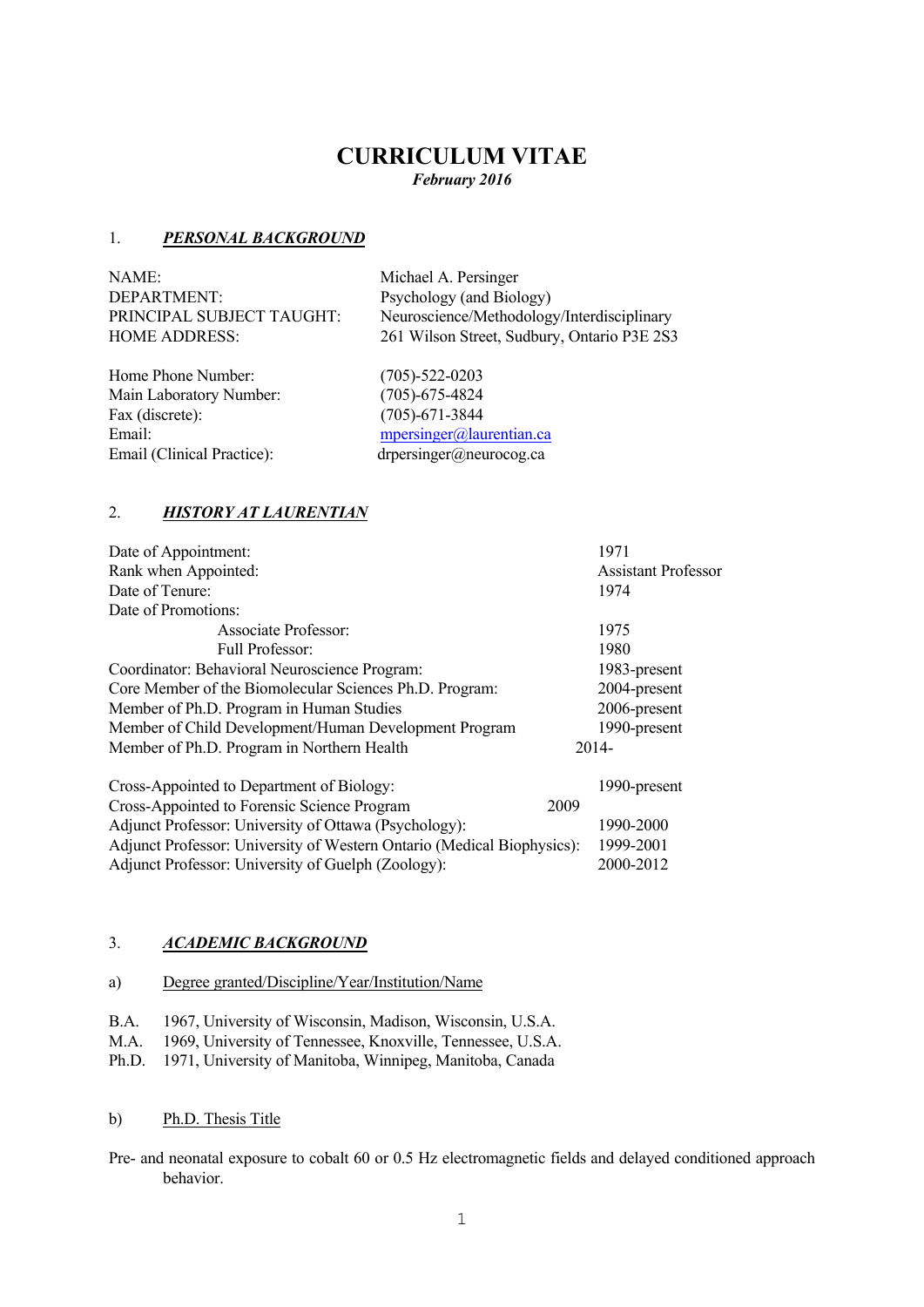# 3.1 Laboratory Research Background

#### **1981-Present**

- Quantum representations of biological systems
- Discovering common connections between cosmological quantities, geophysical variable and biological systems.
- Quantitative electroencephalographic measurements and models of consciousness
- Biophysics of the histomorphological, behavioral, and (brain) molecular consequences of a single impact (200 g dropped from 0.9 m) of mechanical energy to the skull: simulation of "mild" brain injury in humans
- Bioelectromagnetism: Mechanisms and processes
- Identification of brain damage patterns (in the rat) induced by a single subcutaneous injection of lithium and pilocarpine and postictal pharmacological treatments
- Evaluation of behavioral and immunological deficits associated with insidious, limbic seizureinduced brain damage
- Verification of Tectonic Strain Hypothesis within several tectonostratigraphic regions
- Factor analyses and construct validity of a temporal lobe lability factor in the human population (applications to creativity and inferential processing during crises)
- Verification and determination of the contribution of geomagnetic activity and experimentallyinduced pulsed magnetic fields to brain function and anomalous experiences
- Memory modifications by altered states
- Neuropsychological correlates of religious and delusional thinking
- Comparisons of qualitative (neurological) and quantitative (neuropsychological) techniques for assessing diffuse/microstructural brain damage
- Integrating the Physical Sciences, Social Sciences, and Humanities by common operations.
- Understanding the nature of space-time and its multiple quantitative parameters.

#### **1977-1980**

- Specification of conditioned taste aversion mechanisms
- Experimental manipulation of brain mast cell numbers and their degranulation profiles (re: multiple sclerosis)
- Quantitative models for luminosity (UFO report) predictions (adjunct forecasting of earthquakes)
- Haematological, histological, and physiological consequences of sudden reinforcement schedules: application to lifestyle alterations
- Effects of magnetic field application upon memory processes

#### **1973-1976**

- Taurine effects on behaviour, physiology, and brain chemistry
- Development of histological techniques for analyses of brain, hypophysis, thyroid, spleen, and thymus
- Identification and quantification of mast cells in the rat brain
- Matrix and profile analyses of behavioral, physiological, histological, and biochemical correlates
- Multiple regression analyses of space-time coordinates of luminosity reports

#### **1966-1972**

- Study of rat cardiovascular and haematological function during magnetic field exposure
- Statistical analyses of human disease conditions and their correlates with meteorological conditions
- Behavioral and biological consequences of prenatal exposure to X-rays and gamma-rays
- Pursuit of the thyroidal mechanism as the source of rotating magnetic field-induced changes in the rodent
- Anomalous geophysical and human transients in Southeast Asia
- Amino acid production in abiogenic environments simulating the pre-Cambrian condition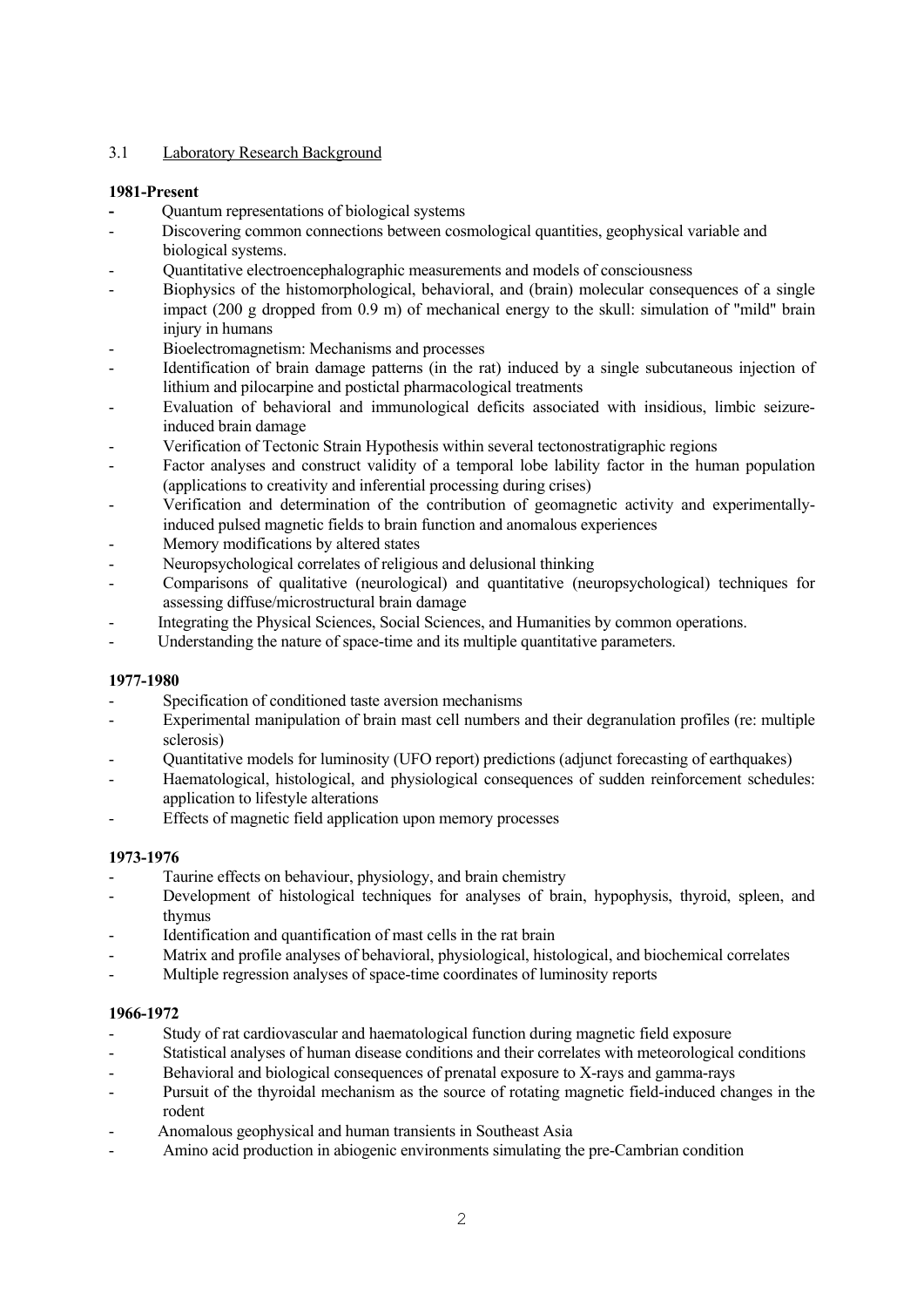# 3.2 Clinical Research and Practice

#### **1967-1969 (University of Tennessee)**

 - Clinical and Training as a graduate student at Eastern State Psychiatric Hospital. Courses in Neuropsychology, Clinical and Counselling and Personality

# **1970-1971 (University of Manitoba)**

Graduate courses and experience with behavioural modification and clinical neuropsychology (Halstead tradition).

#### **1995-Present**

- Transcerebral (weak magnetic field) stimulation for treatment of depression and pain following mild to moderate brain injury
- Development of integrated, accurate neuropsychological, cognitive and personality assessments: test-retest and construct validity
- Geomagnetic activity, complex partial epileptic-like experiences and PSI phenomena
- Hypnotic susceptibility, memory modifications by therapies and the simulation of these therapies by weak, complex transcerebral magnetic fields

#### **1985-1994**

- Discriminative analyses of cerebral functional differences in populations of normal, brain-injured and epileptic children and adults
- Development of psychometric instruments to discern the focus of electrical lability within the brain as determined by phenomenological content
- Determination of the interaction between personality factors and mild temporal lobe symptoms

#### **1972-1988 (intermittent)**

- Thanatology (death confrontation: behavioral patterns of volunteers with terminal or highly probable terminal conditions)
- Reinforcement histories and daily rituals of young adults prone to sudden religious and occult conversions

#### **Clinical (Private) Practice (Registered Psychologist): Certificate Number: 1952 1986-Present - Canadian Register of Health Providers Number: 05079**

- Clinical Neuropsychology  $\&$  Psychology. Special emphasis  $\&$  expertise for: epilepsy, learning problems, & closed head injuries. Assessment involves an integrated measurement of classic & novel neuropsychological procedures, personality profiles, cognitive level & electrocortical patterns. Family psychometric measures are often integrated
- Assessed more than 1,000 patients (adult and children over 5 years of age) who have sustained mild to moderate closed head injuries.
- Developed novel or specialized neuropsychological tests and indicators, particularly to infer function within the medial surfaces of the cerebral hemispheres
- Developed the use of "gradient analyses" and z-score comparisons for discerning relative strengths and weakness and differentiating electrical transients from regions of hypofunction
- Intervention: Anomalous/Extreme paranormal crises
- Counselling Survivors of Head Injuries and Temporal Lobe Epilepsy, i.e., partial complex epilepsy (Post-traumatic Stress Disorders)
	- Replacing psychometric test interpretations with sLORETA (Low resolution electromagnetic tomography) and employing real-time LORETA profiles during counselling and therapeutic interventions.
	- Developing novel electromagnetic cerebral applications for treatment of cancer and the pain associated with closed head injury and malignancies.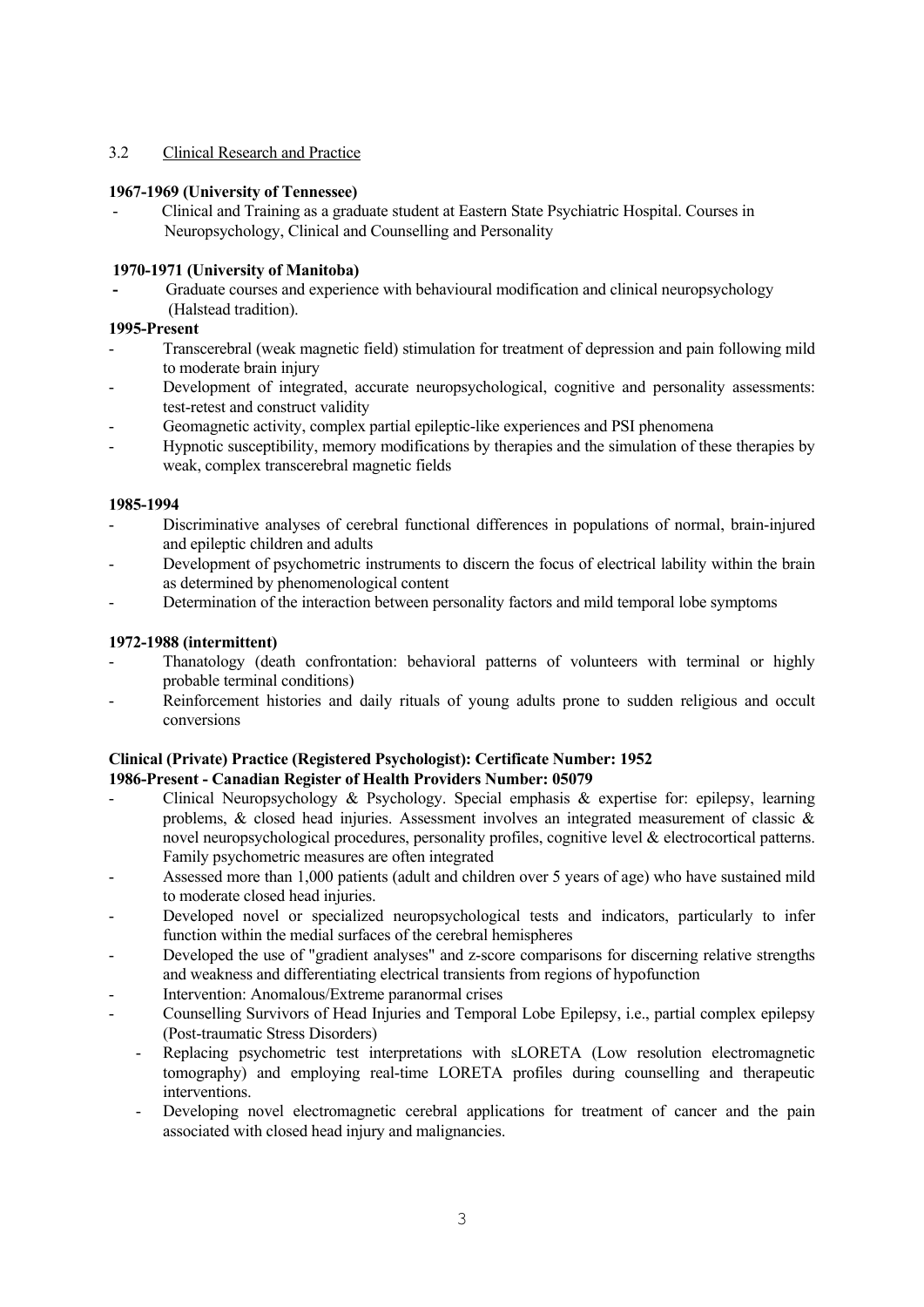# 4. *TEACHING EXPERIENCE*

#### a) University Teaching Experience

| 1971-75 | Assistant Professor of Psychology, Laurentian University (Full-time) |             |
|---------|----------------------------------------------------------------------|-------------|
| 1975-80 | Associate Professor of Psychology, Laurentian University (Full-time) |             |
| 1980-   | Full Professor of Psychology, Laurentian University (Full-time)      |             |
| 1983-   | Coordinator, Behavioral Neuroscience Program, Laurentian University  | (Full-time) |

# b) Research Experience: 40 years; Laurentian University; Full-time

# 5. *LEAVES*

- a) Study Leave: N/A
- b) Sabbatical Leaves: 1978-79/1986 (half)

# 6. *ADMINISTRATIVE CONTRIBUTION TO LAURENTIAN*

| 1975-2000:      | Chairman and Member of University Animal Care Committee (ACC)                         |  |
|-----------------|---------------------------------------------------------------------------------------|--|
| 2000-2004:      | Member of the University Animal Care Committee                                        |  |
| 1971-present:   | Member of either Personnel, Ethics, or Academic Affairs Committees for the Department |  |
| of Psychology   |                                                                                       |  |
| $1975 - 78$ :   | Chairman of Departmental Budget Committee                                             |  |
| $1988 - 2001$ : | Centre in Mining and Mineral Exploration Research (CIMMER)                            |  |
| 1983-present:   | Coordinator of Behavioral Neuroscience Program                                        |  |
| 2006-present    | Contributor to Council of Department of Biology                                       |  |
| 2006-present    | Admissions Review Committee, Biomolecular Science (BMS) Program                       |  |
| 2007-present    | Senator, Laurentian University Senate                                                 |  |
| $2010$ -present | Member, Candidate Exam Committee, BMS                                                 |  |
| 2010-present    | Member, Senate Executive                                                              |  |
| 2009-persent    | Member of Science and Engineering Executive Council                                   |  |
| 2010-present    | Member of university's Research Ethics Board (REB)                                    |  |
| 2012-present    | Senate Representative to the Board of Governors                                       |  |
| 2012-2015       | Senate Representative to Exec Board of Governors                                      |  |
| 2015-present    | LUFA representative to Teaching and Learning Committee                                |  |
| $2013$ -present | Representative to Laboratory Health and Safety                                        |  |
| 2013-present    | Executive Council, Ph.D. Human Studies Program                                        |  |
| 2014-present    | LUFA Representative to Parking and Security                                           |  |

# 7. *SCHOLARLY ACTIVITY/ACADEMIC PUBLICATIONS*

a) Books:

Persinger, M.A. (Ed.). ELF and VLF Electromagnetic Field Effects. New York: Plenum Press, 1974.

Persinger, M.A. (Ed.). The Paranormal. Part I: Patterns. New York: M.S.S. Information, 1974.

Persinger, M.A. (Ed.). The Paranormal. Part II: Mechanisms and Models. New York: M.S.S. Information,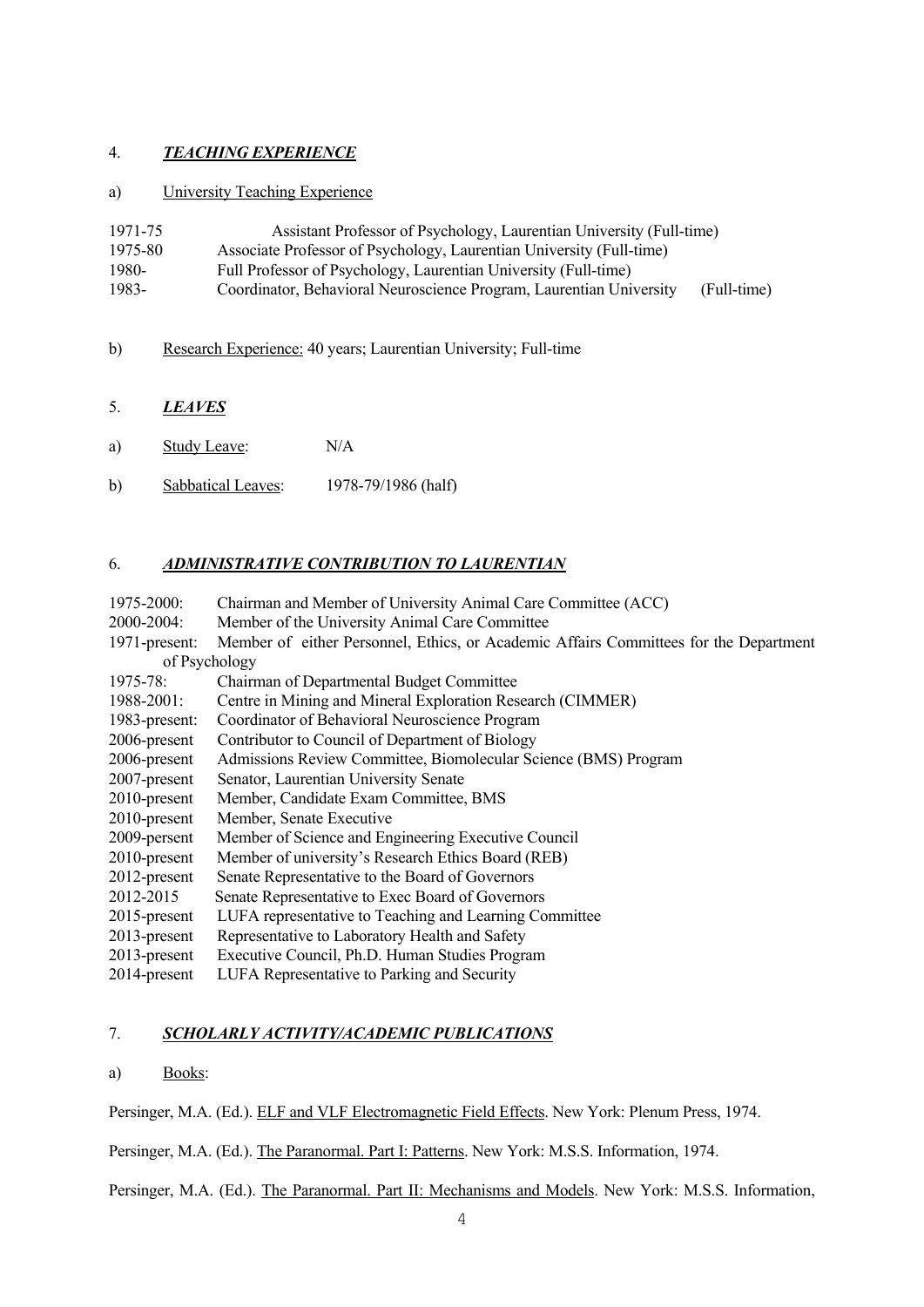1974.

- Persinger, M.A., & Lafrenière, G.F. Space-time Transients and Unusual Events. Chicago: Nelson-Hall, 1977.
- Persinger, M.A., Carrey, N.J., & Suess, L. TM and Cult-Mania. Boston: Christopher Publishing House, 1980.

Persinger, M.A. The Weather Matrix and Human Behavior. New York: Praeger, 1980.

Persinger, M.A. Neuropsychological Bases of God Beliefs. New York: Praeger, 1987.

- b) Books Edited (see above)
- c) Chapters in Academic Books:
- Persinger, M.A. Introduction. In M.A. Persinger (Ed.). ELF and VLF Electromagnetic Field Effects. New York: Plenum Press, 1974, Pp. 1-8.
- Persinger, M.A. ELF and VLF electromagnetic and magnetic field effects: the patterns and the problems. In M.A. Persinger (Ed.). ELF and VLF Electromagnetic Field Effects. New York: Plenum Press, 1974, Pp. 275-310.
- Persinger, M.A., Lafrenière, G.F., & Ossenkopp, K.-P. Behaviourial, physiological, and histological changes in rats exposed during developmental stages to ELF magnetic fields. In M.A. Persinger (Ed.), ELF and VLF Electromagnetic Field Effects. New York: Plenum Press, 1974, pp. 177-225.
- Persinger, M.A. Effects of magnetic fields on animal behaviour. In H.D. Johnson (Ed.), Progress in Biometeorology: Division B. Progress in Animal Biometeorology. Amsterdam: Swets and Zeitlinger, 1976, Pp. 177-182.
- Persinger, M.A. Limitations of human verbal behaviour in context of UFO-related stimuli. In R.F. Haines (Ed.), UFO Phenomena and the Behavioral Scientist. Metuchen, NJ: Scarecrow, 1979.
- Persinger, M.A. Recent studies (since 1973) on the biological effects of low and extremely low frequency electromagnetic fields. In S.W. Tromp (Ed.), Biometeorological Survey. Vol. 1, 1973-1974. London: Heyden, 1979, Pp. 68-73.
- Persinger, M.A. Possible infrequent geophysical sources of close UFO encounters: expected physical and behavioral-biological effects. In R.F. Haines (Ed.), UFO Phenomena and the Behavioral Scientist. Metuchen, N.J.: Scarecrow Press, 1979, Pp. 396-434.
- Persinger, M.A. The effects of transient or intense geomagnetic or related global perturbation upon human group behavior. In J.B. Calhoun (Ed.), Perspectives on Adaptation, Environment and Population. New York: Praeger, 1983, Pp. 28-30.
- Persinger, M.A. The Modern Magnetotherapies. In A.A. Marino (Ed.), Handbook of Bioelectricity, New York: Marcel-Dekker, 1988, pp. 589-627.
- Persinger, M.A. Near death experiences: determining the neuroanatomical pathways by experiential patterns and simulation in experimental settings. In L. Bessette (Ed). Healing: Beyond Suffering or Death, MHH: Quebec, 1993, pp. 227-286.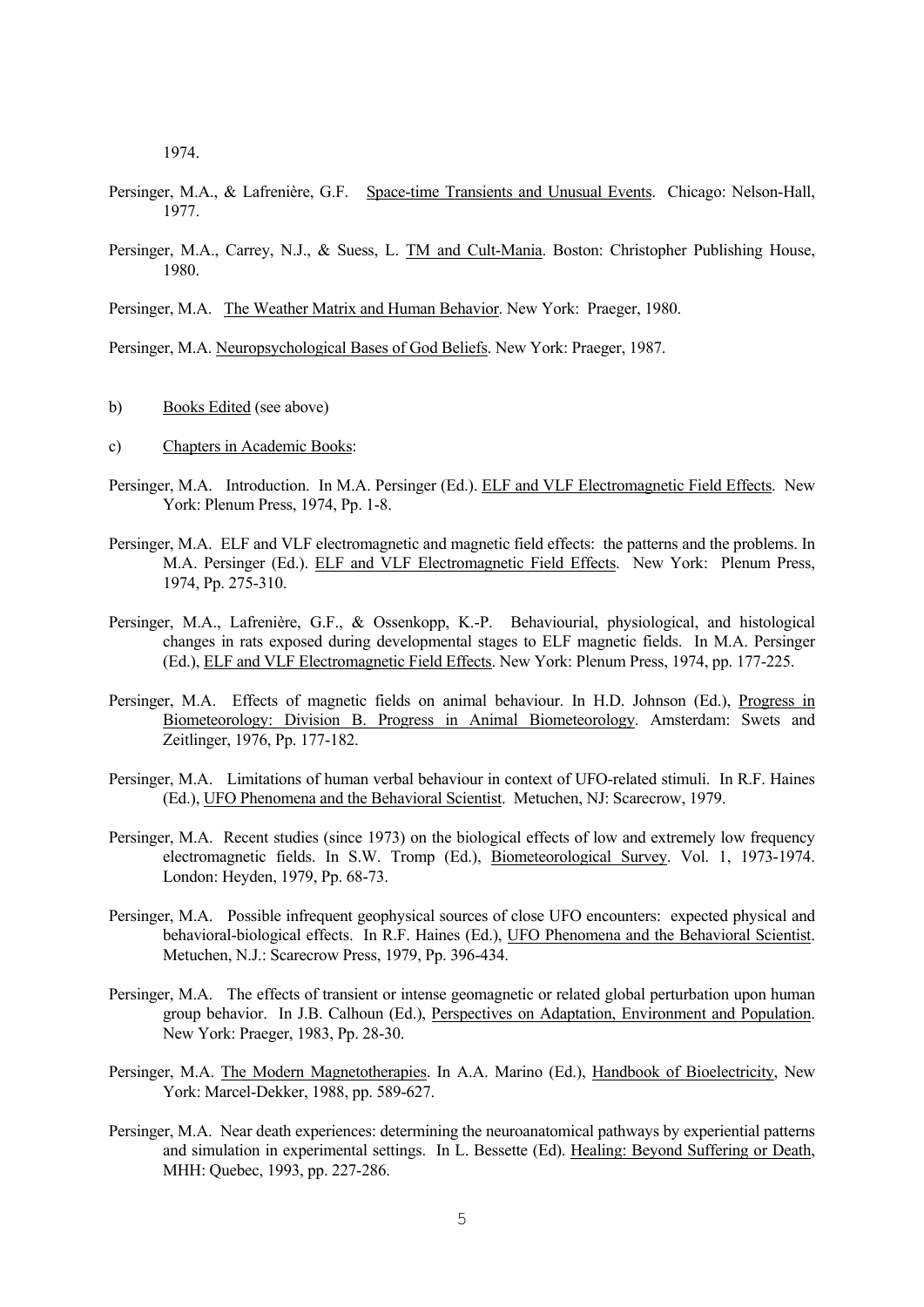- Persinger, M.A. Hypnosis and the brain: the relationship between subclinical complex partial epileptic-like symptoms, imagination, suggestibility and changes in self-identity. In R. G. Kunzendorff, N.P. Spanos, and B. Wallace (Eds). Hypnosis and Imagination. New York: Baywood Publications, 1996, pp. 283-305.
- Persinger, M.A. Near-death experiences and ecstasy: An artifact of the organization of the human brain? In S. Della Salla (Ed.), Mind Myths. John Wiley, NY: 1999, pp. 85-99.
- Persinger, M.A. The UFO experience: A normal correlate of human brain function. In D.M. Jacobs (Ed.), UFOs and abductions: Challenging the borders of knowledge. University Press of Kansas: Lawrence. 2000, pp. 262-302.
- Persinger, M.A., & Koren, S.A. Predicting the characteristics of haunts from geomagnetic factors and brain sensitivity: Evidence from field and experimental studies. In J. Houran  $\& R$ . Lange (Eds), Hauntings and poltergeists: Multidisciplinary perspectives. Jefferson, NC: McFarland & Company, 2001, pp. 179-194.
- Roll, W.G., & Persinger, M.A. Poltergeists and hauntings. In J. Houran & R. Lange (Eds.), Hauntings and poltergeists: Multidisciplinary perspectives. Jefferson, NC: McFarland & Company, 2001, pp. 123- 163.
- Persinger, M.A. Experimental simulation of the god experience: implications for religious beliefs and the future of the human species. In R. Joseph (ed). Neurotheology: Brain, Science, Spirituality, Religious Experience. San Jose CA: University Press, pp. 267-284.
- Persinger, M.A. Neurobehavioral effects of brief exposures to weak intensity, complex magnetic fields within experimental and clinical settings. In M. J. McLean, S. Engstrom, & R. R. Holocomb (Eds). Magnetotherapy: potential therapeutic benefits and adverse effects. New York: TFG Press, 2003, pp. 89-118.
- Persinger, M. A. The Fatima Phenomena, in A. D. Basiago (ed), Fatima Revisited, Anomalist Book, 2008.
- Mulligan, B. P., Cloes, L. S., Mach, Q. H. & Persinger, M. A. Geopsychology: Geophysical matrix and human behavior. In I. V. Florinsky (ed) Man and the Geosphere, Nova Science Publishers: London, 2010, pp. 115-141.

Persinger, M. A. Neuroscientific investigation of anomalous cognition. In E. C. May and S. B. Marwaha (eds) *Extrasensory Perception: Support, Skepticism, and Science*, Praeger, Santa Barber, 2015, pp. 347-375.

- d) Articles (in refereed journals):
- Persinger, M.A. Open-field behaviors in rats exposed pre-natally to a low intensity-low frequency, rotating magnetic field. Developmental Psychobiology, 1969, 2(3), 168-171.
- Persinger, M.A., & Foster, W.S. ELF rotating magnetic fields: prenatal exposure and adult behavior. Archives fur Meteorologie Geophysiks und Bioklimatologie, Series B, 1970, 18, 363-369.
- Persinger, M.A. Prenatal exposure to an ELF rotating magnetic field, ambulatory behavior and lunar distance at birth: a correlation. Psychological Reports, 1971, 28, 435-438.
- Persinger, M.A., & Pear, J.J. Prenatal exposure to an ELF-rotating magnetic field and subsequent increase in conditioned suppression. Developmental Psychobiology, 1972, 5(3), 269-274.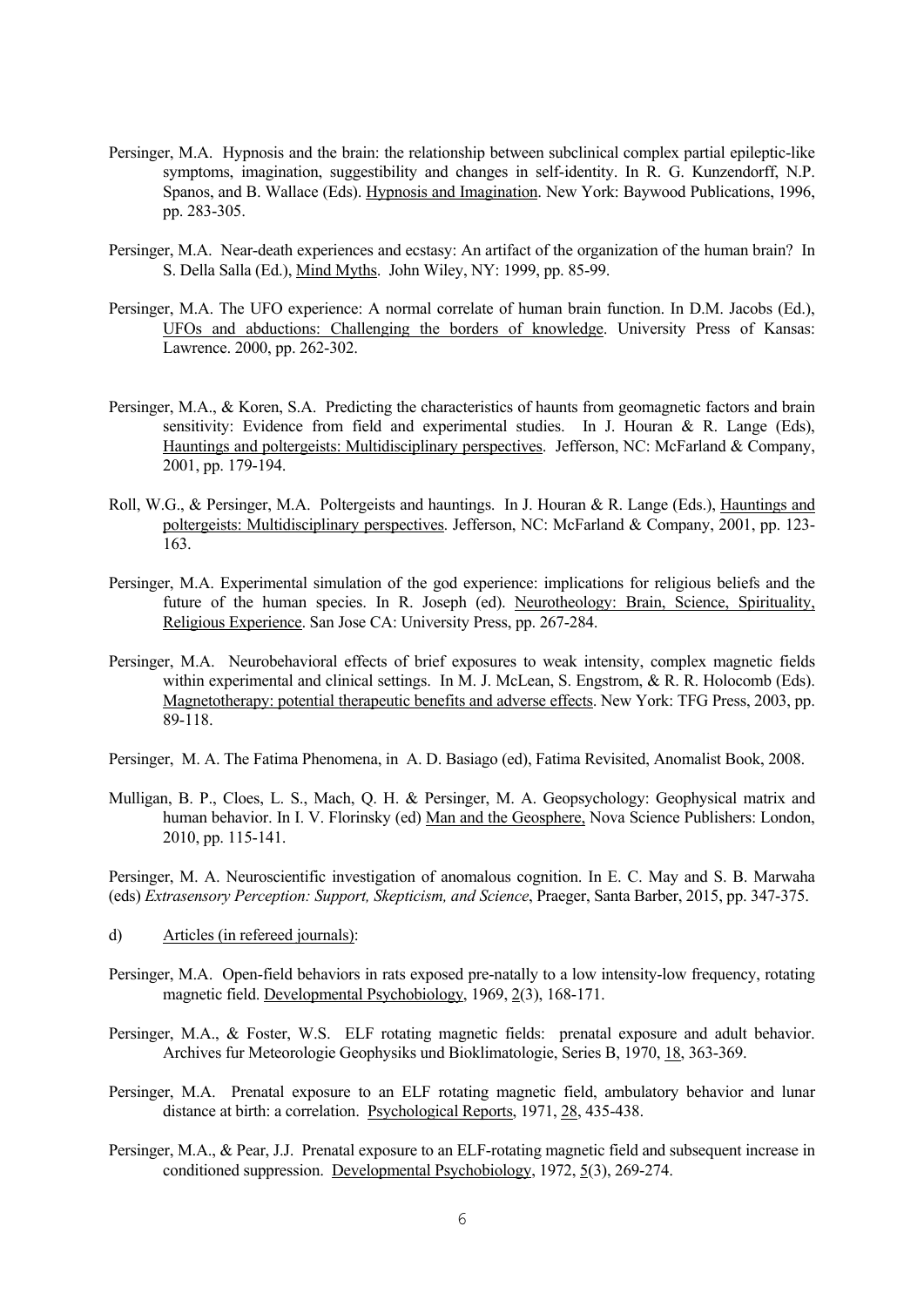- Persinger, M.A., Ossenkopp, K.-P., & Glavin, G.B. Behavioral changes in adult rats exposed to ELF magnetic fields. International Journal of Biometeorology, 1972, 16, 163-162.
- Persinger, M.A., Glavin, G.B., & Ossenkopp, K.-P. Physiological changes in adult rats exposed to an ELF rotating magnetic field. International Journal of Biometeorology, 1972, 16(2), 163-172.
- Ossenkopp, K.-P., Koltek, T.W., & Persinger, M.A. Prenatal exposure to an extremely low frequency- low intensity rotating magnetic field and increases in thyroid and testicle weights in rats. Developmental Psychobiology, 1972, 5(3), 275-285.
- Pear, J.J., Moody, J.E., & Persinger, M.A. Lever attacking by rats during free-operant avoidance. Journal of the Experimental Analysis of Behavior, 1972, 18, 517-523.
- Persinger, M.A., & Ossenkopp, K.-P. Some behavioral effects of pre- and neo-natal exposure to an ELF rotating magnetic field. International Journal of Biometeorology, 1973, 17, 217-220.
- Persinger, M.A. Possible cardiac driving by an external rotating magnetic field. International Journal of Biometeorology, 1973, 17(3), 263-266.
- Ludwig, W., Persinger, M.A., & Ossenkopp, K.-P. Physiological effects of electromagnetic fields in the ELF region. Archives fur Meteorologie, Geophysiks und Bioklimatologie, Series B, 1973, 21, 110-116.
- Persinger, M.A., Ludwig, H.W., & Ossenkopp, K.-P. Psychophysiological effects of extremely low frequency electromagnetic fields: a review. Perceptual and Motor Skills, 1973, 36, 1131-1159.
- Ludwig, W., Persinger, M.A., & Ossenkopp, K.-P. Physiologische wirkung electro-magnetischer wellen bei-tiefen frequenzen. Archives fur Meteorologie, Geophysiks und Bioklimatologie, Series B, 1973, 21, 99-109.
- Persinger, M.A., Ossenkopp, K.-P., Kamaya, V., & Pear, J.J. Physiological changes associated with changing fixed ratio schedules in rats. Psychological Reports, 1974, 35, 847-850.
- Persinger, M.A. Geophysical models for parapsychological experiences. Psychoenergetic Systems, 1975, 1, 63-74.
- Persinger, M.A. Lag responses in mood reports to changes in the weather matrix. International Journal of Biometeorology, 1975, 19(2), 108-144.
- Persinger, M.A., Lafrenière, G.F., & Mainprize, D.N. Human reaction time variability changes from low intensity 3-Hz and 10-Hz electric fields: Interactions with stimulus pattern, sex and field intensity. International Journal of Biometeorology, 1975, 19(1), 56-64.
- Persinger, M.A. Day-time wheel running activity in laboratory rats following geomagnetic event of 5-6 July, 1974. International Journal of Biometeorology, 1976, 20(1), 19-22.
- Persinger, M.A. Transient geophysical bases for ostensible UFO-related phenomena and associated verbal behavior? Perceptual and Motor Skills, 1976, 43, 215-221.
- Persinger, M.A. The problems of human verbal behaviour: The final reference for measuring ostensible PSI phenomena. The Journal of Research in PSI Phenomena, 1976, 1(1), 72-90.
- Persinger, M.A., & Robb, N.I. Cajal-retzius cells as electro-static guides for migrating neurons.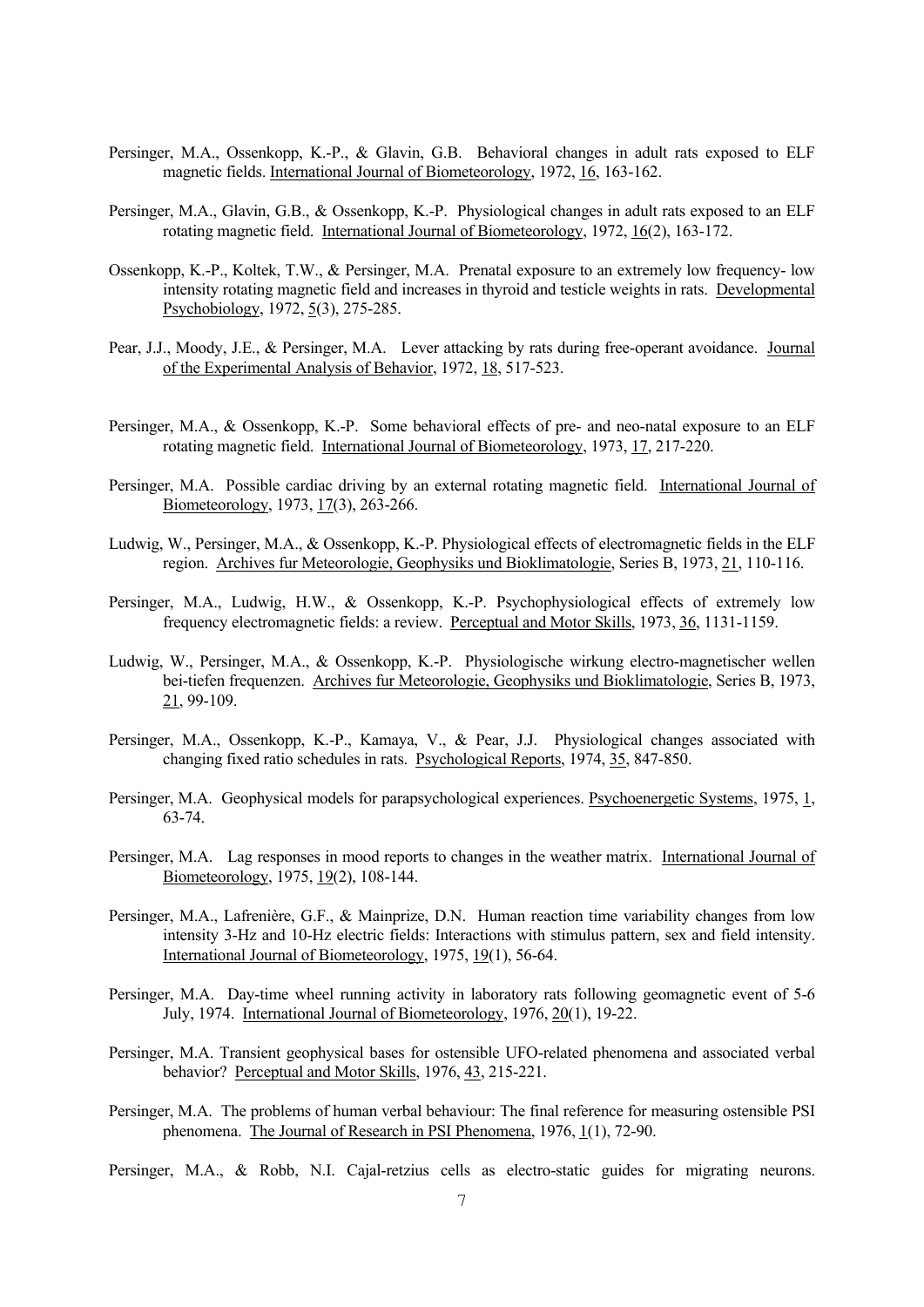Psychological Reports, 1976, 39, 651-655.

- Persinger, M.A., Valliant, P.M., & Falter, H. Weak inhibitory behavioral effects of postnatal-preweaning taurine injections in rats. Developmental Psychobiology, 1976, 9(2), 131-136.
- Ehrmann, W., Leitner, H., Ludwig, W., Persinger, M.A., & Thomas, R. Therapie mit ELF-magnetfeldern. Zeitschrift fur Physikalische Medizin, 1976, 5, 161-170.
- Persinger, M.A., Lafrenière, G.F., & Falter, H. Oral taurine effects on inhibitory behavior: response transients to step-like schedule changes. Psychopharmacology, 1976, 49, 249-252.
- Persinger, M.A. A force/delta D and delta T concept applied to paranormal events: general comments. The Journal of Research on PSI Phenomena, 1976, 1, 1-8.
- Persinger, M.A. Mast cells in the brain: possibilities for physiological psychology. Physiological Psychology, 1977, 5(2), 166-176.
- Persinger, M.A. Preweaning body marking reduces brain mast cell numbers in rats. Behavioral Biology, 1977, 21, 426-431.
- Persinger, M.A., Lafrenière, G.F., & Carrey, N.J. Thyroid morphology and wet organ weight changes in rats exposed to different low intensity 0.5 Hz magnetic fields and pre-experimental caging conditions. International Journal of Biometeorology, 1978, 22(1), 67-73.
- Persinger, M.A., & Coderre, D. Thymus mast cell numbers following perinatal and adult exposures to low intensity 0.5 Hz magnetic fields. International Journal of Biometeorology, 1978, 22(2), 123-128.
- Persinger, M.A., Cooke, W.J., & Janes, J.T. No evidence for relationship between biorhythms and industrial accidents. Perceptual and Motor Skills, 1978, 46, 423-426.
- Persinger, M.A., Lafrenière, G.F., Carrey, N.J., & Mazzuchin, A. Thirty-eight blood, tissue and consumptive measures from rats exposed perinatally and as adults to 0.5 Hz magnetic fields. International Journal of Biometeorology, 1978, 22(3), 213-226.
- Lundgren, J., & Persinger, M.A. Activity and acquisition/extinction comparisons of brown- and whitecoated litter mates. Psychological Reports, 1978, 43, 779-782.
- Persinger, M.A., Carrey, N.J., Lafrenière, G.F., & Mazzuchin, A. Step-like DRL schedule change effects on blood chemistry, leukocytes, and tissue in rats. Physiology and Behavior, 1978, 21, 899-904.
- Persinger, M.A., & Fiss, T.B. Mesenteric mast cell degranulation is not essential for conditioned taste aversion. Pharmacology, Biochemistry and Behavior, 1978, 9, 725-730.
- Persinger, M.A. Brain mast cell numbers in the albino rat: sources of variability. Behavioral and Neural Biology, 1979, 25, 380-386.
- Persinger, M.A. ELF field mediation in spontaneous PSI events: direct information transfer or conditioned elicitation? Psychoenergetic Systems, 1979, 3, 155-169.
- Valliant, P.M., Persinger, M.A., & Satinder, K.P. Long-term effects of preweaning taurine injections in rats: Interactions with strain and gender. Developmental Psychobiology, 1979, 12, 515-518.
- Krema, R., Persinger, M.A., & Sartor, V. Thyroid and thymus morphology in rats following sudden DRL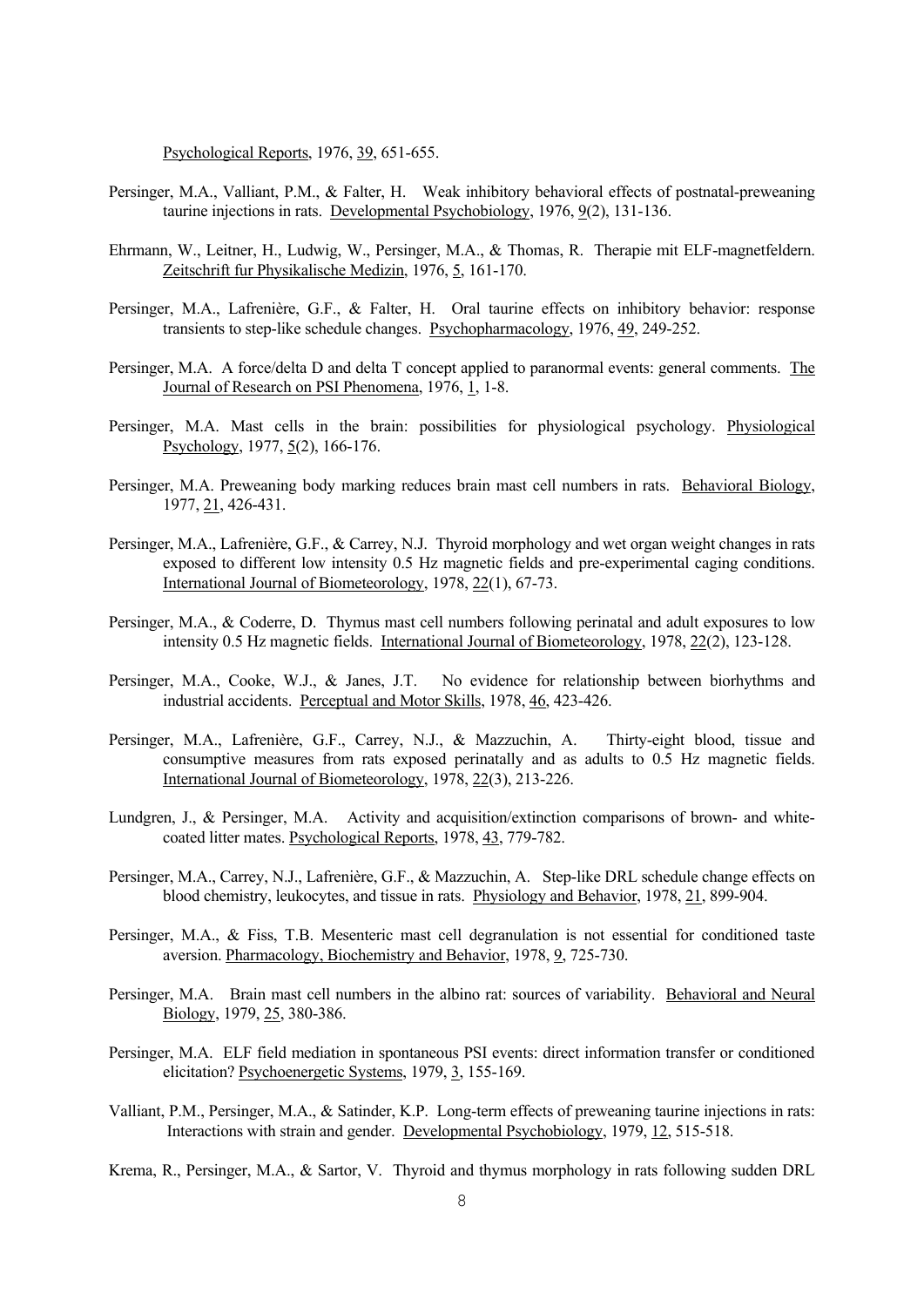reinforcement schedule changes. Physiology and Behavior, 1979, 23, 1163-1164.

- Persinger, M.A. Behaviouristic descriptions of paranormal behaviors. Psychoenergetic Systems, 1979, 3, 229-242.
- Lafrenière, G.F., & Persinger, M.A. Thyroid morphology and activity does not respond to ELF electromagnetic field exposures. Experientia, 1979, 35, 561-567.
- Persinger, M.A. Prediction on Fortean event reports from population and earthquake numbers. Pursuit, 1979, 12(4), 162-174.
- Persinger, M.A. A first order approximation of satiation time:  $(IRT)^2/R_t$ . Perceptual and Motor Skills, 1979, 49, 649-650.
- Persinger, M.A. Earthquake activity and antecedent UFO report numbers. Perceptual and Motor Skills, 1980, 50, 791-797.
- Rapundalo, S.T., Persinger, M.A., & Alikhan, M.A. Cardiohistological changes in rats from single episodes of maintained forced exercise. Physiology and Behavior, 1980, 25, 433-438.
- Persinger, M.A. Handling factors not body marking influence thalamic mast cell numbers in the preweaned albino rat. Behavioral and Neural Biology, 1980, 30, 448-459.
- Persinger, M.A. Developmental alterations in mast cell numbers and distributions within the thalamus of the albino rat. Developmental Neuroscience, 1981, 4, 220-224.
- Persinger, M.A. Geophysical variables and behavior: III. Prediction of UFO reports by geomagnetic and seismic activity. Perceptual and Motor Skills, 1981, 53, 115-122.
- Persinger, M.A. Geophysical variables and behavior: IV. UFO reports and fortean phenomena: temporal correlations in the central U.S.A. Perceptual and Motor Skills, 1982, 54, 299-302.
- Nowak, G.P., Persinger, M.A., & Dewson, M.R. Lever pressing in expanding or collapsing intervals of nonresponse-contingent reward: sensitivity to pretraining. Psychological Reports, 1982, 50, 1228- 1230.
- Persinger, M.A., & Lundgren, J. Wild-albino hybrids and albino rats: thyroid weight but not muricide differences. Psychological Reports, 1982, 50, 421-422.
- Schaefer, D., & Persinger, M.A. Finger prints and personality scores. Perceptual and Motor Skills, 1982, 54, 1021-1022.
- McLean, K., Parker, G.H., & Persinger, M.A. Lead in the water supply alters swimming-maze behavior in adult mice. Perceptual and Motor Skills, 1982, 55, 507-512.
- Kowalski, S., Parker, G.H., & Persinger, M.A. Interactions of 2-ppm lead in the water supply with food deprivation upon maze-swimming behavior of mice. Perceptual and Motor Skills, 1982, 55, 515- 519.
- Persinger, M.A., Lepage, P., Simard, J.-P., & Parker, G.H. Mast cell numbers in incisional wounds in rat skin as a function of distance, time and treatment. British Journal of Dermatology, 1983, 108, 179- 187.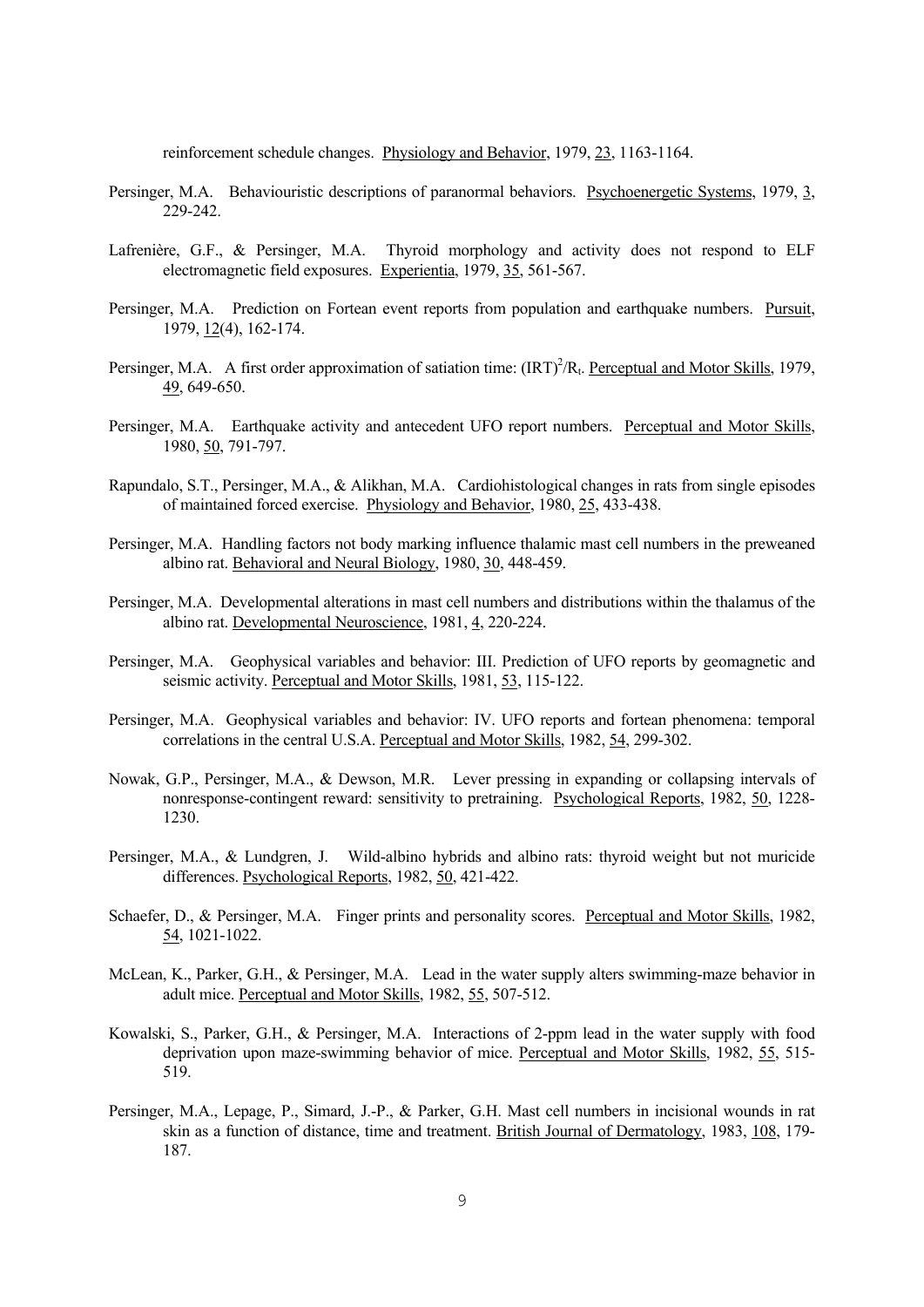- Persinger, M.A. Geophysical variables and behavior. VII. Prediction of recent European UFO report years by nineteenth century luminosity and solar-seismic measures. Perceptual and Motor Skills, 1983, 56, 91-95.
- Persinger, M.A. Geophysical variables and behavior. VIII: Specific prediction of UFO reports within the New Madrid states by solar-geomagnetic and seismic measures. Perceptual and Motor Skills, 1983, 56, 243-249.
- Persinger, M.A. Geophysical variables and behavior. IX: Expected clinical consequences of close proximity to UFO-related luminosities. Perceptual and Motor Skills, 1983, 56, 259-265.
- Persinger, M.A. The tectonic strain theory of luminosities (UFO reports). Pursuit, 1983, 16(1), 21-35.
- Mantle, E., & Persinger, M.A. Alterations in subjective evaluations during acute exposures to 5-Hz but not 9-Hz magnetic field devices. Journal of Bioelectricity, 1983, 2(1), 5-14.
- Persinger, M.A. Degranulation of brain mast cells in young albino rats. Behavioral and Neural Biology, 1983, 39, 299-306.
- Persinger, M.A. Winter blahs and spring irritability: the chronic but subtle behavioral operations. Perceptual and Motor Skills, 1983, 57, 496-498.
- Cameron, K.A., & Persinger, M.A. Pensioners who die soon after retirement can be discriminated from survivors by post-retirement activities. Psychological Reports, 1983, 53, 564-566.
- Persinger, M.A., & Levesque, B.F. Geophysical variables and behavior: XII. The weather matrix accommodates large portions of variance of measured daily mood. Perceptual and Motor Skills, 1983, 57, 868-870.
- Persinger, M.A. Religious and mystical experiences as artifacts of temporal lobe function: a general hypothesis. Perceptual and Motor Skills, 1983, 57, 1255-1262.
- Persinger, M.A. Geophysical variables and human behavior: XV. Tectonic strain luminosities (UFO reports) as predictable but hidden events within pre-1947 Central U.S.A. Perceptual and Motor Skills, 1983, 57, 1227-1234.
- Persinger, M.A. Striking EEG profiles from single episodes of glossolalia and transcendental meditation. Perceptual and Motor Skills, 1984, 58, 127-133.
- Persinger, M.A. Prediction of historical and contemporary luminosity (UFO) reports by seismic variables within Western Europe. Experientia, 1984, 40, 676-681.
- Persinger, M.A. & Derr, J.S. Geophysical variables and behavior: XIX. Strong temporal relationships between inclusive seismic measures and UFO reports within Washington State. Perceptual and Motor Skills, 1984, 59, 551-566.
- Persinger, M.A. People who report religious experiences may also display enhanced temporal-lobe signs. Perceptual and Motor Skills, 1984, 58, 963-975.
- Persinger, M.A. Propensity to report paranormal experiences is correlated with temporal lobe signs. Perceptual and Motor Skills, 1984, 59, 583-586.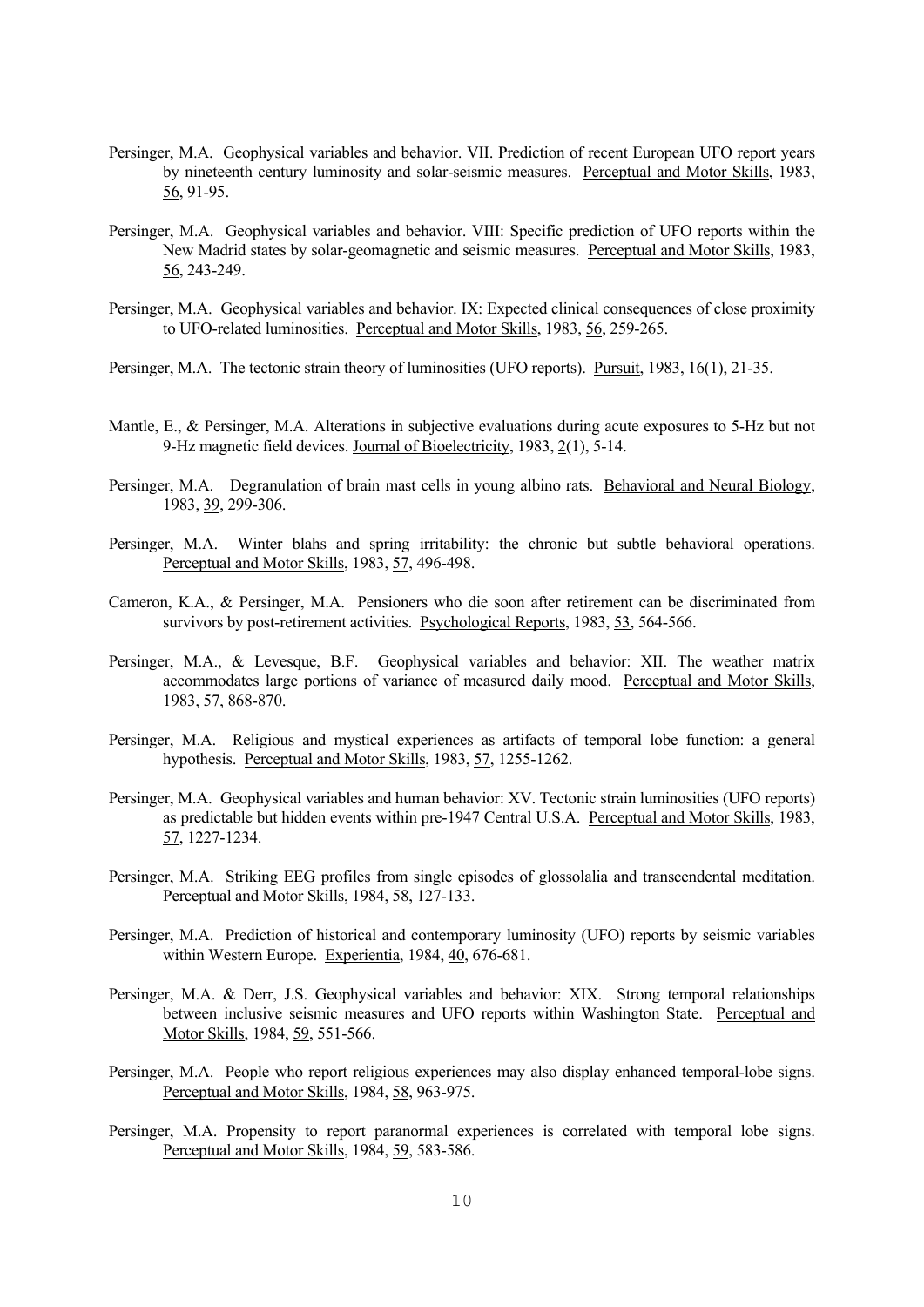- Persinger, M.A. Geophysical variables and human behavior: XVIII. Expected perceptual characteristics and local distributions of close UFO reports. Perceptual and Motor Skills, 1984, 58, 951-959.
- Persinger, M.A., & Nolan, M. Geophysical variables and behavior: XX. Weekly numbers of mining accidents and the weather matrix: The importance of geomagnetic variation and barometric pressure. Perceptual and Motor Skills, 1984, 59, 719-722.
- Persinger, M.A. Geophysical variables and behavior: XXI. Geomagnetic variation as possible enhancement stimuli for UFO reports preceding earthtremors. Perceptual and Motor Skills, 1985, 60, 37-78.
- Persinger, M.A. Geophysical variables and behavior: XXII. The tectonogenic strain continuum of unusual events. Perceptual and Motor Skills, 1985, 60, 59-65.
- Persinger, M.A., & Derr, J.S. Geophysical variables and behavior: XXIII. Relations between UFO reports within the Uinta Basin and local seismicity. Perceptual and Motor Skills, 1985, 60, 143-152.
- Michaud, L.Y., & Persinger, M.A. Geophysical variables and behavior: XXV. Alterations in memory for a narrative following application of theta frequency electromagnetic fields. Perceptual and Motor Skills, 1985, 60, 416-418.
- Makarec, K., & Persinger, M.A. Temporal lobe signs: Electroencephalographic validity and enhanced scores in special populations. Perceptual and Motor Skills, 1985, 60, 831-842.
- Persinger, M.A. Death anxiety as a semantic conditioned suppression paradigm. Perceptual and Motor Skills, 1985, 60, 827-830.
- Schaut, G.B., & Persinger, M.A. Subjective telepathic experiences, geomagnetic activity and the ELF hypothesis: Part I. Data analyses. PSI Research, 1985, 4(1), 4-20.
- Persinger, M.A. Geophysical variables and human behavior: XXX. Intense paranormal experiences occur during days of quiet, global, geomagnetic activity. Perceptual and Motor Skills, 1985, 61, 320-322.
- Persinger, M.A., & Valliant, P.M. Temporal lobe signs and reports of subjective paranormal experiences in a normal population: a replication. Perceptual and Motor Skills, 1985, 60, 903-909.
- Persinger, M.A., & Derr, J.S. Geophysical variables and behavior: XXXII. Evaluations of UFO reports in an area of infrequent seismicity: the Carman, Manitoba Episode. Perceptual and Motor Skills, 1985, 61, 807-813.
- Persinger, M.A. Subjective telepathic experiences, geomagnetic activity and the ELF hypothesis: Part II. Stimulus features and neural detection. PSI Research, 1985, 4(2), 4-23.
- Persinger, M.A., & Nolan, M. Partial amnesia for a narrative following application of theta frequency electromagnetic fields? Journal of Bioelectricity, 1985, 4(2), 481-494.
- Persinger, M.A. Classical psychophysics and ELF magnetic field detection. Journal of Bioelectricity, 1985, 4(2), 577-584.
- Persinger, M.A., & DeSano, C.F. Temporal lobe signs: positive correlations with imaginings and hypnosis induction profiles. Psychological Reports, 1986, 58, 347-350.

Gearhart, L., & Persinger, M.A. Geophysical variables and behavior: XXXIII. Onsets of historical and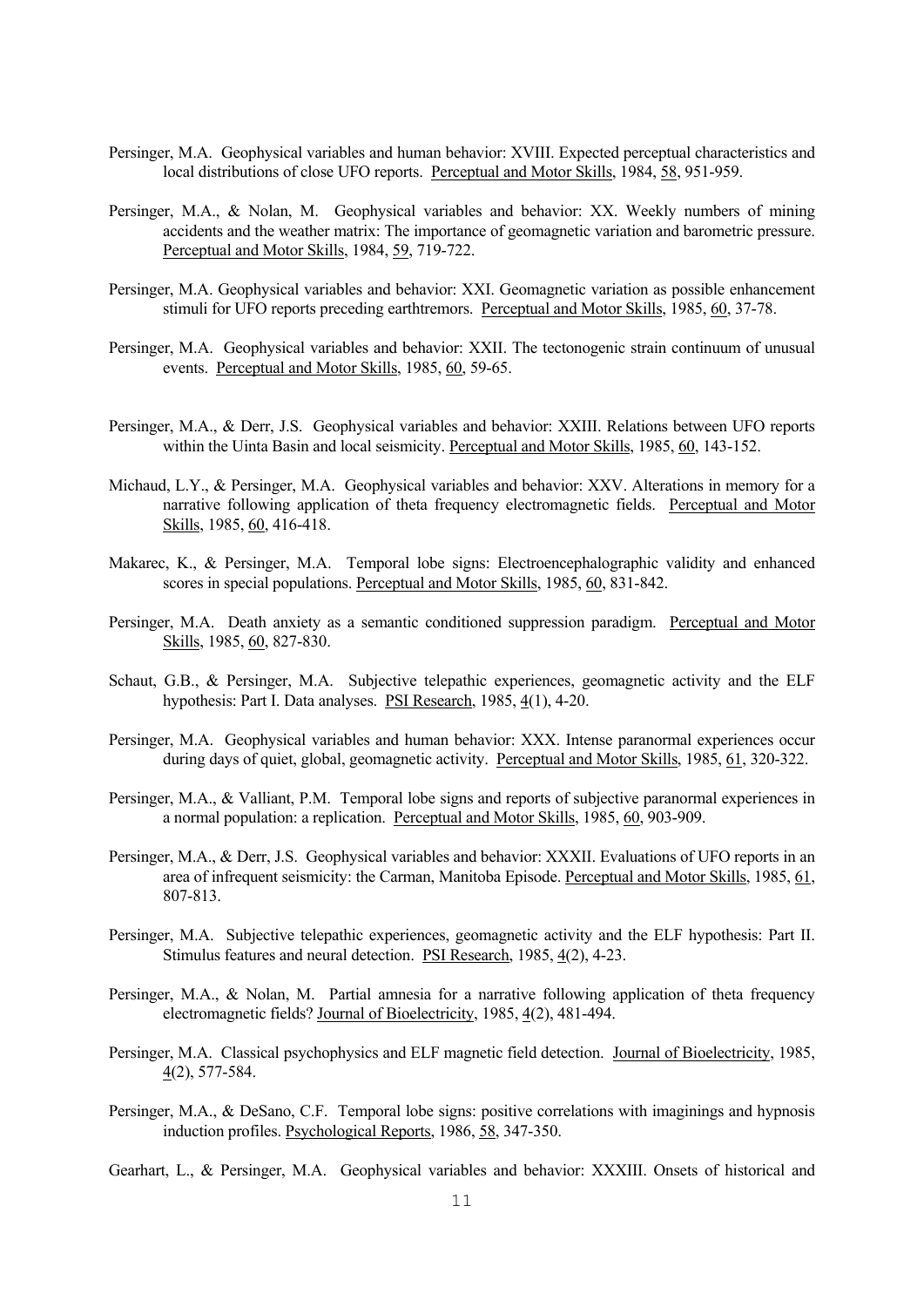contemporary poltergeist episodes occurred with sudden increases in geomagnetic activity. Perceptual and Motor Skills, 1986, 62, 463-466.

- Mattsson, D., & Persinger, M.A. Geophysical variables and behavior: XXXV. Positive correlations between numbers of UFO reports and earthquake activity in Sweden. Perceptual and Motor Skills, 1986, 63, 921-922.
- Derr, J.S., & Persinger, M.A. Luminous phenomena and earthquakes in southern Washington. Experientia, 1986, 42, 991-999.
- Persinger, M.A., & Cameron, R.A. Are earth faults at fault in some poltergeist-like episodes? Journal of the American Society for Psychical Research, 1986, 80, 49-73.
- Persinger, M.A., & Makarec, K. Temporal lobe signs and correlative behaviors displayed by normal populations. Journal of General Psychology, 1986, 114(2), 179-195.
- Persinger, M.A. Geopsychology and geopsychopathology: mental processes and disorders associated with geochemical and geophysical factors. Experientia, 1987, 43, 92-104.
- Persinger, M.A. Human biometeorology: Mental processes and disorders: A neurobehavioral perspective. Experientia, 1987, 43, 39-47.
- Persinger, M.A. Spontaneous telepathic experiences from Phantasms of the Living and low global geomagnetic activity. Journal of the American Society for Psychical Research, 1987, 81, 23-36.
- Makarec, K., & Persinger, M.A. Electroencephalographic correlates of temporal lobe signs and imaginings. Perceptual and Motor Skills, 1987, 64, 1124-1126.
- Sabourin, L., & Persinger, M.A. Specific temporal-lobe signs and enhanced delayed cross-modal matching performance. Perceptual and Motor Skills, 1987, 64, 309-310.
- Persinger, M.A. MMPI profiles of normal people who display frequent temporal-lobe signs. Perceptual and Motor Skills, 1987, 64, 1112-1114.
- DeSano, C.F., & Persinger, M.A. Geophysical variables and behavior: XXXIX. Alterations in imaginings and suggestibility during brief magnetic field exposures. Perceptual and Motor Skills, 1987, 64, 968-970.
- Ross, J., & Persinger, M.A. Positive correlations between temporal lobe signs and hypnosis induction profiles: a replication. Perceptual and Motor Skills, 1987, 64, 828-830.
- Makarec, K., & Persinger, M.A. Geophysical variables and behavior: XLIII. Negative correlation between accuracy of card-guessing and geomagnetic activity: A case study. Perceptual and Motor Skills, 1987, 65, 105-106.
- Lewicki, D.R., Schaut, G.H., & Persinger, M.A. Geophysical variables and behavior: XLIV. Days of subjective precognitive experiences and the days before the actual events display correlated geomagnetic activity. Perceptual and Motor Skills, 1987, 65, 173-174.
- Persinger, M.A., & Makarec, K. Possible learned detection of exogenous brain frequency electromagnetic fields: A case study. Perceptual and Motor Skills, 1987, 65, 444-446.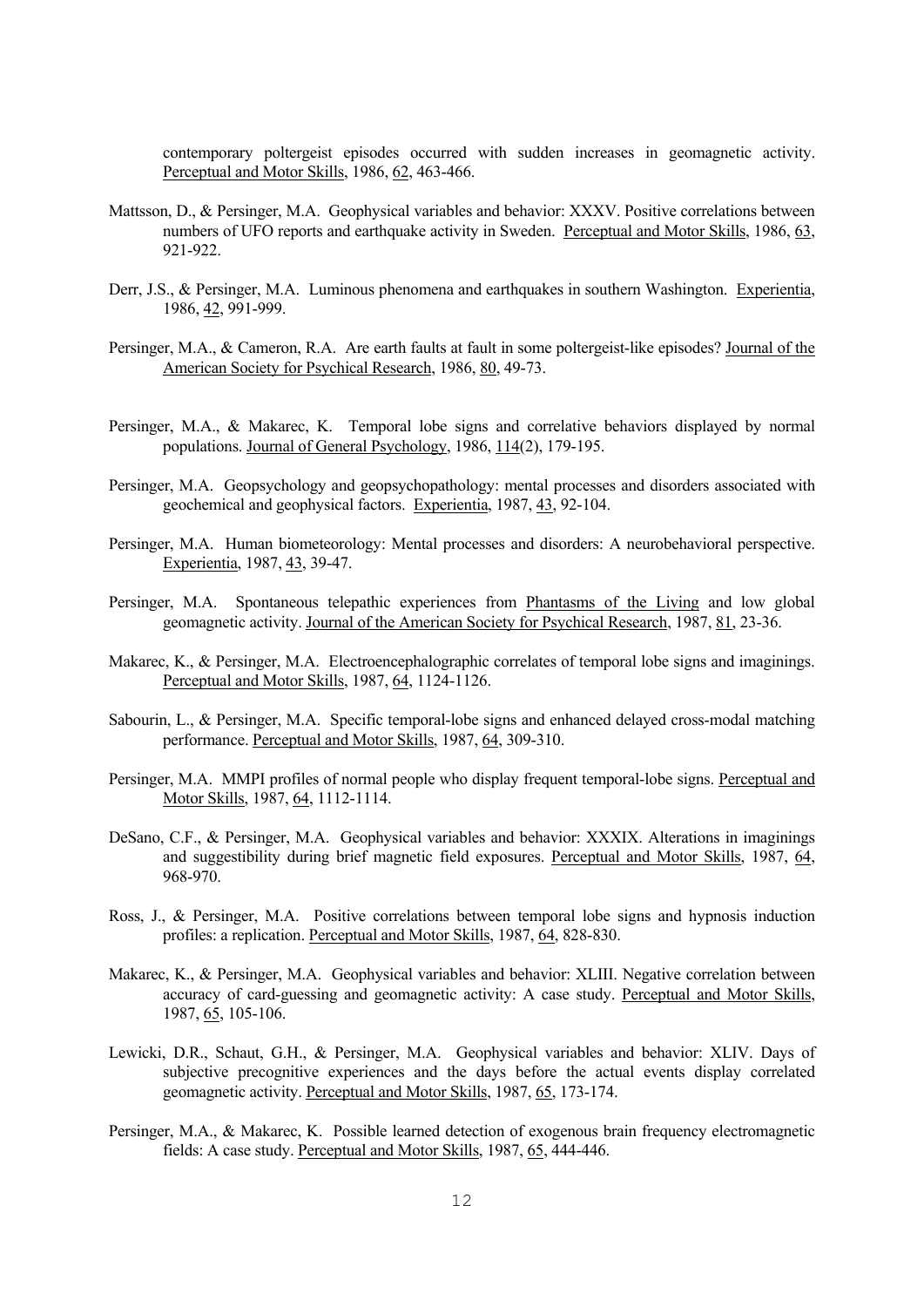- Persinger, M.A. Temporal lobe signs and personality characteristics. Perceptual and Motor Skills, 1988, 66, 49-50.
- Persinger, M.A., & Schaut, G.B. Geomagnetic factors in subjective telepathic, precognitive and postmortem experiences. Journal of the American Society for Psychical Research, 1988, 82, 217-235.
- Persinger, M.A., Makarec, K., & Bradley, J.-C. Characteristics of limbic seizures evoked by peripheral injections of lithium and pilocarpine Physiology and Behavior, 1988, 44, 27-37.
- Venugopal, M., & Persinger, M.A. Conditioned taste aversion is reduced in rats with a history of lithium/pilocarpine-induced limbic seizures. Neuroscience Letters, 1988, 90, 177-180.
- Persinger, M.A. Geophysical variables and behavior: L. Indications of a tectonic strain factor in the Rutledge (UFO) observations during 1973 in Southeastern Missouri. Perceptual and Motor Skills, 1988, 67, 571-575.
- Arango, M.A., & Persinger, M.A. Geophysical variables and behavior: LII. Decreased geomagnetic activity and spontaneous telepathic experiences from the Sidgwick collection. Perceptual and Motor Skills, 1988, 67, 907-910.
- Persinger, M.A. Geophysical variables and behavior: LIII. Epidemiological considerations for incidence of cancer and depression in areas of frequent UFO reports. Perceptual and Motor Skills, 1988, 67, 799-803.
- Persinger, M.A. Increased geomagnetic activity and the occurrence of bereavement hallucinations: Evidence for melatonin-mediated microseizuring in the temporal lobe? Neuroscience Letters, 1988, 88, 271- 274.
- Derr, J.S., & Persinger, M.A. Geophysical variables and behavior: LIV. Zeitoun (Egypt) apparitions of the Virgin Mary as tectonic strain-induced luminosities. Perceptual and Motor Skills, 1989, 68, 123- 128.
- Persinger, M.A. Geophysical variables and behavior: LV. Predicting the details of visitor experiences and the personality of experients: The temporal lobe factor. Perceptual and Motor Skills, 1989, 68, 55- 65.
- Ruttan, L.A., & Persinger, M.A. Temporal lobe signs and enhanced pleasantness scores for words generated during spontaneous narratives. Perceptual and Motor Skills, 1989, 69, 1101-1102.
- Persinger, M.A., & Krippner, S. Dream ESP experiments and geomagnetic activity. Journal of the American Society for Psychical Research, 1989, 83, 101-116.
- Persinger, M.A. Modern neuroscience and near-death experiences: expectancies and implications. Journal of Near-Death Studies, 1989, 7(4), 233-239.
- Blomme, C.G., Parker, G.H., & Persinger, M.A. Operant detection of extremely low frequency magnetic fields by the domestic pigeon *Columbia livia*. Bird Behavior, 1990, 8, 73-78.
- Persinger, M.A. The tectonic strain theory as an explanation for UFO phenomena: A non-technical review of the research, 1970-1990. Journal of UFO Studies, 1990, 2, 105-137.

Persinger, M.A., & Makarec, K. University females are more fearful and males are more egotistic: possible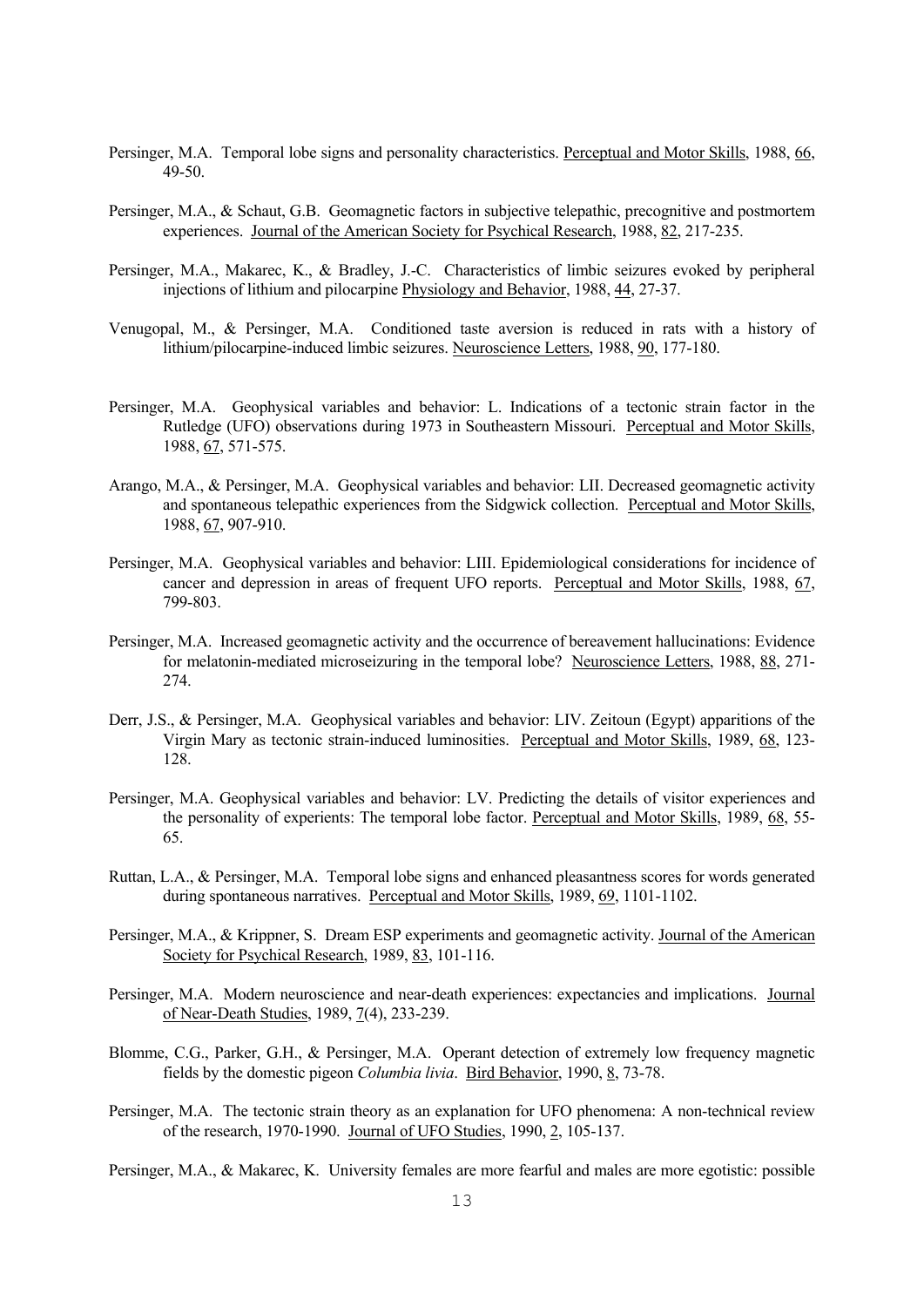implications for vocational pursuits and response to crisis. Perceptual and Motor Skills, 1990, 70, 1297-1298.

- Harrigan, T., Peredery, O., & Persinger, M.A. Failure to acquire an inhibitory task following seizureinduced brain damage. Perceptual and Motor Skills, 1990, 70, 268-270.
- Persinger, M.A., & Makarec, K. Exotic beliefs may be substitutes for religious beliefs. Perceptual and Motor Skills, 1990, 71, 16-18.
- Persinger, M.A., & Derr, J.S. Geographical variables and behavior: LXI. UFO reports in Carman Manitoba and the 1975 Minnesota quake: evidence of triggering by increased volume of the Red River. Perceptual and Motor Skills, 1990, 71, 531-536.
- Persinger, M.A., & Derr, J.S. Geophysical variables and behavior: LXII. Temporal coupling of UFO reports and seismic energy release within the Rio Grande rift system: discriminative validity of the tectonic strain theory. Perceptual and Motor Skills, 1990, 71, 567-572.
- Derr, J.S., & Persinger, M.A. Geophysical variables and behavior: LXIII. Quasi-experimental evidence of the tectonic strain theory of luminous phenomena: the Derby, Colorado earthquakes. Perceptual and Motor Skills, 1990, 71, 707-714.
- Persinger, M.A., & Fisher, S.D. Elevated, specific temporal lobe signs in a population engaged in psychic studies. Perceptual and Motor Skills, 1990, 71, 817-818.
- Derr, J.S., & Persinger, M.A. Luminous phenomena and seismic energy in the central United States. Journal of Scientific Exploration, 1990, 4(1), 55-69.
- Ruttan, L., Persinger, M.A., & Koren, S. Enhancement of temporal lobe-related experiences during brief exposures to milligauss intensity extremely low frequency magnetic fields. Journal of Bioelectricity, 1990, 9(1), 33-54.
- Makarec, K., & Persinger, M.A. Electroencephalographic validation of temporal lobe signs inventory in a normal population. Journal of Research in Personality, 1990, 24, 323-337.
- Berger, R.E., & Persinger, M.A. Geophysical variables and behavior: LXVII. Quieter annual geomagnetic activity and larger effect size for experimental PSI (ESP) studies over six decades. Perceptual and Motor Skills, 1991, 73, 1219-1223.
- Harrigan, T., Peredery, O., & Persinger, M.A. Radial maze deficits and mediodorsal thalamic damage in context of multifocal, seizure-induced brain lesions. Behavioral Neuroscience, 1991, 105(3), 482-486.
- Persinger, M.A. Preadolescent religious experience enhances temporal lobe signs in normal young adults. Perceptual and Motor Skills, 1991, 72, 453-454.
- Persinger, M.A. Geophysical variables and behavior: LXVI. Geomagnetic storm sudden commencements and commercial air crashes. Perceptual and Motor Skills, 1991, 72, 476-478.
- Falter, P., & Persinger, M.A. Improved arithmetic skills in French-Immersion grade-school students are confounded by higher intelligence. Perceptual and Motor Skills, 1991, 72, 772-774.
- Persinger, M.A. Subjective pseudocyesis (False Pregnancy) and elevated temporal lobe signs: An implication. Perceptual and Motor Skills, 1991, 72, 499-503.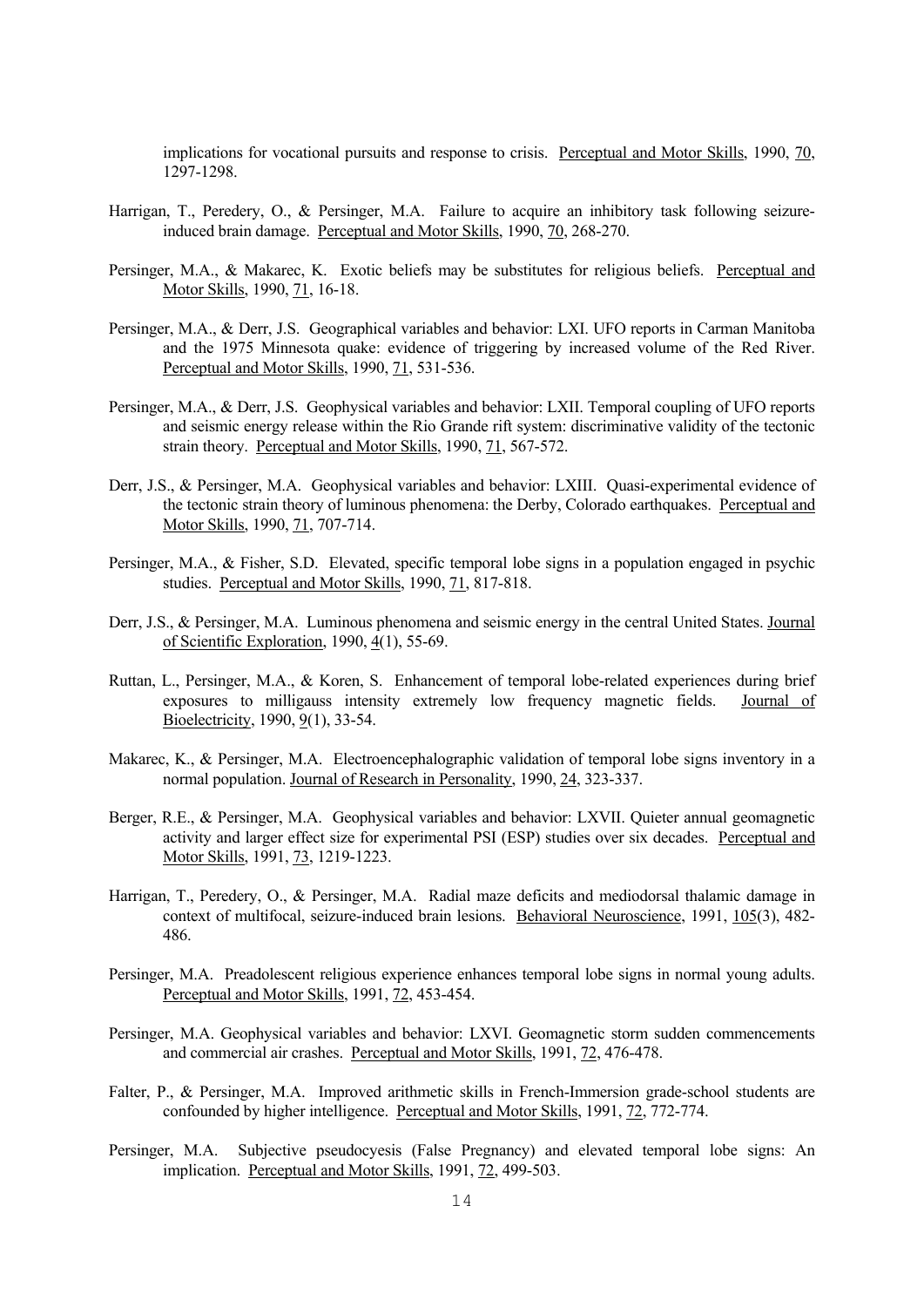- Reid, K., Falter, M., & Persinger, M.A. Humoral (immunological) responses in female albino rats during rotating magnetic field exposures. International Journal of Biometeorology, 1991, 34, 239-241.
- von Kirchenheim, C., & Persinger, M.A. Time distortion a comparison of hypnotic inductions and progressive relaxation procedures: a brief communication. The International Journal of Clinical and Experimental Hypnosis, 1991, 39(2), 63-66.
- Bureau, Y.R.J., & Persinger, M.A. Cholinergic rebound after chlorpromazine exacerbates lithium muscarinic-induced limbic seizures in rats: implications for psychiatric treatment. Psychological Reports, 1991, 69, 171-176.
- Falter, H., Persinger, M.A., &Reid, K. Sex differences in primary humoral responses of albino rats to human serum albumin. Immunology Letters, 1991, 28, 143-146.
- Hodge, K.A., & Persinger, M.A. Quantitative increases in temporal lobe symptoms in human males are proportional to postnatal geomagnetic activity: verification by canonical correlation. Neuroscience Letters, 1991, 125, 205-208.
- Richards, P., & Persinger, M.A. Temporal lobe signs, the dissociative experiences scale and the hemispheric quotient. Perceptual and Motor Skills, 1991, 72, 1139-1142.
- Persinger, M.A. Canonical correlation of a temporal lobe signs scale with schizoid and hypomania scales in a normal population: Men and women are similar but for different reasons. Perceptual and Motor Skills, 1991, 73, 615-618.
- Persinger, M.A., & Makarec, K. Psychometric differentiation of men and women by the Personal Philosophy Inventory. Journal of Personality and Individual Differences, 1991, 12(12), 1267-1271.
- Persinger, M.A., Koren, S.A., Makarec, K., Richards, P., & Youlton, S. Differential effects on wave form and the subject's possible temporal lobe signs upon experiences during cerebral exposure to weak intensity magnetic fields. Journal of Bioelectricity, 1991, 10(1 & 2), 141-184.
- Persinger, M.A., & Richards, P. Tobacyk's Paranormal Belief Scale and Temporal lobe signs: Sex differences in the experiences of ego-alien intrusions. Perceptual and Motor Skills, 1991, 73, 1151- 1156.
- Persinger, M.A., & Makarec, K. Interactions between temporal lobe signs, imaginings, beliefs and gender: their effect upon logical inference. Imagination, Cognition, and Personality, 1991, 11(2), 149-166.
- Persinger, M.A., & Makarec, K. Greater right hemisphericity is associated with lower self-esteem in adults. Perceptual and Motor Skills, 1991, 73, 1244-1246.
- Peredery, O., Persinger, M.A., Blomme, C., & Parker, G. Absence of maternal behavior in rats with lithium/pilocarpine seizure-induced brain damage: support of MacLean's triune brain theory. Physiology and Behavior, 1992, 52, 665-671.
- Falter, H., Persinger, M.A., & Chrétien, R. Transient suppression of a secondary humoral response in rats is evoked by lithium/pilocarpine-induced limbic seizures. Pharmacology, Biochemistry, and Behavior, 1992, 43, 315-317.
- Bureau, Y.R.J., & Persinger, M.A. Geomagnetic activity and enhanced mortality in rats with acute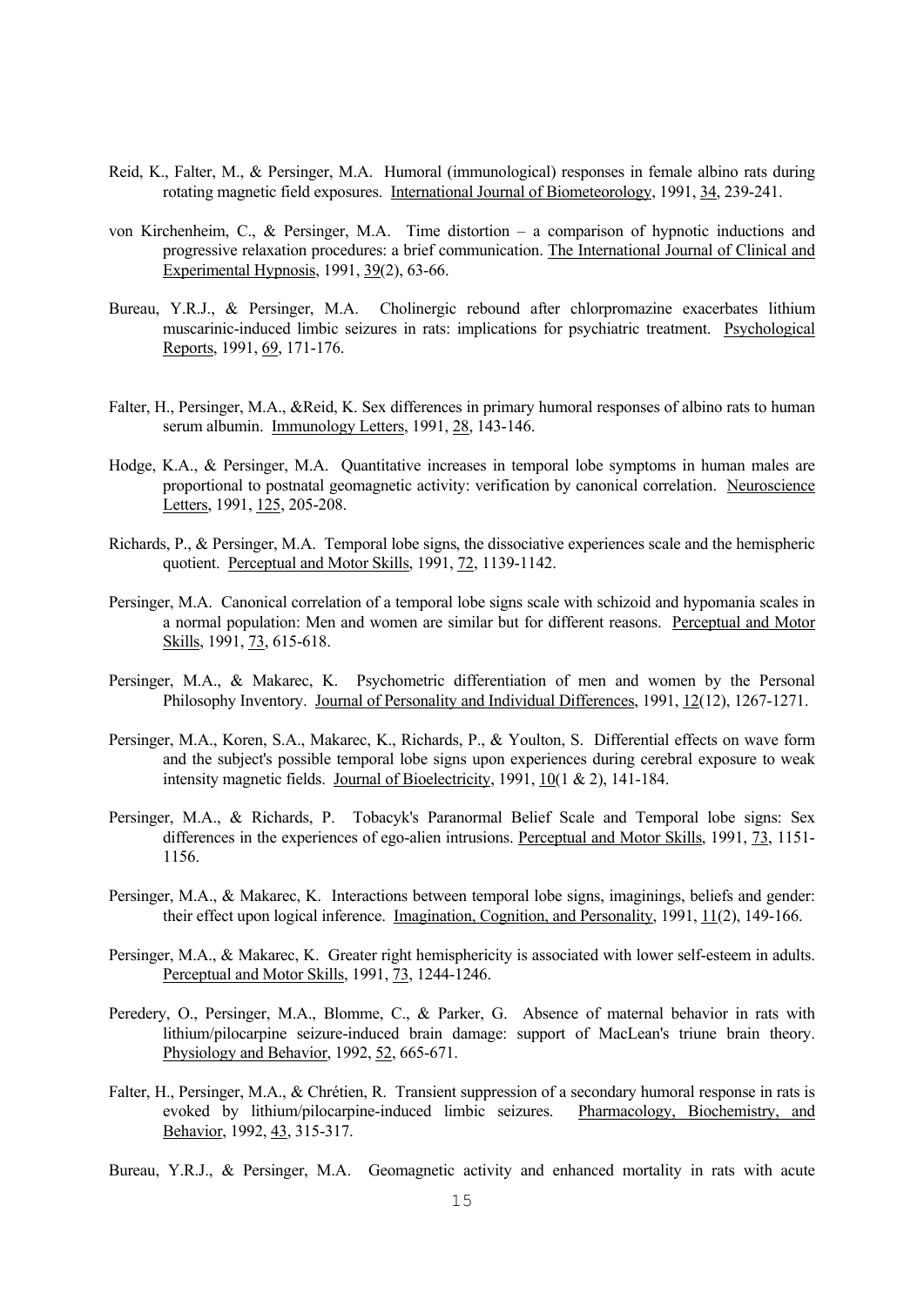(epileptic) limbic lability. International Journal of Biometereology, 1992, 36, 226-232.

- Lafrenière, G.F., Peredery, O., & Persinger, M.A. Progressive accumulation of large aggregates of calcium containing polysaccharides and basophilic debris within specific thalamic nuclei after lithium/pilocarpine-induced seizures. Brain Research Bulletin, 1992, 28, 825-830.
- Persinger, M.A., & Falter, H. Infantile stimulation produces mild enhancement in a primary humoral response of adult albino rats. Psychological Reports, 1992, 70, 976-978.
- Persinger, M.A. Criterion validity for Rotton's paralogic test: beliefs of forbidden knowledge may negatively affect inferential problem solving. Perceptual and Motor Skills, 1992, 74, 296-298.
- Richards, P., & Persinger, M.A. Toe graphaesthesia as a discriminator of brain impairment: the outstanding feet for neuropsychology. Perceptual and Motor Skills, 1992, 74, 1027-1030.
- Persinger, M.A. Neuropsychological profiles of adults who report "sudden remembering" of early childhood memories: implications for claims of sex abuse and alien visitation/ abduction experiences. Perceptual and Motor Skills, 1992, 75, 259-266.
- Lavallée, M.R., & Persinger, M.A. Left ear (right temporal lobe) suppressions during dichotic listening, ego-alien intrusion experiences and spiritualistic beliefs in normal women. Perceptual and Motor Skills, 1992, 75, 547-551.
- Persinger, M.A. Right hemisphericity, low self-esteem, and unusual experiences: a response to Vingiano. Perceptual and Motor Skills, 1992, 75, 568-570.
- Richards, P.M., Koren, S.A., & Persinger, M.A. Experimental stimulation by burst-firing weak magnetic fields over the right temporal lobe may facilitate apprehension in women. Perceptual and Motor Skills, 1992, 75, 667-670.
- Munro, C., & Persinger, M.A. Relative right temporal-lobe theta activity correlates with Vingiano's hemispheric quotient and the "sensed presence". Perceptual and Motor Skills, 1992, 75, 899-903.
- Persinger, M.A. Enhanced incidence of "the sensed presence" in people who have learned to meditate: support for the right hemispheric intrusion hypothesis. Perceptual and Motor Skills, 1992, 75, 1308- 1310.
- Persinger, M.A., & Makarec, K. The feeling of a presence and verbal meaningfulness in context of temporal lobe function: Factor analytic verification of the muses? Brain and Cognition, 1992, 20, 217-226.
- Missaghi, B., Richards, P.M., & Persinger, M.A. Severity of experimental allergic encephalomyelitis in rats depends upon the temporal contiguity between limbic seizures and inoculation. Pharmacology, Biochemistry, and Behavior, 1992, 43, 1081-1086.
- Lazure, C.-L., & Persinger, M.A. Right hemisphericity and low self-esteem in high school students: A replication. Perceptual and Motor Skills, 1992, 75, 1058.
- Persinger, M.A., Balance, S., & Moland, M. Snow fall and heart attacks. Journal of Psychology, 1992, 127(2), 243-252.
- Bureau, Y.R.J., & Persinger, M.A. Transient blocking of persistent gnawing by haloperidol in rats with seizure-induced multifocal brain damage. Life Sciences, 1993, 52, 869-876.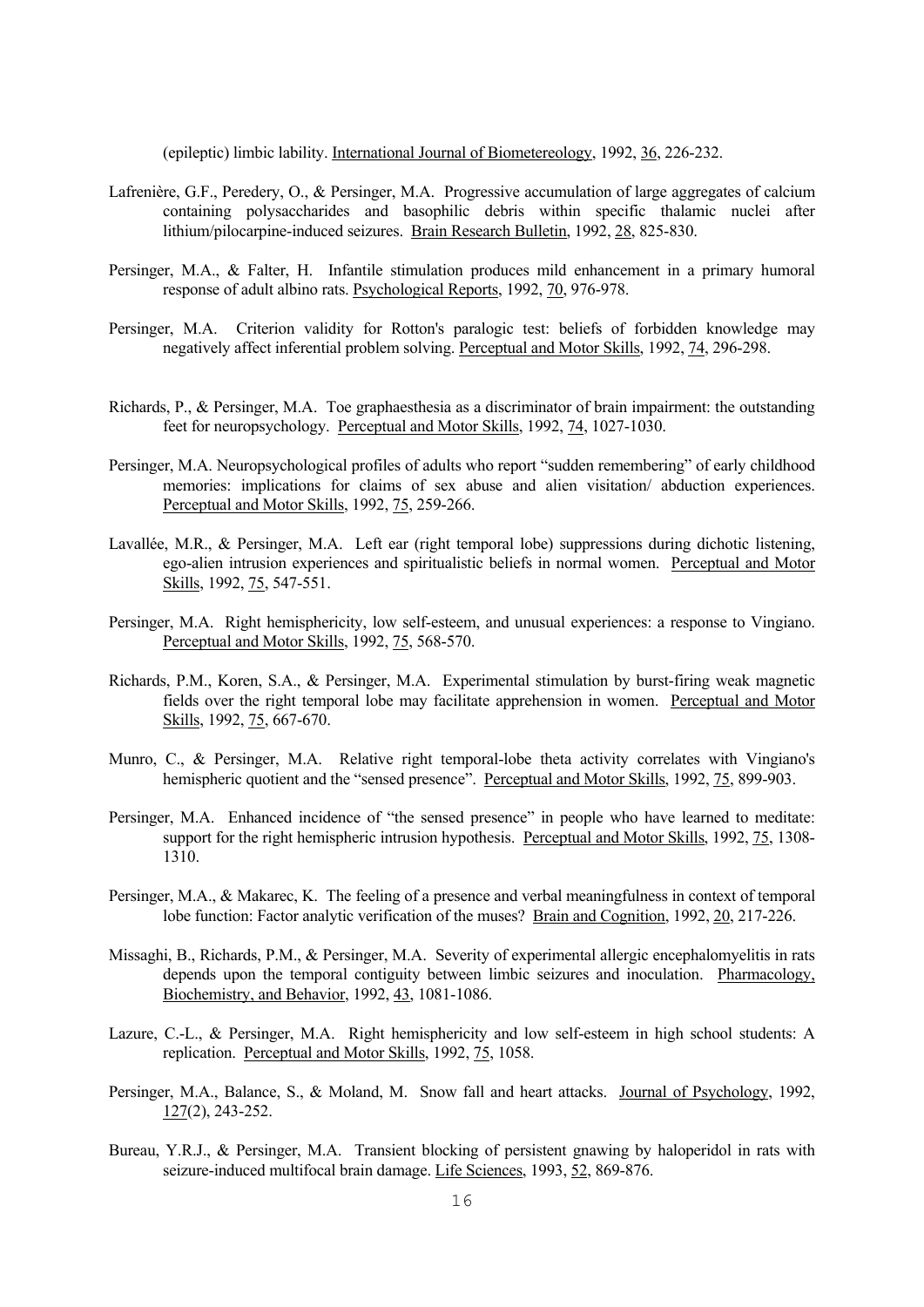- Bureau, Y.R.J., & Persinger, M.A. Extreme hypothermia induced by a synergism of acute limbic seizures, physical restraint, and acepromazine: implications for survival following brain injury. Psychological Reports, 1993, 72, 248-250.
- Persinger, M.A. Transcendental meditation and general meditation are associated with enhanced complex partial epileptic-like signs: Evidence for "cognitive" kindling? Perceptual and Motor Skills, 1993, 76, 80-82.
- Persinger, M.A. Geophysical variables and behavior: LXXI. Differential contribution of geomagnetic activity to paranormal experiences concerning death and crisis: An alternative to the ESP hypothesis. Perceptual and Motor Skills, 1993, 76, 555-562.
- Gillis, C., & Persinger, M.A. Shifts in the Plutchik Emotion Profile Indices following three weekly treatments with pulsed vs continuous cerebral magnetic fields. Perceptual and Motor Skills, 1993, 76, 168-170.
- Persinger, M.A. Paranormal and religious beliefs may be mediated differentially by subcortical and cortical phenomenological processes of the temporal (limbic) lobes. Perceptual and Motor Skills, 1993, 76, 247-251.
- Persinger, M.A. Average diurnal changes in melatonin levels are associated with hourly incidence of bereavement apparitions: Support for the hypothesis of temporal (limbic) lobe microseizuring. Perceptual and Motor Skills, 1993, 76, 444-446.
- Persinger, M.A. & Makarec, K. Complex partial epileptic-like signs as a continuum from normals to epileptics: Normative data and clinical populations. Journal of Clinical Psychology, 1993, 49(1), 33- 45.
- Persinger, M.A. Personality changes following brain injury as a grief response to the loss of sense of self: Phenomenological themes as indices of local lability and neurocognitive structuring as psychotherapy. Psychological Reports, 1993, 72, 1059-1068.
- Persinger, M.A. Vectorial cerebral hemisphericity as differential sources for the sensed presence, mystical experiences and religious conversions. Perceptual and Motor Skills, 1993, 76, 915-930.
- Persinger, M.A., Bureau, Y.R.J., Kostakos, M., Peredery, O., & Falter, H. Behaviors of rats with insidious multifocal brain damage induced by seizures following single peripheral injections of lithium and pilocarpine. Physiology and Behavior, 1993, 53, 849-866.
- Richards, P., Persinger, M.A., & Koren, S.A. Modification of activation and evaluation properties of narratives by weak complex magnetic field patterns that simulate limbic burst firing. International Journal of Neuroscience, 1993, 71, 71-85.
- Skirda, R.J., & Persinger, M.A. Positive associations between dichotic listening errors, complex partial epileptic-like signs and paranormal beliefs. Journal of Nervous and Mental Disease, 1993, 181(11), 663-667.
- Kostakos, M., Persinger, M.A., & Peredery, O. Deficits in working but not reference memory in adult rats in which limbic seizures had been induced before weaning: Implications for early brain injuries. Neuroscience Letters, 1993, 158, 209-212.
- Makarec, K., & Persinger, M.A. Bilingual men but not women display verbal memory weaknesses but not figural memory differences compared to monolinguals. Personality and Individual Differences,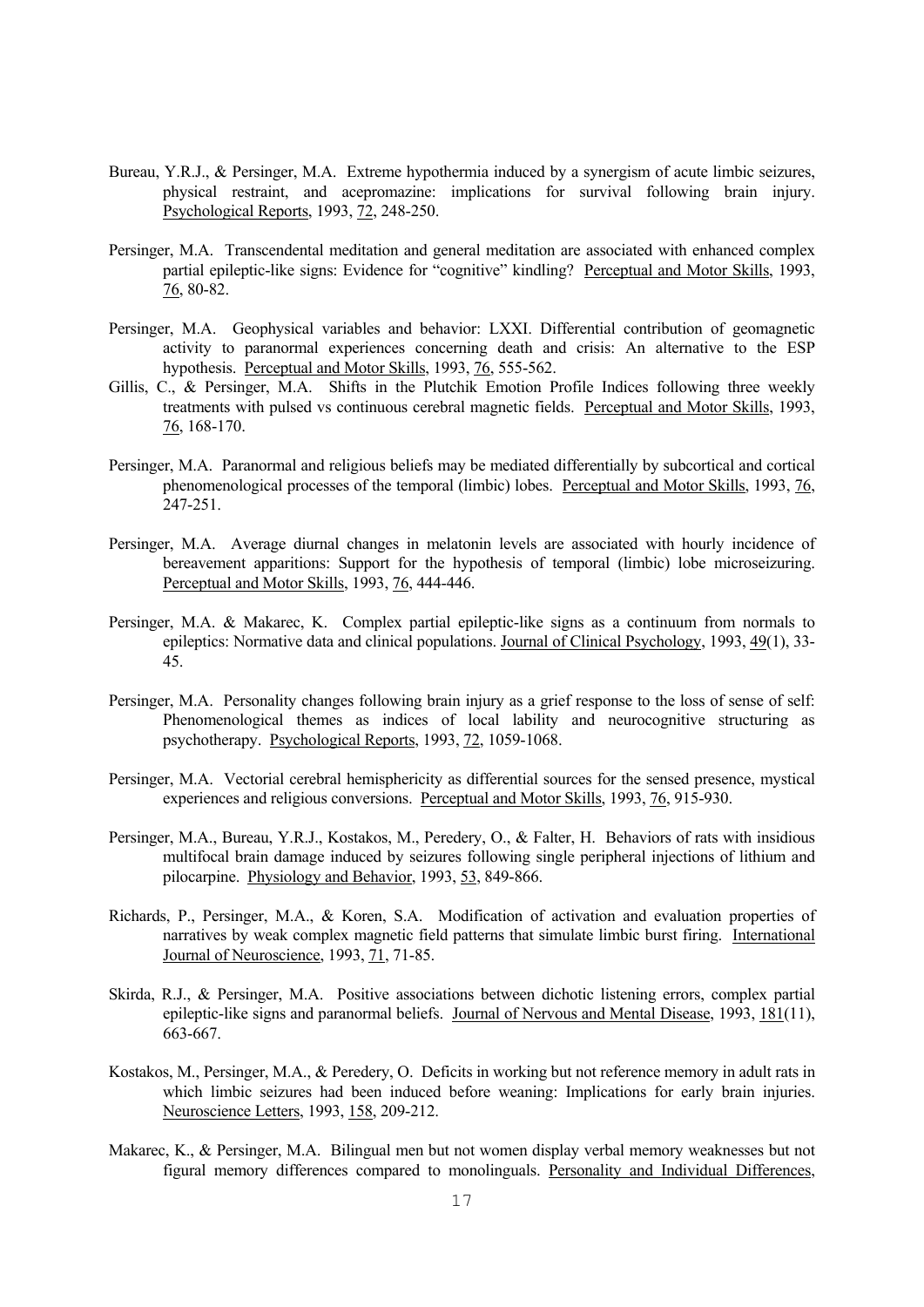1993, 15(5), 531-536.

- Persinger, M.A., & Derr, J.S. Geophysical variables and behavior: LXXIV. Man-made fluid injections into the crust and reports of luminous phenomena (UFO reports)--Is the strain field an aseismically propagating hydrological pulse? Perceptual and Motor Skills, 1993, 77, 1059-1065.
- Derr, J.S., & Persinger, M.A. Geophysical variables and behavior: LXXVI. Seasonal hydrological load and regional luminous phenomena (UFO reports) within river systems: The Mississippi Valley test. Perceptual and Motor Skills, 1993, 77, 1163-1170.
- Dittburner, T.-L., & Persinger, M.A. Intensity of amnesia during hypnosis is positively correlated with estimated prevalence of sexual abuse and alien abductions: implications for the false memory syndrome. Perceptual and Motor Skills, 1993, 77, 895-898.
- Persinger, M.A., & Makarec, K. Reinforcement generalization as interaction between processes rather than events: absence of schedule-induced hyperdispsia in rats with histories of minimal food-water contiguity. Perceptual and Motor Skills, 1993, 77, 751-754.
- Bisson, C., & Persinger, M.A. Geophysical variables and behavior: LXXV. Possible increased incidence of brain tumors in a population following an episode of luminous phenomena. Perceptual and Motor Skills, 1993, 77, 1088-1090.
- Persinger, M.A. Seizure suggestibility may not be an exclusive differential indicator between psychogenic and partial complex seizures: the presence of a third factor. Seizure, 1994, 3, 215-219.
- Fleming, J.L., Persinger, M.A., & Koren, S.A. Magnetic pulses elevate nociceptive thresholds: Comparisons with opiate receptor compounds in normal and seizure-induced brain-damaged rats. Electro- and Magnetobiology, 1994, 13(1), 67-75.
- Persinger, M.A. Maintained hypersexuality between male rats following chronically induced limbic seizures: Implications for bisexuality in complex partial epileptic seizures. Psychological Reports, 1994, 74, 647-652.
- Persinger, M.A. Elicitation of "childhood memories" in hypnosis-like settings is associated with complex partial epileptic-like signs for women but not for men: Implications for the false memory syndrome. Perceptual and Motor Skills, 1994, 78, 643-651.
- Persinger, M.A., Bureau, Y.R.J., Peredery, O.P., & Richards, P.M. The sensed presence as right hemispheric intrusions into the left hemispheric awareness of self: An illustrative case study. Perceptual and Motor Skills, 1994, 78, 999-1009.
- Persinger, M.A., Bureau, Y.R., & Peredery, O. Dissociation between conditioned taste aversion and radial maze learning following seizure-induced multifocal brain damage: Quantitative tests of serial vs. parallel circuit models of memory. Physiology and Behavior, 1994, 56(2), 225-235.
- Bureau, Y.R.J., Peredery, O., & Persinger, M.A. Concordance of quantitative damage within the diencephalon and telencephalon following systemic pilocarpine (380 mg/kg) or lithium (3 mEq/kg)/pilocarpine (30 mg/kg) induced seizures. Brain Research, 1994, 648, 265-269.
- Harrigan, T., Bureau, Y.R.J., Persinger, M.A., & Parker, G.H. Prevention of sudden cardiac death by the atypical neuroleptic acepromazine following status epilepticus in rats. Life Sciences, 1994, 54(24), 457-462.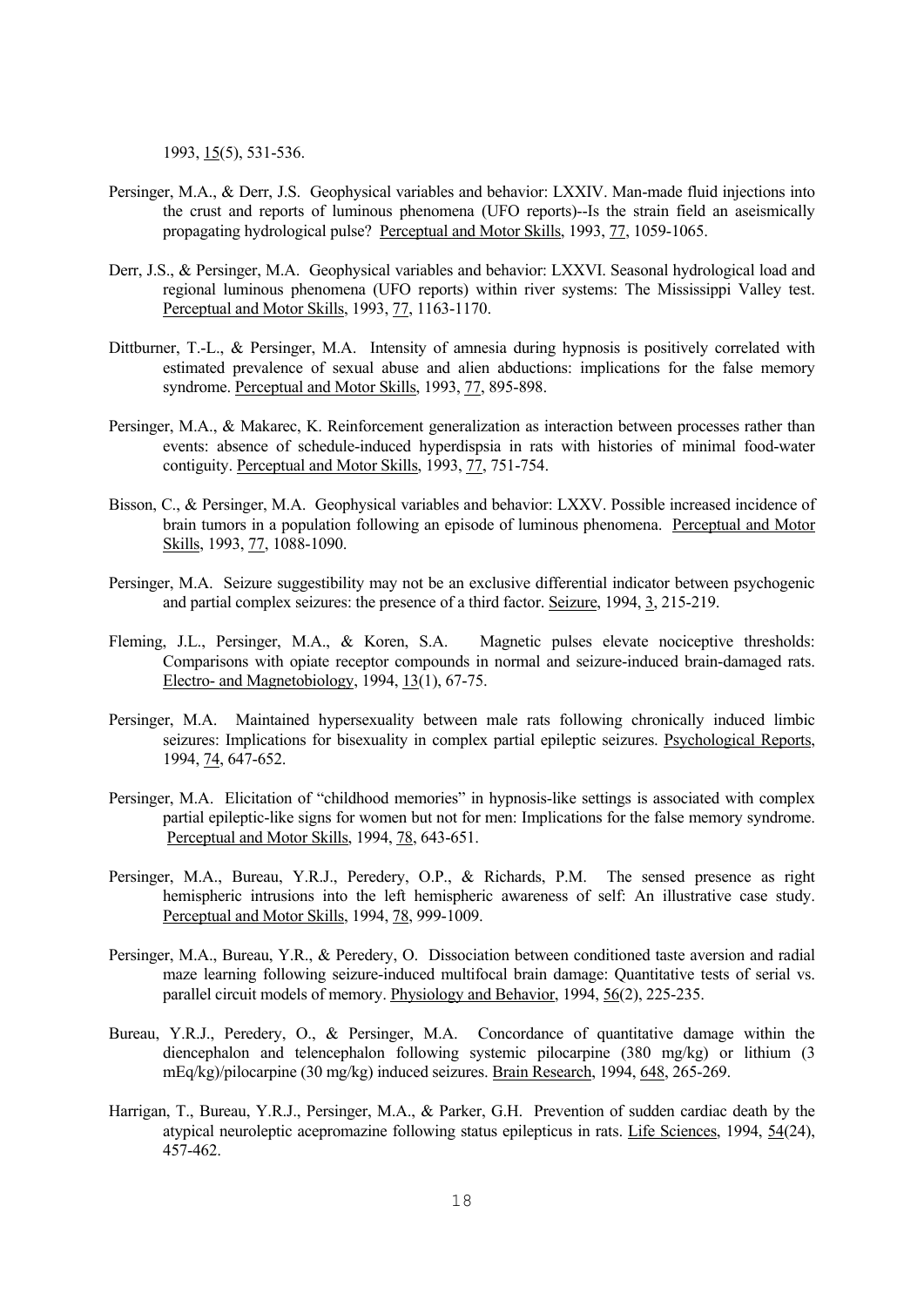- Chellew, G., & Persinger, M.A. Women but not men exhibit a positive correlation between complex partial epileptic-like signs and tactile-visual cross-modal matching: implications for hemispheric intercalation. Perceptual and Motor Skills, 1994, 78, 1312-1314.
- Persinger, M.A., & Richards, P.M. Alterations in pleasantness but not activation when long-term memories are reconstructed during contextual versus noncontextual settings. Perceptual and Motor Skills, 1994, 79, 95-98.
- Persinger, M.A. Sense of a presence and suicidal ideation following brain injury: indications of righthemispheric intrusions from neuropsychological profiles. Psychological Reports, 1994, 75, 1059- 1070.
- Persinger, M.A., & Richards, P.M. Quantitative electroencephalographic validation of left and right temporal lobe signs and indicators in normal people. Perceptual and Motor Skills, 1994, 79, 1571- 1578.
- Churchill, D.R., Persinger, M.A., & Thomas, A.W. Geophysical variables and behavior: LXXVII. Increased geomagnetic activity and decreased pleasantness of spontaneous narratives for percipients but not agents. Perceptual and Motor Skills, 1994, 79, 387-392.
- Tiller, S.G., & Persinger, M.A. Elevated incidence of a sensed presence and sexual arousal during partial sensory deprivation and sensitivity to hypnosis: implications for hemisphericity and gender differences. Perceptual and Motor Skills, 1994, 79, 1527-1531.
- Persinger, M.A., Richards, P.M. & Koren, S.A. Differential ratings of pleasantness following right and left hemispheric application of low energy magnetic fields that simulate long-term potentiation. International Journal of Neuroscience, 1994, 79, 191-197.
- Tiller, S.G., & Persinger, M.A. Enhanced hypnotizability by cerebrally applied magnetic fields depends upon the order of hemispheric presentation: an anisotropic effect. International Journal of Neuroscience, 1994, 79, 157-163.
- Richards, P., & Persinger, M.A. Foot agility and social anxiety in older children (9-15 years). Perceptual and Motor Skills, 1994, 79, 431-434.
- Roberts, M.A., Persinger, M.A., Grote, C., Evertowski, L.M., Springer, J.A., Tuten, T., Moulden, D., Franzen, K.M., Roberts, R.J., & Baglio, C.S. The Dichotic Word Listening Test: Preliminary observations in American and Canadian samples. Applied Neuropsychology, 1994, 1, 45-56.
- Persinger, M.A., & Richards, P.M. Women reconstruct more details than men for a complex five-minute narrative: implications for right hemispheric factors in the serial memory effect. Perceptual and Motor Skills, 1995, 80, 403-410.
- Persinger, M.A. Complex partial epileptic-like signs contribute differential sources of variance to low selfesteem and imaginings. Perceptual and Motor Skills, 1995, 80, 427-431.
- Baker, P., & Persinger, M.A. Early genital stimulation of rats lowers limbic seizure latencies for females but increases latencies for males. Psychological Reports, 1995, 76, 547-552.
- Bureau, Y.R.J., & Persinger, M.A. Decreased incidence of limbic motor seizures following twenty pairings of subclinical lithium-pilocarpine injections and a complex "burst-firing" magnetic field. Electro-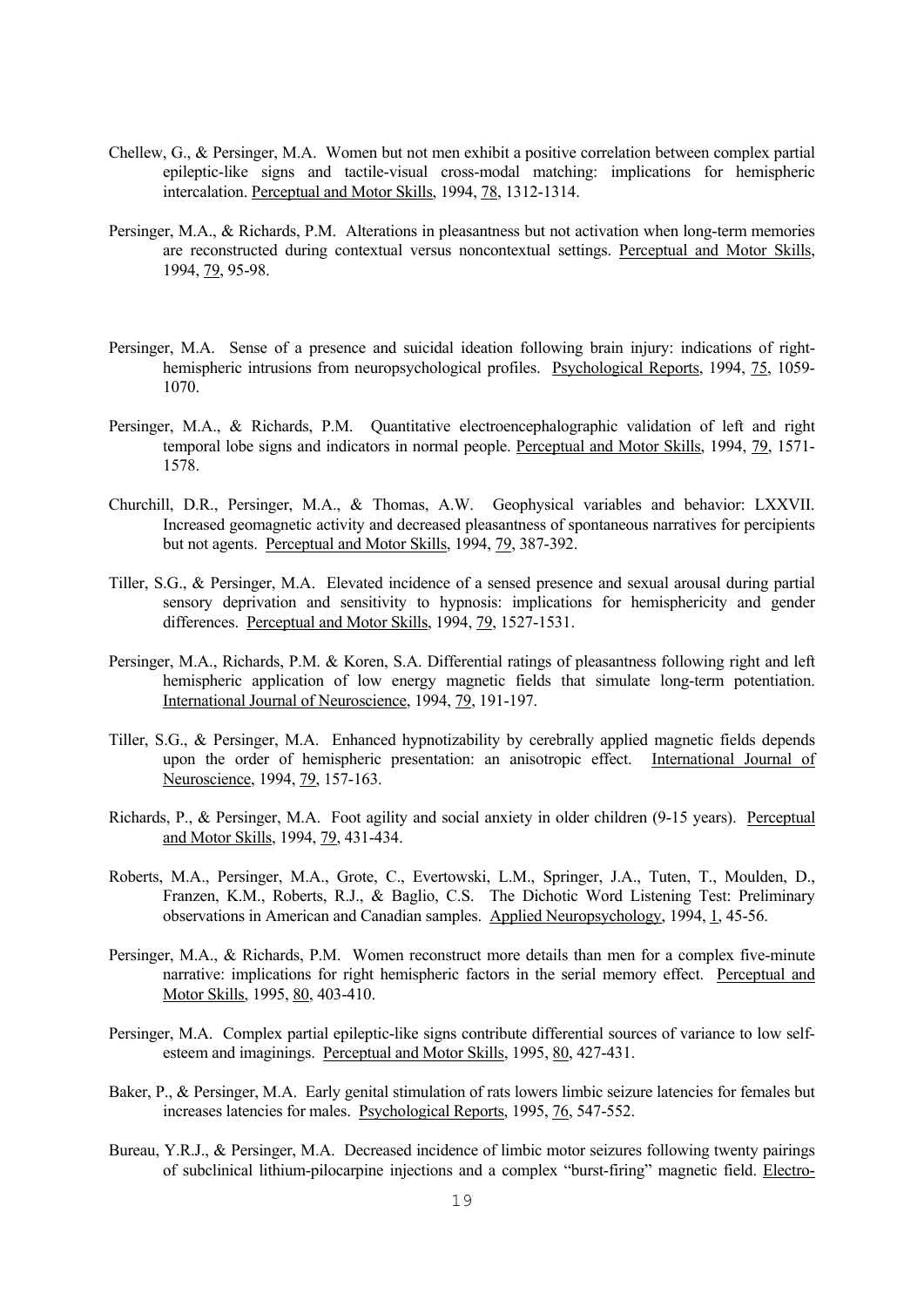and Magnetobiology, 1995, 14(1), 1-6.

- Makarec, K., & Persinger, M.A. Complex partial epileptic-like signs and differential visual search times for normal men and normal women: implications for functional lateralization. Personality and Individual Differences, 1995, 18(5), 643-651.
- Bédard, A.W., & Persinger, M.A. Prednisolone blocks extreme intermale social aggression in seizureinduced brain-damaged rats: implications for the amygdaloid central nucleus, corticotrophinreleasing factor and electrical seizures. Psychological Reports, 1995, 77, 3-9.
- Persinger, M.A. Out-of-body-like experiences are more probable in people with elevated complex partial epileptic-like signs during periods of enhanced geomagnetic activity: a nonlinear effect. Perceptual and Motor Skills, 1995, 80, 563-569.
- Persinger, M.A. On the possibility of directly accessing every human brain by electromagnetic induction of fundamental algorithms. Perceptual and Motor Skills, 1995, 80, 791-799.
- Carrey, N.J., Butter, H.J., Persinger, M.A., & Bialik, R.J. Physiological and cognitive correlates of child abuse. Journal of American Academy of Child & Adolescent Psychiatry, 1995, 34(8), 1067-1075.
- Bureau, Y.R., & Persinger, M.A. Decreased latencies for limbic seizures induced in rats by lithiumpilocarpine occur when daily average geomagnetic activity exceeds 20 nanoTesla. Neuroscience Letters, 1995, <u>192</u>, 142-144.
- Persinger, M.A., & Richards, P.M. Vestibular experiences of humans during brief periods of partial sensory deprivation are enhanced when daily geomagnetic activity exceeds 15-20 nT. Neuroscience Letters, 1995, 194, 69-72.
- Persinger, M.A. Neuropsychologica Principia Brevita: an application to traumatic (acquired) brain injury. Psychological Reports, 1995, 77, 707-724.
- Persinger, M.A. Sudden unexpected death in epileptics following sudden, intense, increases in geomagnetic activity: prevalence of effect and potential mechanisms. International Journal of Biometeorology, 1995, 38, 180-187.
- Persinger, M.A. Geophysical variables and behavior: LXXIX. Overt limbic seizures are associated with concurrent and pre-midscotophase geomagnetic activity: synchronization by prenocturnal feeding. Perceptual and Motor Skills, 1995, 81, 83-93.
- Desjardins, D., & Persinger, M.A. Association between intermale social aggression and cellular density within the central amygdaloid nucleus in rats with lithium/pilocarpine-induced seizures. Perceptual and Motor Skills, 1995, 81, 635-641.
- Persinger, M.A., & Richards, P.M. Foot agility and toe gnosis/graphaesthesia as potential indicators of integrity of the medial cerebral surface: normative data and comparison with clinical populations. Perceptual and Motor Skills, 1995, 80, 1011-1024.
- Persinger, M.A. Clinical neurological indicators are only moderately correlated with quantitative neuropsychological test scores in patients who display mild-moderate brain impairment following closed head injuries. Perceptual and Motor Skills, 1995, 81, 1283-1292.
- Baker-Price, L., & Persinger, M.A. Weak, but complex pulsed magnetic fields may reduce depression following traumatic brain injury. Perceptual and Motor Skills, 1996, 83, 491-498.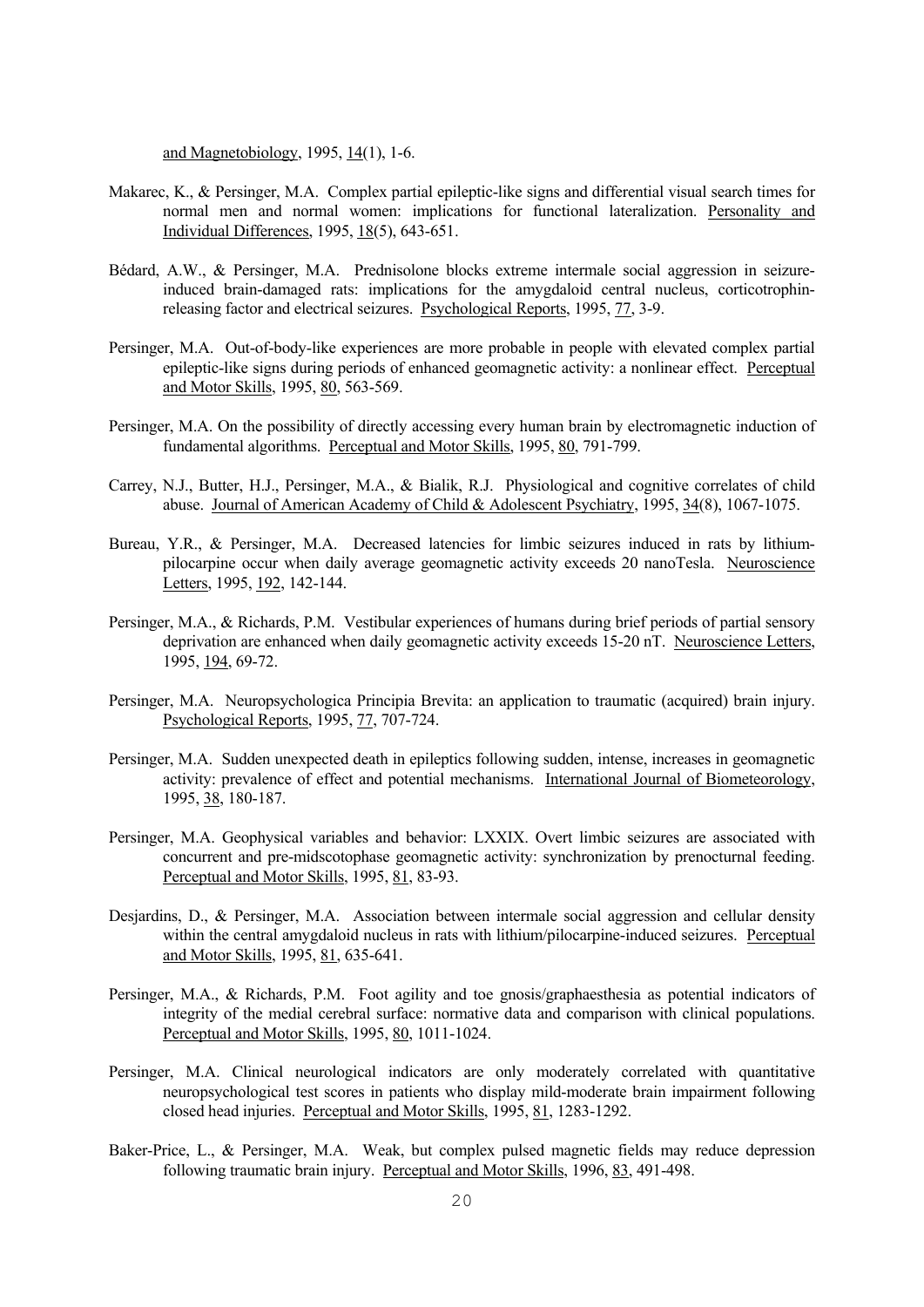- Bureau, Y.R.J., Persinger, M.A., & Parker, G. Effect of enhanced geomagnetic activity on hypothermia and mortality in rats. International Journal of Biometeorology, 1996, 39, 197-200.
- Cook, L.L., & Persinger, M.A. Long-term consequences of subtle stimuli during the first twenty-four hours of seizure-induced brain injury. Perceptual and Motor Skills, 1996, 83, 523-529.
- Dubois, S.L., & Persinger, M.A. Personality profiles of women who report and who do not report physical or sexual harassment: comparisons with traumatic brain injury. Social Behavior and Personality, 1996, 24(1), 87-94.
- Freeman, J., & Persinger, M.A. Repeated verbal interruption during exposure to complex transcerebral magnetic fields elicit irritability: implications for opiate effects. Perceptual and Motor Skills, 1996, 82, 639-642.
- Healey, F., Persinger, M.A., & Koren, S.A. Enhanced hypnotic suggestibility following application of burst-firing magnetic fields over the right temporoparietal lobes: a replication. International Journal of Neuroscience, 1996, 87, 201-207.
- Krippner, S., & Persinger, M.A. Evidence for enhanced congruence between dreams and distant target material during periods of decreased geomagnetic activity. Journal of Scientific Exploration, 1996, 10(4), 487-493.
- Michon, A., Koren, S.A., & Persinger, M.A. Attempts to simulate the association between geomagnetic activity and spontaneous seizures in rats using experimentally generated magnetic fields. Perceptual and Motor Skills, 1996, 82, 619-626.
- Moulden, J.A., & Persinger, M.A. Visuospatial/vocabulary differences in boys and girls and a potential agedependent drift in vocabulary proficiency. Perceptual and Motor Skills, 1996, 82, 472-474.
- O'Connor, R.P. & Persinger, M.A. Brief Communication: Increases in geomagnetic activity are associated with increases in thyroxine levels in a single patient: Implications for melatonin levels. International Journal of Neuroscience, 1996, 88, 243-247.
- Persinger, M.A. Subjective pseudocyesis in normal women who exhibit enhanced imaginings and elevated indicators of electrical lability within the temporal lobes: implications for the "Missing Embryo Syndrome". Social Behavior and Personality, 1996, 24, (2), 101-112.
- Persinger, M.A. Enhancement of limbic seizures by nocturnal application of experimental magnetic fields that simulate the magnitude and morphology of increases in geomagnetic activity. International Journal of Neuroscience, 1996, 86, 271-280.
- Persinger, M.A. Feelings of past lives as expected perturbations within the neurocognitive processes that generate the sense of self: contributions from limbic lability and vectorial hemisphericity. Perceptual and Motor Skills, 1996, 83, 1107-1121.
- Persinger, M.A., Hart, B., & Thomas, A.W. Geophysical variables and behavior: LXXX. Periodicities and energetic characteristics of a strobe-light luminosity during a geomagnetic storm. Perceptual and Motor Skills, 1996, 82, 683-688.
- Richards, P., Persinger, M.A., & Koren, S.A. Modification of semantic memory in normal subjects by application across the temporal lobes of a weak (1 microT) magnetic field structure that promotes long-term potentiation in hippocampal slices. Electro- and Magnetobiology, 1996, 15(2), 141-148.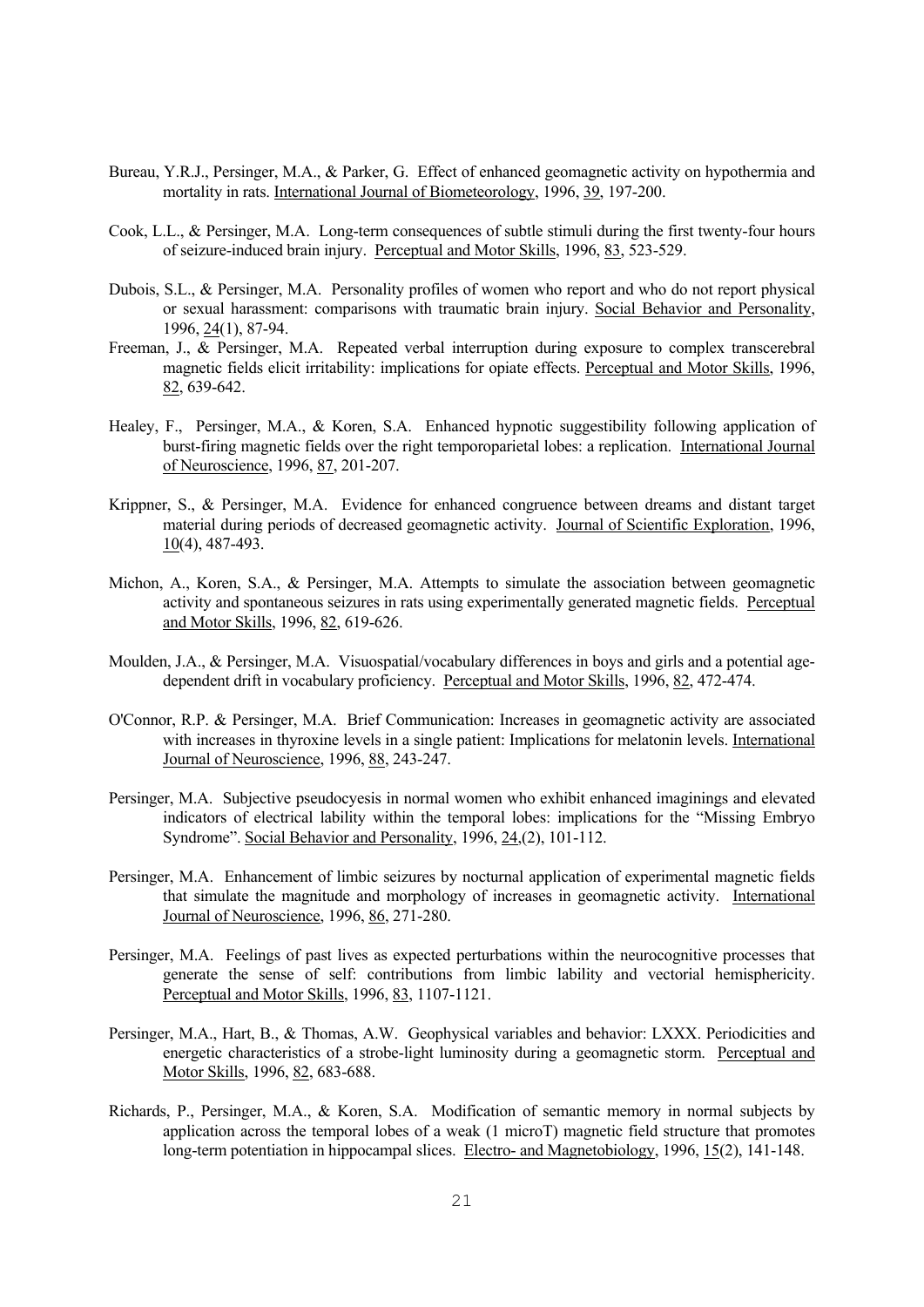- Salmoni, A., Richards, P.M., & Persinger, M.A. Absence of frontal lobe dysfunction indicators in healthy elderly participants: Comparisons with verified pre-frontal lobe damage. Developmental Neuropsychology, 1996, 12(2), 201-206.
- Cook, C.M., & Persinger, M.A. Experimental induction of the "sensed presence" in normal subjects and an exceptional subject. Perceptual and Motor Skills, 1997, 85, 683-693.
- Healey, F., Persinger, M.A., & Koren, S.A. Control of choice by application of the electromagnetic field equivalents of spoken words: mediation by emotional meaning rather than linguistic dimensions? Perceptual and Motor Skills, 1997, 85, 1411-1418.
- Michon, A.L., & Persinger, M.A. Experimental simulation of the effects of increased geomagnetic activity upon nocturnal seizures in epileptic rats. Neuroscience Letters, 1997, 224, 53-56.
- O'Connor, R.P., & Persinger, M.A. Geophysical variables and behavior LXXXII: A strong association between sudden infant death syndrome (SIDs) and increments of global geomagnetic activity possible support for the melatonin hypothesis. Perceptual and Motor Skills, 1997, 84, 395-402.
- Persinger, M.A. Geomagnetic variables in behavior: LXXXIII. Increased geomagnetic activity and group aggression in chronic epileptic male rats. Perceptual and Motor Skills, 1997, 85, 1376-1378.
- Persinger, M.A. Metaphors for the effects of weak, sequentially complex magnetic fields. Perceptual and Motor Skills, 1997, 85, 204-206.
- Persinger, M.A. Depression following brain trauma is enhanced in patients with mild discrepancies between intelligence and impairment on neuropsychological scores. Perceptual and Motor Skills, 1997, 84, 1284-1286.
- Persinger, M.A. Reported prevalence of unconsciousness from mechanical impact to the head in university populations during a fifteen-year period. Perceptual and Motor Skills, 1997, 85, 445-446.
- Persinger, M.A. I would kill in God's name: Role of sex, weekly church attendance, report of a religious experience and limbic lability. Perceptual and Motor Skills, 1997, 85, 128-130.
- Persinger, M.A., Peredery, O., Bureau, Y.R.J., & Cook, L.L. Emergent properties following brain injury: The claustrum as a major component of a pathway that influences nociceptive thresholds to foot shock in rats. Perceptual and Motor Skills, 1997, 85, 387-398.
- Persinger, M.A., Richards, P.M., & Koren, S.A. Differential entrainment of electroencephalographic activity by weak complex electromagnetic fields. Perceptual and Motor Skills, 1997, 84, 527-536.
- Thomas, A.W., & Persinger, M.A. Daily post-training exposure to pulsed magnetic fields that evoke morphine-like analgesia affects consequent motivation but not proficiency in maze learning in rats. Electro- and Magnetobiology, 1997, 16(1), 33-41.
- Cook, L.L., & Persinger, M.A. "Subclinical" dosages of lithium and pilocarpine that do not evoke overt seizures affect long-term spatial memory but not learning in rats. Perceptual and Motor Skills, 1998, 86, 1288-1290.
- Mulligan, S., & Persinger, M.A. Perinatal exposure to ELF (0.5 Hz) rotating magnetic fields demasculinizes neuronal density in the medial preoptic nucleus of male rats. Neuroscience Letters, 1998, 253, 29- 32.
- O'Gorman, K.A., & Persinger, M.A. Hypnotic induction profiles, contextual innuendo and delayed intrusion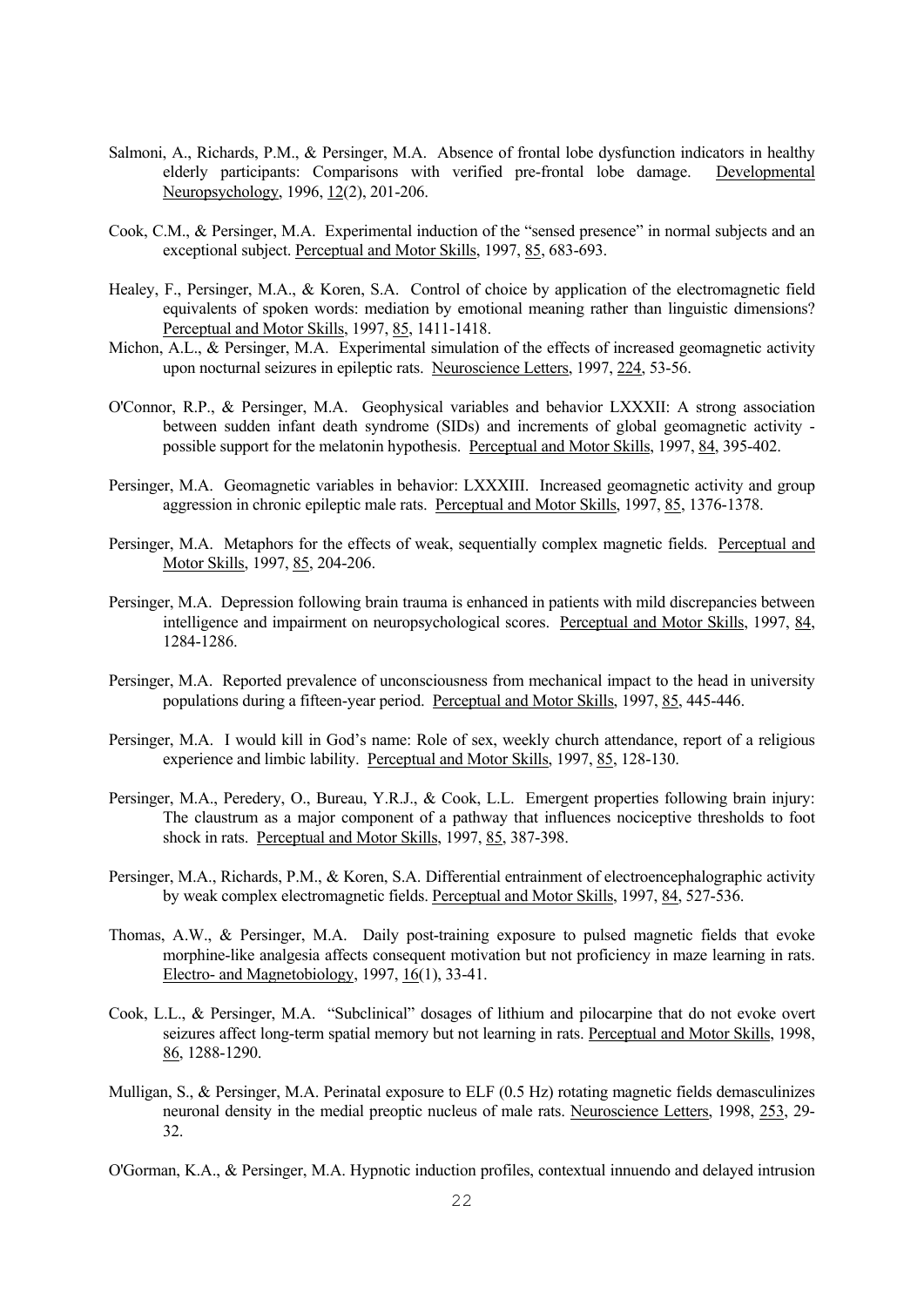errors for a narrative: searching for mediating variables. Perceptual and Motor Skills, 1998, 87, 587- 593.

- Persinger, M.A. Anticipatory cues can interfere with inhibitory operant behavior in the rat. Perceptual and Motor Skills, 1998, 87, 304-306.
- Persinger, M.A. Putative perception of rotating permanent magnetic fields following ingestion of LSD. Perceptual and Motor Skills, 1998, 87, 601-602.
- Persinger, M.A., & Koren, S.A. Persistent elevation of nocturnal activity in rodents following apparent recovery from lithium/pilocarpine-induced limbic seizures. Perceptual and Motor Skills, 1998, 86, 1243-1248.
- Persinger, M.A., Peredery, O., Desjardins, D., & Eastman, A. Ventricular dilatation over several weeks following induction of excitotoxic (systemic lithium/pilocarpine) lesions: Potential role of damage to the substantia nigra reticulata. International Journal of Neuroscience, 1998, 94, 63-74.
- Persinger, M.A., Webster, D., & Tiller, S.G. SPECT (HMPAO) support for the activation of the medial prefrontal cortices during toe graphaesthesia. Perceptual and Motor Skills, 1998, 87, 59-63.
- Renton, C.M., & Persinger, M.A. Elevations of complex partial epileptic-like experiences during increased geomagnetic activity for women reporting premenstrual syndrome. Perceptual and Motor Skills, 1998, 86, 240-242.
- Richards, P.M., & Persinger, M.A. Numbers of details in the reconstruction of an emotional narrative decrease linearly as a function of time. Perceptual and Motor Skills, 1998, 87, 216-218.
- Richards, P.M., Persinger, M.A., & Michel, R.N. Ontogeny of two-point discrimination for fingers and toes in children (ages 7 through 15 years). Perceptual and Motor Skills, 1998, 86, 1259-1262.
- St-Pierre, L.S., & Persinger, M.A. Geophysical variables and behavior: LXXXIV. Quantitative increases in group aggression in male epileptic rats during increases in geomagnetic activity. Perceptual and Motor Skills, 1998, 86, 1392-1394.
- St-Pierre, L.S., Persinger, M.A., & Koren, S.A. Experimental induction of intermale aggressive behavior in limbic epileptic rats by weak, complex magnetic fields: implications for geomagnetic activity and the modern habitat? International Journal of Neuroscience, 1998, 96, 149-159.
- Tiller, S.G., & Persinger, M.A. Test-retest scores for patients who display neuropsychological impairment following "mild head injuries" from mechanical impacts. Perceptual and Motor Skills, 1998, 86, 1240-1242.
- Cook, L.L., & Persinger, M.A. Infiltration of lymphocytes in the limbic brain following stimulation of subclinical cellular immunity and low dosages of lithium and a cholinergic agent. Toxicology Letters, 1999, 109, 77-85.
- Cook, C.M., Koren, S.A., & Persinger, M.A. Subjective time estimation by humans is increased by counterclockwise but not clockwise circumcerebral rotations of phase-shifting magnetic pulses in the horizontal plane. Neuroscience Letters, 1999, 268, 61-64.
- McKay, B.E., & Persinger, M.A. Geophysical variables and behavior: LXXXVII. Effects of synthetic and natural geomagnetic patterns on maze learning. Perceptual and Motor Skills, 1999, 89, 1023-1024.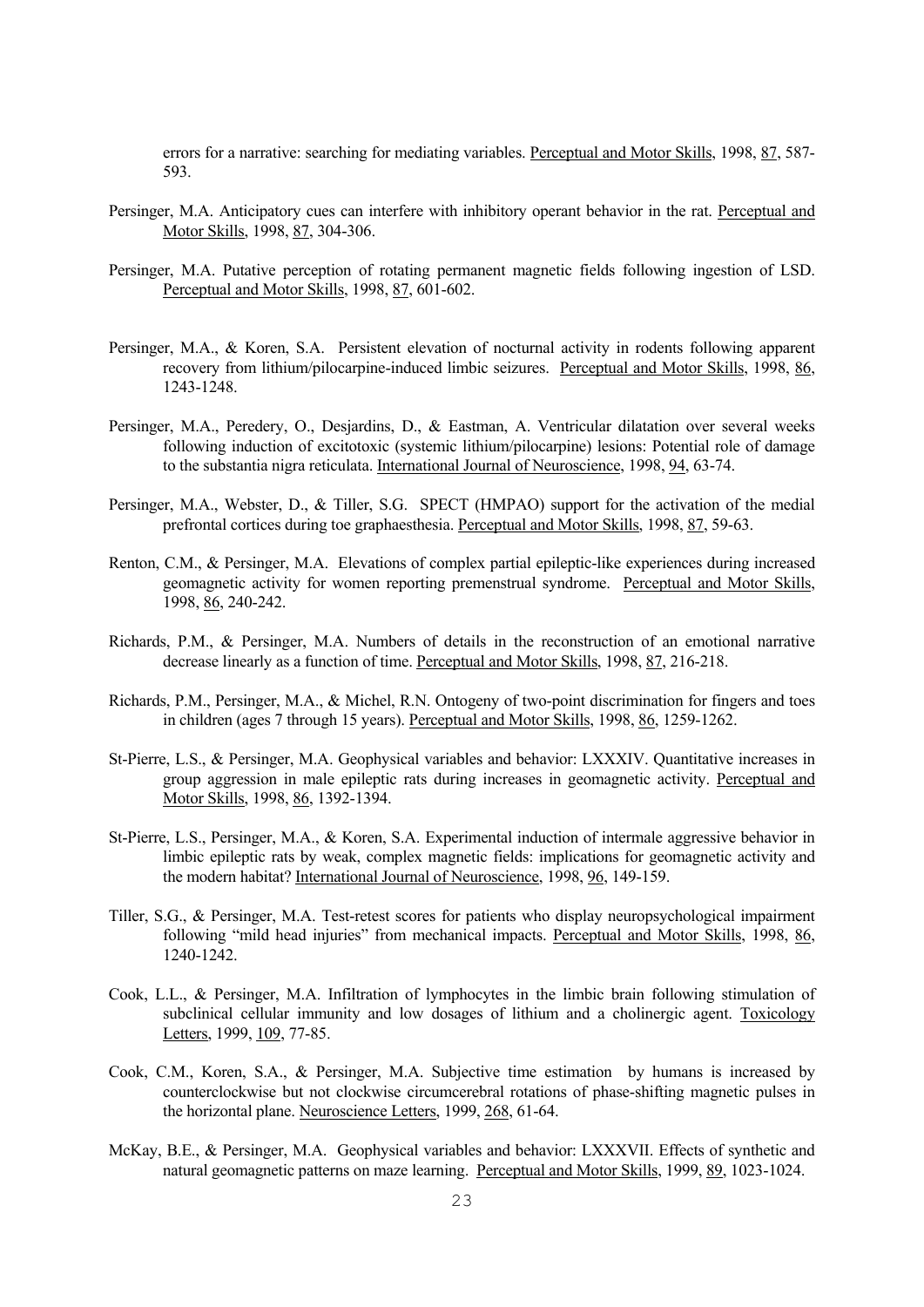- O'Connor, R.P., & Persinger, M.A. Geophysical variables and behavior: Sudden infant death, bands of geomagnetic activity, and pc1 (0.2 to 5 Hz) geomagnetic pulsations. Perceptual and Motor Skills, 1999, 88, 391-397.
- Persinger, M.A. Wars and increased solar-geomagnetic activity: Aggression or change in intraspecies dominance? Perceptual and Motor Skills, 1999, 88, 1351-1355.
- Persinger, M.A. On the nature of space-time in the perception of phenomena in science. Perceptual and Motor Skills, 1999, 88, 1210-1216.
- Persinger, M.A. Discrepancies between standardized measures of cognitive level and Halstead-Reitan Impairment Indices as inferences of brain damage following head injuries. Perceptual and Motor Skills, 1999, 89, 629-641.
- Persinger, M.A. Is there more than one source for the temporal binding factor for human consciousness? Perceptual and Motor Skills, 1999, 89, 1259-1262.
- Persinger, M.A. Increased emergence of alpha activity over the left but not the right hemisphere within a dark acoustic chamber: Differential response of the left but not the right hemisphere to transcerebral magnetic fields. International Journal of Psychophysiology, 1999, 34, 163-169.
- Persinger, M.A., & Bélanger-Chellew, G. Facilitation of seizures in limbic epileptic rats by complex 1 microtesla magnetic fields. Perceptual and Motor Skills, 1999, 89, 486-492.
- Persinger, M.A., & Hodge, K.-A. Geophysical variables and behavior: geomagnetic activity as a partial parturitional trigger- are male babies more affected than female babies? Perceptual and Motor Skills, 1999, 88, 1177-1180.
- Persinger, M.A., Moulden, J.A., & Richards, P.M. Incremental improvement of dichotic left ear accuracy and toe gnosis between 9 and 10 years of age: implications for maturation of a portion of the corpus callosum and the sense of self. Laterality, 1999, 4, 379-387.
- Persinger, M.A., & O'Connor, R.P. A linear relationship between postnatal geomagnetic activity and self reports of epileptic seizures in young adults. Perceptual and Motor Skills, 1999, 89, 368-370.
- Persinger, M.A., & Tiller, S.G. Personality not intelligence or educational achievement differentiate university students who access special needs for "learning disabilities". Social Behavior and Personality, 1999, 27, 1-10.
- Persinger, M.A., Tiller, S.G., & Koren, S.A. Background sound pressure fluctuations (5 db) from overhead ventilation systems increase subjective fatigue of university students during three-hour lectures. Perceptual and Motor Skills, 1999, 88, 451-456.
- McKay, B.E., & Persinger, M.A. Application timing of complex magnetic fields delineates windows of posttraining-pretesting vulnerability for spatial and motivational behaviors in rats. International Journal of Neuroscience, 2000, 103, 69-77.
- Moulden, J.A., & Persinger, M.A. Delayed left ear accuracy during childhood and early adolescence as indicated by Roberts' Dichotic Listening Test. Perceptual and Motor Skills, 2000, 90, 893-898.
- Persinger, M.A. Cattell 16 personality profiles of patients following closed-head injuries. Perceptual and Motor Skills, 2000, 90, 25-26.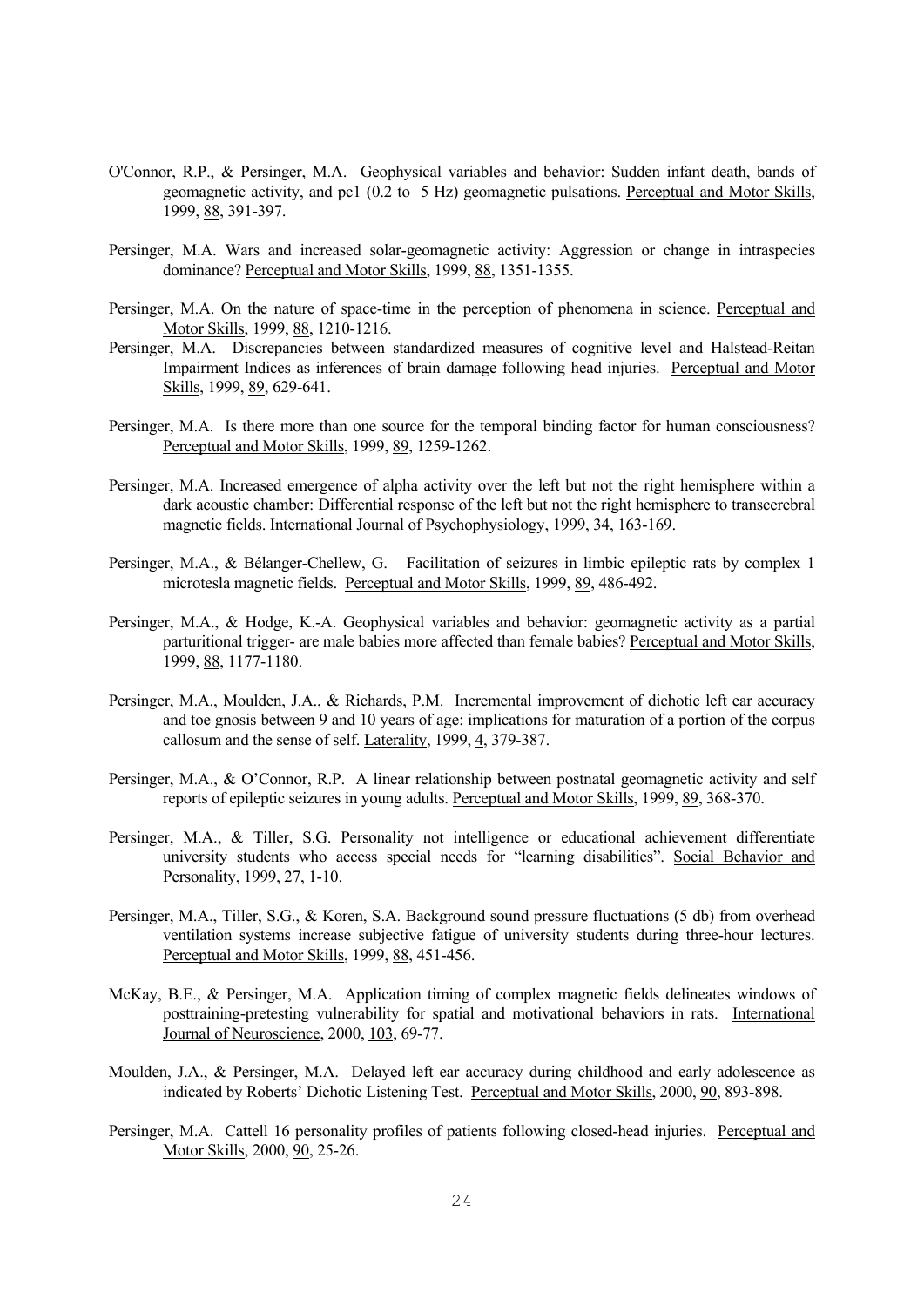- Persinger, M.A. Subjective improvement following treatment with carbamazepine (Tegretol) for a subpopulation of patients with traumatic brain injuries. Perceptual and Motor Skills, 2000, 90, 37-40.
- Persinger, M.A., Cook, L.L., & Koren, S.A. Suppression of experimental allergic encephalomyelitis in rats by brief, hourly nocturnal pulses of nanoTesla complex magnetic fields that simulate geomagnetic activity. International Journal of Neuroscience, 2000, 100, 107-116.
- Persinger, M.A., Tiller, S.G., & Koren, S.A. Experimental simulation of a haunt experience and paroxysmal electroencephalographic activity by transcerebral complex magnetic fields: Induction of a synthetic ghost? Perceptual and Motor Skills, 2000, 90, 659-674.
- Stewart, L.S., & Persinger, M.A. Pre-training exposure to physiologically patterned electromagnetic stimulation attenuates fear-conditioned analgesia. International Journal of Neuroscience, 2000, 100, 91-98.
- Cook, L.L., Persinger, M.A., & Koren, S.A. Differential effects of low frequency, low intensity ( $\leq 6$  mG) nocturnal magnetic fields upon infiltration of mononuclear cells and numbers of mast cells in Lewis rat brains. Toxicology Letters, 2000, 118, 9-19.
- Peredery, O., Persinger, M.A., Parker, G., & Mastrosov, L. Temporal changes in neuronal dropout following inductions of lithium/ pilocarpine seizures in the rat. Brain Research, 2000, 881, 9-17.
- Cook, L.L., & Persinger, M.A. Suppression of experimental allergic encephalomyelitis is specific to frequency and intensity of nocturnally applied, intermittent magnetic fields in rats. Neuroscience Letters, 2000, 292, 171-174.
- Chrétien, R.D., & Persinger, M.A. "Prefrontal deficits" discriminate young offenders from age-matched controls: Juvenile delinquency as an expected feature of the normal distribution of prefrontal cerebral development. Perceptual and Motor Skills, 2000, 87, 1196-1202.
- McKay, B.E., Persinger, M.A., & Koren, S.A. Exposure to a theta-burst patterned magnetic field impairs memory acquisition and consolidation for contextual but not discrete conditioned fear in rats. Neuroscience Letters, 2000, 292, 99-102.
- Persinger, M.A., & Lalonde, C-A. Right to left hemispheric shift in occipital electroencephalographic responses related to Kimura figures. Perceptual and Motor Skills, 2000, 91, 273-278.
- Cook, C.M., & Persinger, M.A. Geophysical variables and behavior: XCII. Experimental elicitation of the experience of a sentient being by right hemispheric, weak magnetic fields: Interaction with temporal lobe sensitivity. Perceptual and Motor Skills, 2001, 92, 447-448.
- Derr, J.S., & Persinger, M.A. Geophysical variables and behavior: XCV. Annual January rainfall may modulate the incidence of luminous phenomena within the San Francisco Basin. Perceptual and Motor Skills, 2001, 92, 1180-1190.
- Desjardins, D., Parker, G., Cook, L.L., & Persinger, M.A. Agonistic behavior in groups of limbic epileptic male rats: Pattern of brain damage and moderating effects from normal rats. Brain Research, 2001, 905, 26-33.
- Dixon, S.J., & Persinger, M.A. Suppression of analgesia in rats induced by morphine or L-Name but not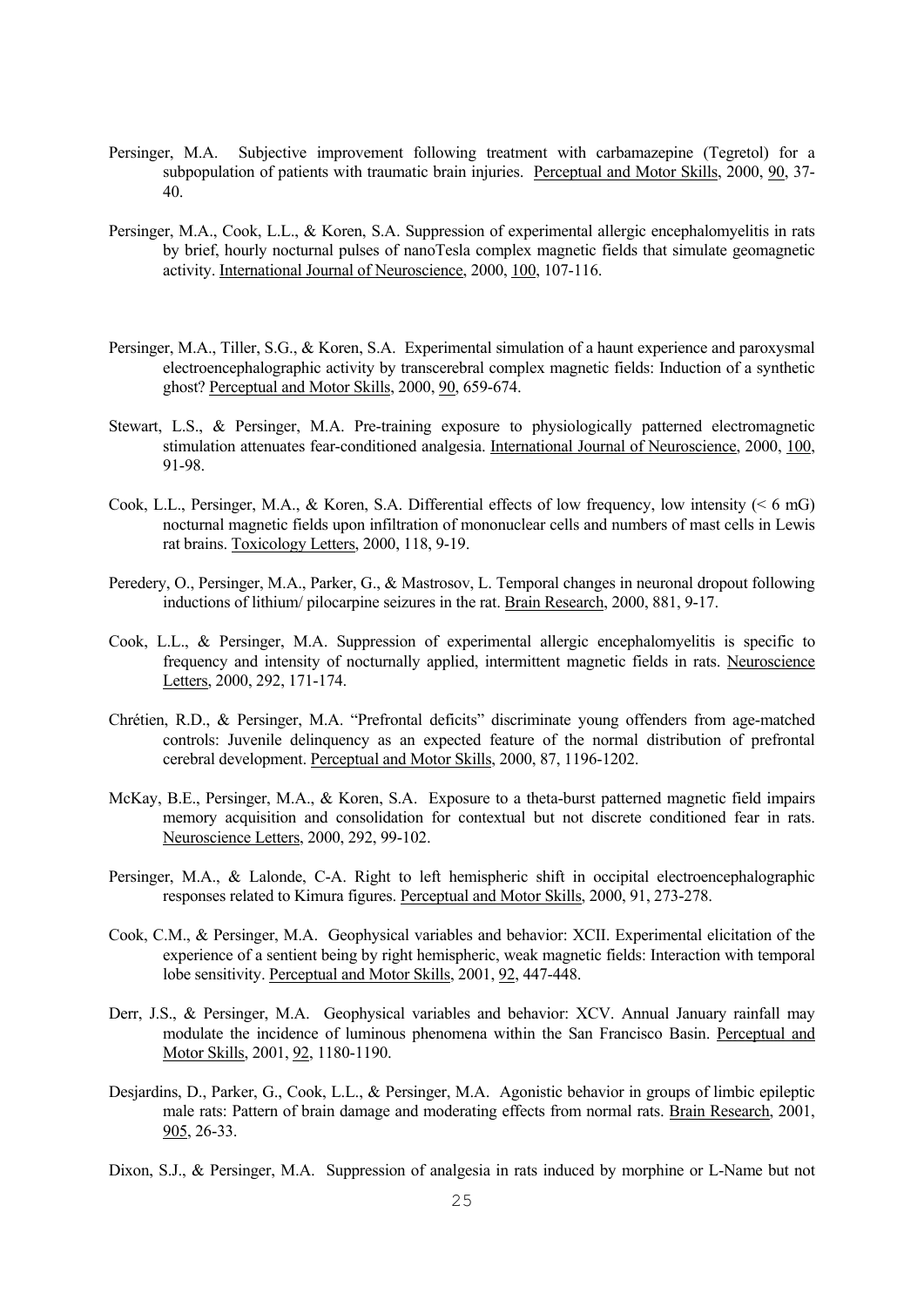both drugs by microtesla, frequency-modulated magnetic fields. International Journal of Neuroscience, 2001, 108, 87-97.

- Golanski, A.J., McKay, B.E.,  $\&$  Persinger, M.A. Postnatal anoxia from  $CO_2$  for one minute produces sexspecific changes in contextual fear conditioning in adult rats. Perceptual and Motor Skills, 2001, 93, 677-678.
- Healey, F., & Persinger, M.A. Experimental production of illusory (false) memories in reconstructions of narratives: Effect size and potential mediation by right hemispheric stimulation from complex, weak magnetic fields. International Journal of Neuroscience, 2001, 106, 195-207.
- Lafrenière, G.F., & Persinger, M.A. Mast cell numbers in the young rat thalamus: A search for control factors. International Journal of Neuroscience, 2001, 108, 69-85.
- Lafrenière, G.F., Persinger, M.A., & Lafrenière, R.F. Effects of permanent residence with foster mothers and new siblings upon numbers of mast cells within the thalamus of preweaned rats. Psychological Reports, 2001, 88, 625-626.
- Persinger, M.A. Geophysical variables and behavior: X.C. What people consider strange: change in proportions of reports of Fortean phenomena over time. Psychological Reports, 2001, 88, 89-90.
- Persinger, M.A. Shifting gustatory thresholds and food cravings during pregnancy as expanding uterineinduced steady potential shifts within the insula: An hypothesis. Perceptual and Motor Skills, 2001, 92, 50-52.
- Persinger, M.A. The neuropsychiatry of paranormal experiences. Journal of Neuropsychiatry and Clinical Neuroscience, 2001, 13(4), 515-524.
- Persinger, M.A., & Bélanger-Chellew, G. Brief successive temporal observational sampling as a possible indicator of daily overt seizure activity in epileptic rats. Perceptual and Motor Skills, 2001, 92, 95- 98.
- Persinger, M.A., & Chellew-Bélanger, G. Synchronized feeding as a "conditioned stimulus" for overt seizures in chronically (limbic) epileptic rats: a model for "psychogenic seizures" with complex partial epilepsy. International Journal of Neuroscience, 2001, 106, 169-184.
- Persinger, M.A., & Koren, S.A. Experiences of spiritual visitation and impregnation: Potential induction by frequency-modulated transients from an adjacent clock. Perceptual and Motor Skills, 2001, 92, 35- 36.
- Persinger, M.A., Koren, S.A., & O'Connor, R.P. Geophysical variables and behavior: CIV. Powerfrequency magnetic field transients (5 Microtesla) and reports of haunt experiences within an electronically dense house. Perceptual and Motor Skills, 2001, 92, 673-674.
- Persinger, M.A., & Mulligan, S. Decreased density of neurons in the medial preoptic nucleus and increased testicular weights for rats exposed perinatally to an 0.5 Hz rotating magnetic field. International Journal of Neuroscience, 2001, 108, 99-107.
- Persinger, M.A., & O'Connor, R.P. Geophysical variables and behavior: CIII. Days with sudden infant deaths and cardiac arrhythmias in adults share a factor with PC1 geomagnetic pulsations: Implications for pursuing mechanism. Perceptual and Motor Skills, 2001, 92, 653-654.
- Persinger, M.A., O'Connor, R.P., Bureau, Y.R.J., Parker, G.H., Peredery, O., & Zegil, M. Synergistic induction of severe hypothermia (poikilothermia) by limbic seizures, acepromazine and physical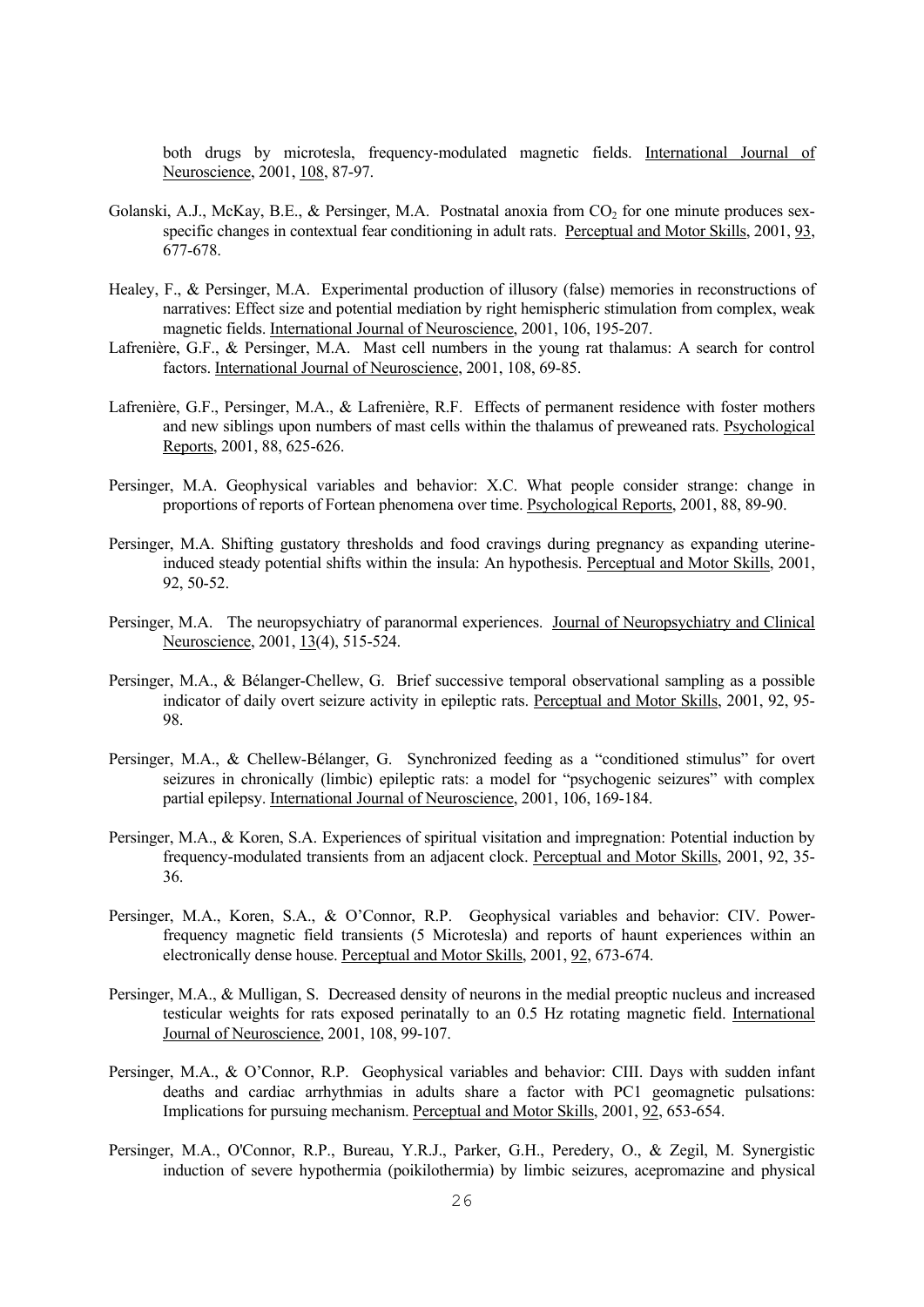restraint: Role of noradrenergic á-1 receptors. Pharmacology, Biochemistry and Behavior, 2001, 70, 341-352.

- Persinger, M.A., St-Pierre, L.S., & Koren, S.A. Geophysical Variables and Behavior: XCI. Ambulatory behavior in rats following prenatal exposures to complex magnetic fields designed to interact with genetic expression. Perceptual and Motor Skills, 2001, 92, 183-192.
- Santi, S.A., Cook, L.L., Persinger, M.A., & O'Connor, R.P. Normal spatial memory following postseizure treatment with ketamine: Selective damage attenuates memory deficits in brain-damaged rodents. International Journal of Neuroscience, 2001, 107, 63-75.
- Stewart, L.S., Leung, L.S., & Persinger, M.A. Diurnal variation in pilocarpine-induced generalized tonicclonic seizure activity. Epilepsy Research, 2001, 44, 207-212.
- Stewart, L.S., & Persinger, M.A. Ketamine prevents learning impairment when administered immediately after status epilepticus onset. Epilepsy and Behavior, 2001, 2, 585-591.
- Vaillancourt, L.N., & Persinger, M.A. Normalization of spatial learning despite brain damage in rats receiving ketamine after seizure-induction: Evidence or the neuromatrix. Psychological Reports, 2001, 88, 102-110.
- Suess, L.A.H., & Persinger, M.A. Geophysical variables and behavior: XCVI. "Experiences" attributed to Christ and Mary at Marmora, Ontario, Canada may have been consequences of environmental electromagnetic stimulation: Implications for religious movements. Perceptual and Motor Skills, 2001, 93, 435-450.
- Jedrzejko, C., & Persinger, M.A. Weight gain in postseized rats is facilitated by adding aspirin, glucose, or glucose-taurine-acetaminophen to food mush. Psychological Reports, 2001, 89, 188-190.
- Murphy, T., & Persinger, M.A. Complex partial epileptic-like experiences in university students and practitioners of Dharmakaya in Thailand: Comparison with Canadian university students. Psychological Reports, 2001, 89, 199-206.
- Galic, M.A., & Persinger, M.A. Voluminous sucrose consumption in female rats: Increased "nippiness" during periods of sucrose removal and possible oestrus periodicity. Psychological Reports, 2002, 90, 58-60.
- Persinger, M.A., Stewart, L.S., Richards, P.M., Harrigan, T., O'Connor, R.P., & Bureau, Y.R.J. Seizure onset times for rats receiving systemic lithium and pilocarpine: Sources of variability. Pharmacology, Biochemistry and Behavior, 2002, 71, 7-17.
- Ryczko, M. C. & Persinger, M.A. Increased analgesia to thermal stimulation in rats after brief exposures to complex pulsed 1 microTesla magnetic fields. Perceptual and Motor Skills, 2002, 95, 592-598.
- Tiller, S.G., & Persinger, M.A. Geophysical variables and behavior: XCVII. Increased proportions of the left-sided sense of presence induced experimentally by right hemispheric application of specific frequency-modulated) complex magnetic fields. Perceptual and Motor Skills, 2002, 94, 26-28.
- Persinger, M.A., & Lalonde, C-A. Hemispheric asymmetry (lateralization) in electroencephalographic activity while viewing familiar and unfamiliar patterns from Kimura Figures. International Journal of Neuroscience, 2002, 112, 65-79.
- Persinger, M.A., & Tiller, S.G. Intratest and intertest means and reliability of the MMPI-168 for university students and patients referred for neuropsychological assessment. Perceptual and Motor Skills,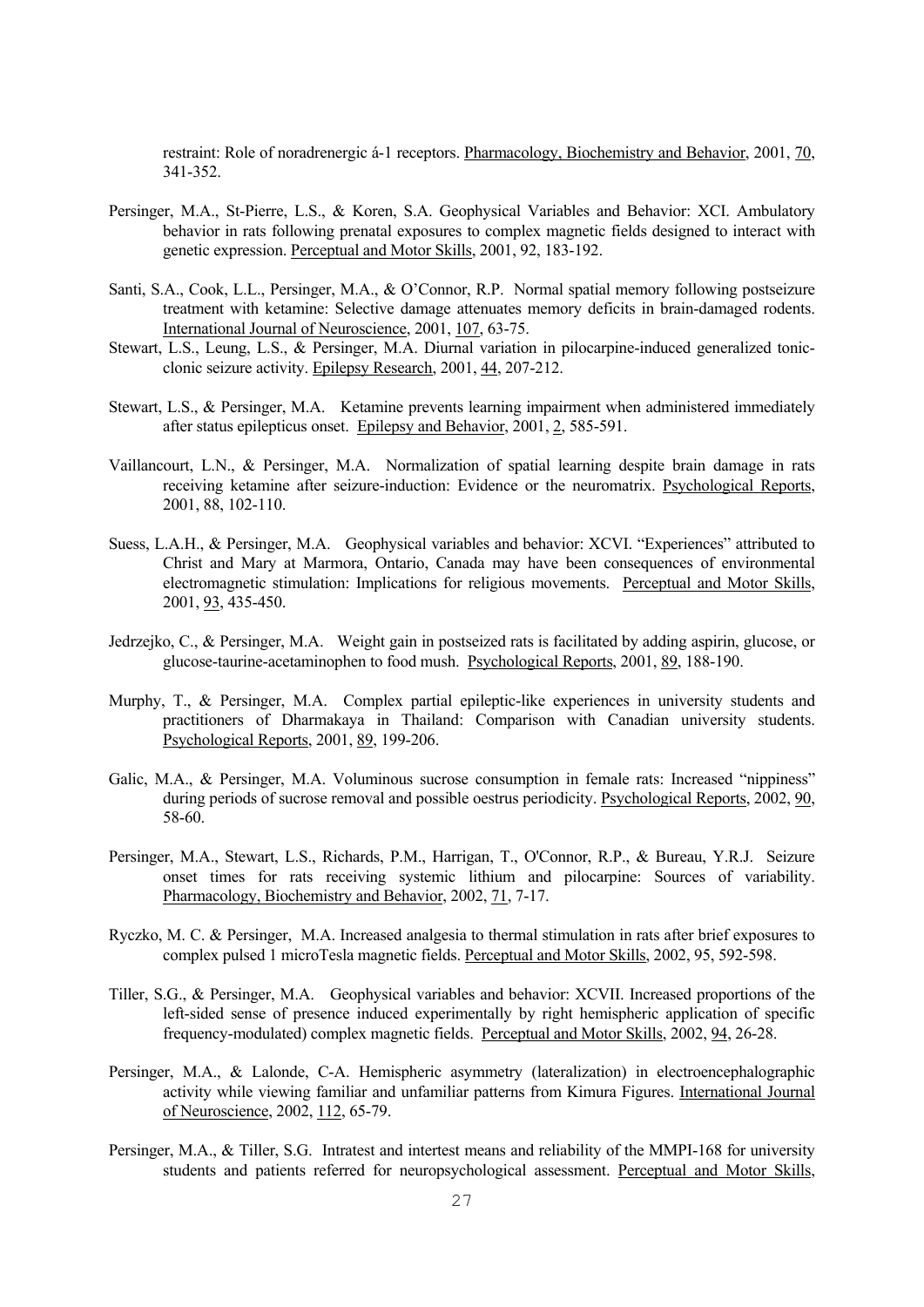2002, 94, 1143-1150.

- Persinger, M.A., Chellew-Bellanger, G., & Tiller, S.G. Bilingual men but not women display less left ear but not right ear accuracy during dichotic word listening compared to monolinguals. International Journal of Neuroscience, 2002, 112, 55-63.
- Persinger, M.A., Roll, W.G., Tiller, S.G., Koren, S.A., & Cook, C. M. Remote viewing with the artist Ingo Swann: Neuropsychological profile, electroencephalographic correlates, magnetic resonance imaging (MRI) and possible mechanisms. Perceptual and Motor Skills, 2002, 94, 927-949.
- Roll, W.G., Persinger, M.A., Webster, D.L., Tiller, S.G., & Cook, C.M. Neurobehavioral and neurometabolic (SPECT) correlates of paranormal information: Involvement of the right hemisphere and its sensitivity to weak complex magnetic fields. International Journal of Neuroscience, 2002, 112, 197-224.
- Richards, M.A., Koren, S.A., & Persinger, M.A. Circumcerebral application of weak complex magnetic fields with derivatives and changes in electroencephalographic power spectra within the theta range: implications for states of consciousness. Perceptual and Motor Skills, 2002, 95, 671-686.
- Persinger, M.A., Cook, C.M., & Tiller, S.G. Enhancement of images of possible memories of others during exposure to circumcerebral magnetic fields: correlations with ambient geomagnetic activity. Perceptual and Motor Skills, 2002, 95, 531-543.
- Persinger, M.A. Geophysical variables and behavior: Ambient geomagnetic activity and experiences of "memories": Interactions with gender and implications for receptive psi experiences. Perceptual and Motor Skills, 2002, 94, 1271-1282.
- Koren, S.A. & Persinger, M.A. Possible disruption of remote viewing by complex weak magnetic fields around the stimulus site and the possibility of accessing real phase space: a pilot study. Perceptual and Motor Skills, 2002, 95, 989-998.
- Duggan, G., Peredery, O., & Persinger, M.A. Effects of acute and repeated stress and onset of skin cancer in mice. Psychological Reports, 2002, 95, 953-954.
- Kinoshameg, S.E., & Persinger, M.A. Working memory and reference memory in adult rats following limbic seizures induced at 21 or 90 days of age. Psychological Reports, 2002, 91, 729-730.
- Booth, J.N., Charette, J.C., & Persinger, M.A. Ranking of stimuli that evoked memories in significant others after exposure to circumcerebral magnetic fields: correlations with ambient geomagnetic activity. Perceptual and Motor Skills, 2002, 95, 555-558.
- Persinger, M.A., Roll, W.G., Tillers, S.G., Koren, S.A. & Cook, C.M. Remote viewing with the artist Ingo Swann: neuropsychological profile, electroencephalographic correlates, Magnetic Resonance Imaging (MRI), and possible mechanisms. Perceptual and Motor Skills, 2002, 94, 927-949.
- Persinger, M.A., & Healey, F. Experimental facilitation of the sensed presence: possible intercalation between the hemispheres induced by complex magnetic fields. Journal of Nervous and Mental Diseases, 2002, 190, 533-541.
- Persinger, M.A., & St-Pierre, L.S. The brain matrix and multifocal brain damage following a single injection of ketamine in young adult rats: conspicuous changes in old age. Perceptual and Motor Skills, 2002, 95, 897-900.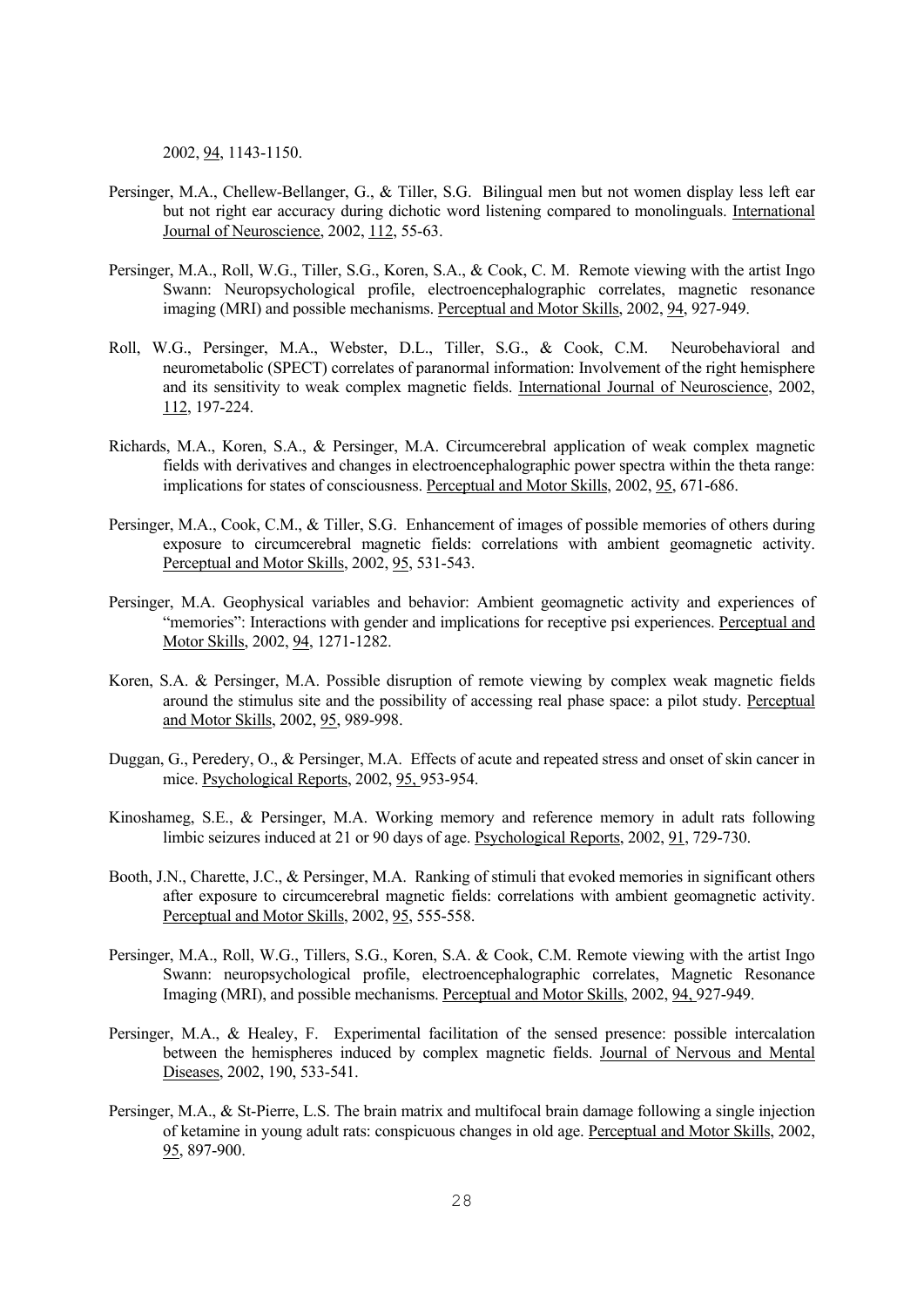- McKay, B.E., & Persinger, M.A. Complex magnetic fields potentiate agmatine-mediated contextual fear learning deficits in rats. Life Sciences, 2003, 72, 2489-2498.
- McKay, B.E., St-Pierre, L.S., & Persinger, M.A. Radial maze proficiency of adult Wistar rats given prenatal complex magnetic field treatments. Developmental Psychobiology, 2003, 42, 1-8.
- Persinger, M.A. Rats' preferences for an analgesic compared to water: an alternative to "killing the rat so it does not suffer". Perceptual and Motor Skills, 2003, 96, 674-680.
- Persinger, M.A. The sensed presence within experimental settings: implications for the male and female concept of self. The Journal of Psychology, 2003, 137, 5-16.
- Persinger, M.A. A brief (one hour) quantitative neuropsychological assessment with three performancebased tests: strong concordance with proficiency scores for a more extensive test battery. Perceptual and Motor Skills, 2003, 96, 647-652.
- Martin, L.J., & Persinger, M.A. Spatial heterogeneity not homogeneity of the magnetic field during exposures to complex frequency-modulated patterns facilitates analgesia. Perceptual and Motor Skills, 2003, 96, 1005-102.
- Baker-Price, L., & Persinger, M.A. Intermittent burst-firing weak (1 microTesla) magnetic fields reduce psychometric depression in patients who sustained closed head injuries: a replication and electroencephalographic validation. Perceptual and Motor Skills, 2003, 96, 965-974.
- McKay, B.E., Koren, S.A., & Persinger, M.A. Behavioral effects of combined perinatal L-Name and 0.5 Hz magnetic field treatments. International Journal of Neuroscience, 2003, 113, 119-139.
- Persinger, M.A., Koren, S.A, & Tsang, E.W. Enhanced power within a specific band of theta activity in one person while another receives circumcerebral pulsed magnetic fields: a mechanism of influence at a distance? Perceptual and Motor Skills, 2003, 97, 877-894.
- Booth, J.N., Koren, S.A., & Persinger, M.A. Increased proportions of sensed presences and occipital spikes with 1- and 10-msec point durations of continuous 7-Hz transcerebral magnetic fields. Perceptual and Motor Skills, 2003, 97, 951-952.
- McKay, B.E., & Persinger, M.A. Conditioned taste aversion is not disrupted in rats exposed to weak, complex magnetic fields during the CS-UCS interval. Perceptual and Motor Skills, 2003, 97, 1335- 1338.
- Lado, W.E., & Persinger, M.A. Mechanical impacts to the skulls of rats produce specific deficits in maze performance and weight loss: evidence for apoptosis of cortical neurons and implications for clinical neuropsychology. Perceptual and Motor Skills, 2003, 97, 115-1127.
- Sculthorpe, L., & Persinger, M.A. Does phase-modulation of applied 40 Hz transcerebral magnetic fields affect subjective experiences and hypnotic induction? Perceptual and Motor Skills, 2003, 97, 1031- 1037.
- Hill, D.R., & Persinger, M.A. Application of transcerebral, weak (1 microT) complex magnetic fields and mystical experiences: are they generated by field-induced dimethyltryptamine release from the pineal organ? Perceptual and Motor Skills, 2003, 97, 1049-1050.
- St-Pierre, L.S., & Persinger, M.A. Conspicuous histomorphological anomalies in the hippocampal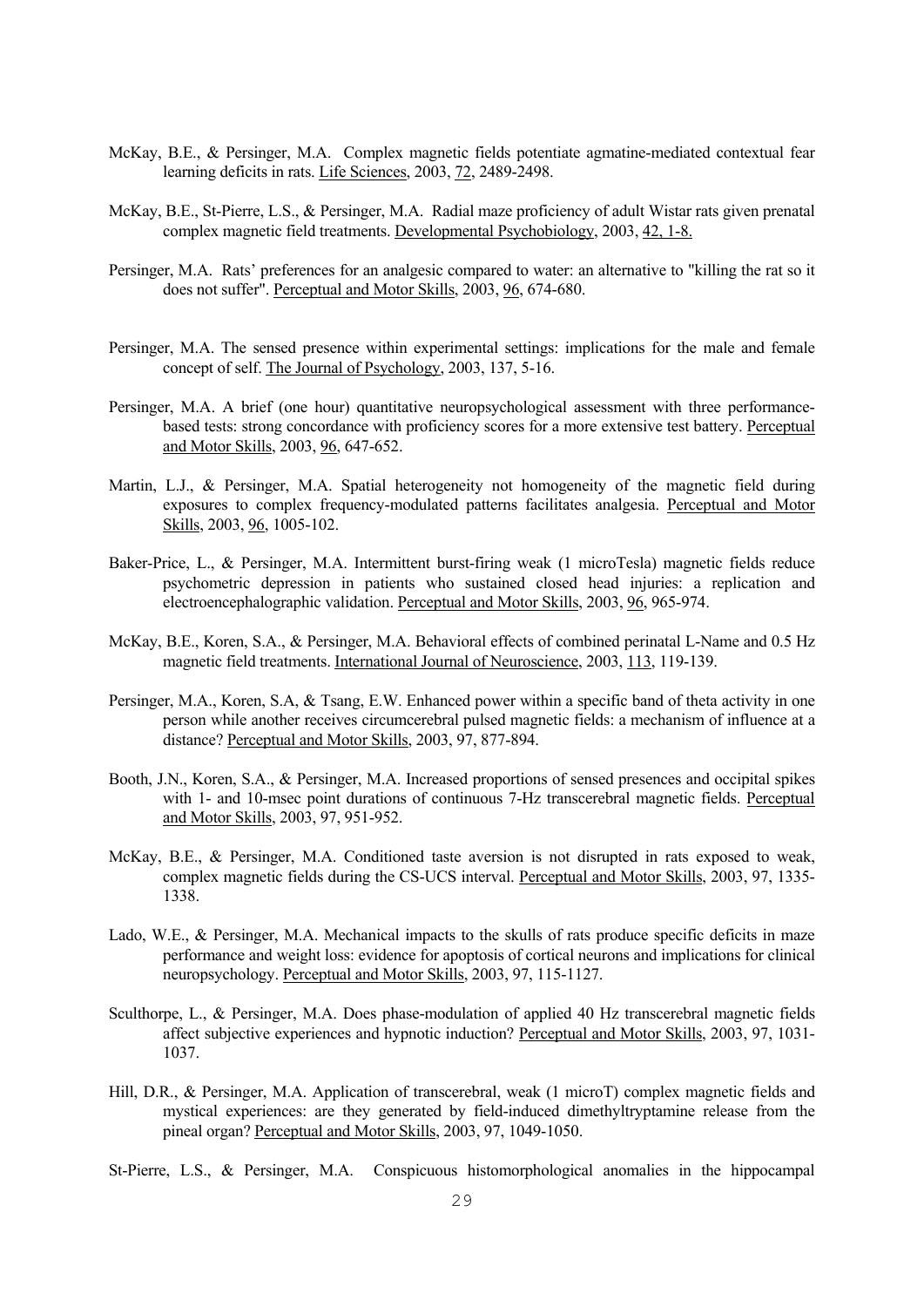formation of rats exposed perinatally to a complex sequenced magnetic field within the nanoTesla range. Perceptual and Motor Skills, 2003, 97, 1307-1314.

- Persinger, M.A. Weak-to-moderate correlations between daily geomagnetic activity and reports of diminished pleasantness: a nonspecific source for multiple behavioral correlates? Perceptual and Motor Skills, 2004, 98, 58-60.
- Richards, P.M., & Persinger, M.A. Agility, agnosia, and graphaesthesia for toes and fingers in children: normative data (7 to 14 years) and clinical comparisons, International Journal of Neuroscience, 2004, 114, 17-29.
- Fitzpatrick, R.E., & Persinger, M.A. Weekly treatments with a burst-firing magnetic field alters behavior in the elevated plus maze after two sessions. Perceptual and Motor Skills, 2004, 98, 983-984.
- Galic, M.A., & Persinger, M.A. Geomagnetic activity during the previous day is correlated with increased consumption of sucrose during subsequent days: is increased geomagnetic activity aversive? Perceptual and Motor Skills, 2004, 98, 1126-1128.
- Fournier, N.M., & Persinger, M.A. Geophysical variables and behavior: C. Increased geomagnetic activity on days of commercial air crashes attributed to computer or pilot error but not mechanical failure. Perceptual and Motor Skills, 2004, 98, 1219-1224.
- Martin, L.J., Koren, S.A., & Persinger, M.A. Thermal analgesic effects form weak, complex magnetic fields and pharmacological interactions. Pharmacology, Biochemistry and Behavior, 2004, 78, 217-227.
- Persinger, M.A., & Dupont, M.J. Emergence of spontaneous seizures during the year following lithium/pilocarpine-induced epilepsy and neuronal loss within the right temporal cortices. Epilepsy and Behavior, 2004, 5, 440-445.
- McKay, B.E., & Persinger, M.A. Lithium ion "cyclotron resonance" magnetic fields decrease seizure onset times in lithium-pilocarpine seized rats: a nonlinear intensity effect. International Journal of Neuroscience, 2004, 114, 1035-1045.
- Tsang, E.W., Koren, S.A., & Persinger, M.A. Power increases within the gamma range over the frontal and occipital regions during acute exposures to cerebrally counterclockwise rotating magnetic fields with specific derivatives of change. International Journal of Neuroscience, 2004, 114, 1183-1193.
- McKay, B.E., & Persinger, M.A. Normal spatial and contextual learning for ketamine-treated rats in the pilocarpine epilepsy model. Pharmacology, Biochemistry and Behavior, 2004, 78, 111-119.
- Martin, L.J., Koren, S.A., & Persinger, M.A. Influence of a complex magnetic field application in rats upon thermal nociceptive thresholds: the importance of polarity and timing. International Journal of Neuroscience, 2004, 114, 1259-1276.
- Martin, L.J., & Persinger, M.A. Thermal analgesia induced by 30-min exposure to 1 microTesla burst-firing magnetic fields is strongly enhanced in a dose-dependent manner by the alpha-2 agonist clonidine in rats. Neuroscience Letters, 2004, 366, 226-229.
- Fournier, N.M., & Persinger, M.A. The neuromatrix and the epileptic brain: behavioral and learning preservation in limbic epileptic rats treated with ketamine but not acepromazine. Epilepsy and Behavior, 2004, 5, 119-127.
- Persinger, M.A. Perceived dangerousness to public safety of paraphrases from The Koran, New Testament, Book of Mormon, Tibetan Book of the Dead and Egyptian Book of the Dead. Perceptual and Motor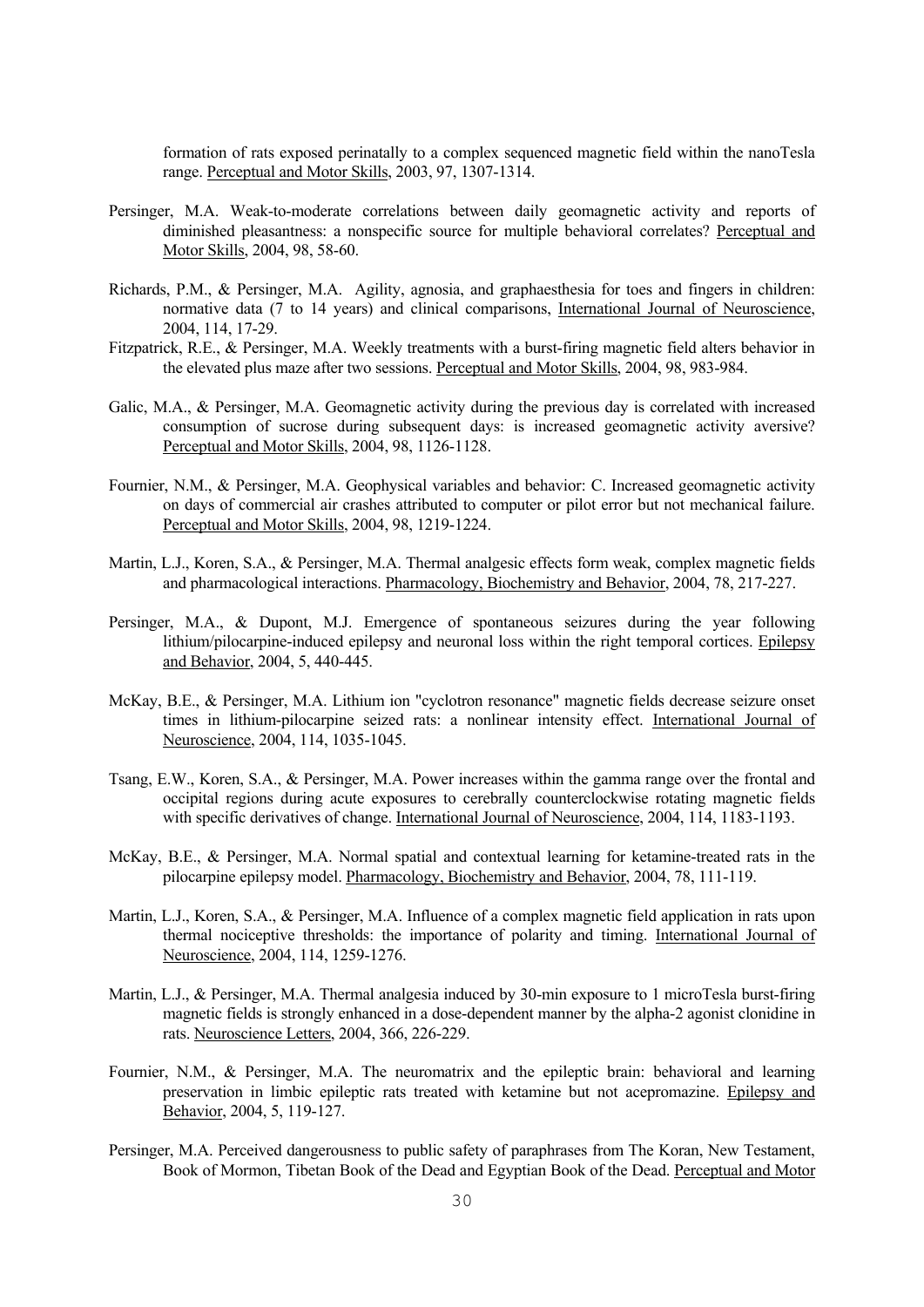Skills, 2004, 98, 1345-1355.

- Peredery, O., & Persinger, M.A. Herbal treatment following post-seizure induction in rat by lithium pilocarpine: Scutellaria lateriflora (SCULLCAP), Gelsemium sempervirens (GELSEMIUM) and Datura stramonium (JIMSON WEED) may prevent development of spontaneous seizures. Phytotherapy Research, 2004, 18, 700-705.
- Dupont, M.J., McKay, B.E., Parker, G., & Persinger, M.A. Geophysical variables and behavior: XCIX. Reductions in numbers of neurons within the parasolitary nucleus in rats exposed perinatally to a magnetic pattern designed to imitate geomagnetic continuous pulsations: implications for Sudden Infant Death. Perceptual and Motor Skills, 2004, 98, 958-966.
- Tsang, E.W., Koren, S.A., & Persinger, M.A. Electrophysiological and quantitative electroencephalographic measurements after treatment by transcerebral magnetic fields generated by compact disc through a computer sound card: the Shakti treatment. International Journal of Neuroscience, 114, 1013-1024.
- Kinoshameg, S.A., & Persinger, M.A. Suppression of experimental allergic encephalomyelitis in rats by 50 nT, 7 Hz amplitude-modulated nocturnal magnetic fields depends on when after inoculation the fields are applied. Neuroscience Letters, 2004, 370, 166-170.
- Persinger, M.A., O'Donovan, C.A., McKay, B. E., & Koren, S.A. Sudden death in rats exposed to nocturnal magnetic fields that simulate the shape and intensity of sudden geomagnetic activity. International Journal of Biometeorology, 2005, 49, 256-261.
- Dupont, M.J., Parker, G., & Persinger, M.A. Reduced litter sizes following 48-hr of prenatal exposure to 5 nT to 10 nT, 0.5 Hz magnetic fields: implications for sudden infant deaths. International Journal of Neuroscience, 2005, 115, 713-715.
- Booth, J.C., Koren, S.A., & Persinger, M.A. Increased feelings of the sensed presence and increased geomagnetic activity at the time of the experience during exposures to transcerebral weak complex magnetic fields. International Journal of Neuroscience, 2005, 115, 1039-1065.
- McKay, B.E., & Persinger, M.A. Complex magnetic fields enable static magnetic field cue use for rats in radial maze tasks. International Journal of Neuroscience, 2005, 115, 625-648.
- Persinger, M.A., & Koren, S.A. A response to Granqvist et al "Sensed presence and mystical experiences are predicted by suggestibility, not by application of transcranial weak magnetic fields," Neuroscience Letters, 2005, 308, 346-347.
- St-Pierre, L.S., & Persinger, M.A. Extreme obesity in one year old female rats in which seizures were induced before puberty by lithium/pilocarpine followed by a single injection of acepromazine. Epilepsy and Behavior, 2005, 7, 411-418.
- Martin, L.J., & Persinger, M.A. Thermal analgesic effects from weak (1 microT), complex magnetic fields: critical parameters. Electromagnetic Biology and Medicine, 2005, 24, 65-85.
- Martin, L.J., & Persinger, M.A. The influence of various pharmacological agents on the analgesia induced by an applied complex magnetic field treatment: a receptor system potpourri. Electromagnetic Biology and Medicine, 2005, 24, 87-97.
- Galic, M.A., & Persinger, M.A. Sucrose ingestion decreases seizure onset time in female rats treated with lithium and pilocarpine. Epilepsy and Behavior, 2005, 6, 552-555.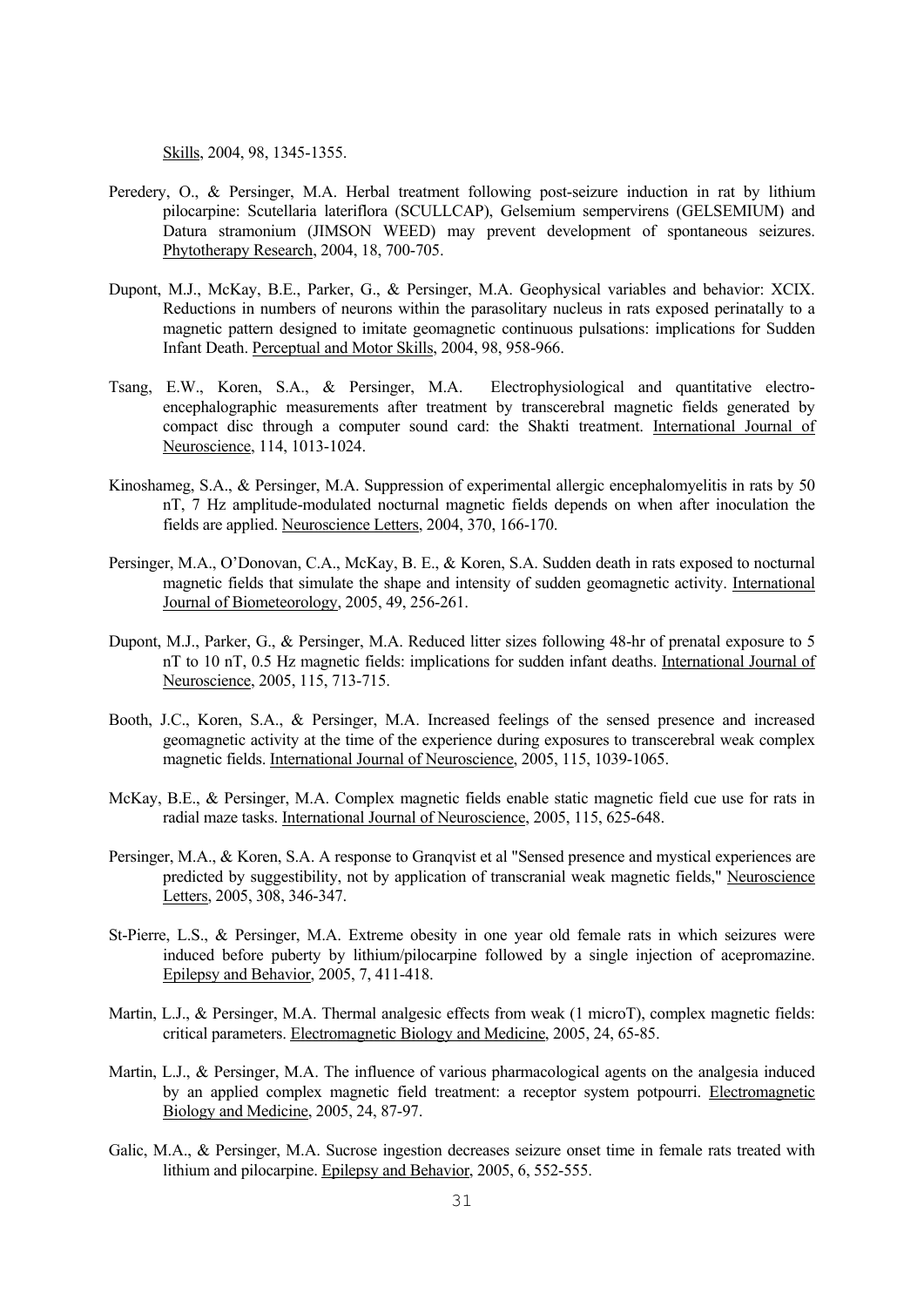- St-Pierre, L.S., & Persinger, M.A. Experimental facilitation of the sensed presence is predicted by specific patterns of applied magnetic fields not by suggestibility: re-analyses of 19 experiments. International Journal of Neuroscience, 2006, 116, 1-18.
- Persinger, M.A. A potential multiple resonance mechanism by which weak magnetic fields affect molecules and medical problems: the example of melatonin and experimental "multiple sclerosis". Medical Hypotheses, 2006, 66, 811-815.
- McKay, B.E., & Persinger, M.A. Weak, physiologically relevant magnetic fields disrupt maze performance in seized rats normalized with ketamine: possible support for the neuromatrix concept? Epilepsy and Behavior, 2006, 8, 137-144.
- Santi, S. A., Parker, G. H., Schanffner, N. P., Capodagli, L., & Persinger, M. A. Prevalence, intensity, and geographic distribution of sinus worm (Skrjabingylus nasicola) infection in mink (Mustela vison) of central Ontario. Canadian Journal of Zoology, 2006, 84, 1011-1018.
- Persinger, M.A., & Koren, S.A. A theory of neurophysics and quantum neuroscience: implications for brain function and the limits of consciousness. International Journal of Neuroscience, 2007, 117, 157-175.
- St-Pierre, L.S., & Persinger, M.A. Ambulatory effects of brief exposures to magnetic fields changing orthogonally in space over time. International Journal of Neuroscience, 2007, 117, 417-420
- Delparte, J.J., & Persinger, M.A. Brief exposures to theta-burst magnetic fields impair the consolidation of food-induced conditioned place preference. International Journal of Neuroscience, 2007, 117, 177- 181.
- Galic, M.A., & Persinger, M.A. Diverse physiological consequences of long-term sucrose consumption in female rats. Nutritional Neuroscience, 2007, 10, 59-66.
- Persinger, M.A. Differential numbers of foci of lymphocytes within the brains of Lewis rats exposed to weak complex nocturnal magnetic fields during development of experimental allergic encephalomyelitis. International Journal of Neuroscience, 2007, in press.
- Stewart, L.S., Persinger, M.A., Cortez, M.A., & Snead. O.C. Chronobiometry of behavioral activity in the Ts65Dn model of Down Syndrome. Behavioral Genetics, 2007, in press.
- Meli, S.C., & Persinger, M.A. Red light facilitates the sensed presence elicited by application of weak, burst-firing magnetic fields. International Journal of Neuroscience, 2008, in press.
- Galic, M.A., & Persinger, M.A. Lagged association between geomagnetic activity and diminished nocturnal pain thresholds in mice. Bioelectromagnetics, 2007, 28, 577-579.
- Whissell, P.M., & Persinger, M.A. Emerging synergisms between drugs and physiologically-patterned weak magnetic fields: implications for neuropharmacology and the human population in the twenty-first century. Current Neuropharmacology, 2007, 5, 278-288.
- St-Pierre, L.S., Parker, G.H., Bubenik, G.A., & Persinger, M.A. Enhanced mortality of rat pups following inductions of epileptic seizures after perinatal exposures to 5 nT, 7 Hz magnetic fields. Life Sciences, 2007, 81. 1496-1500.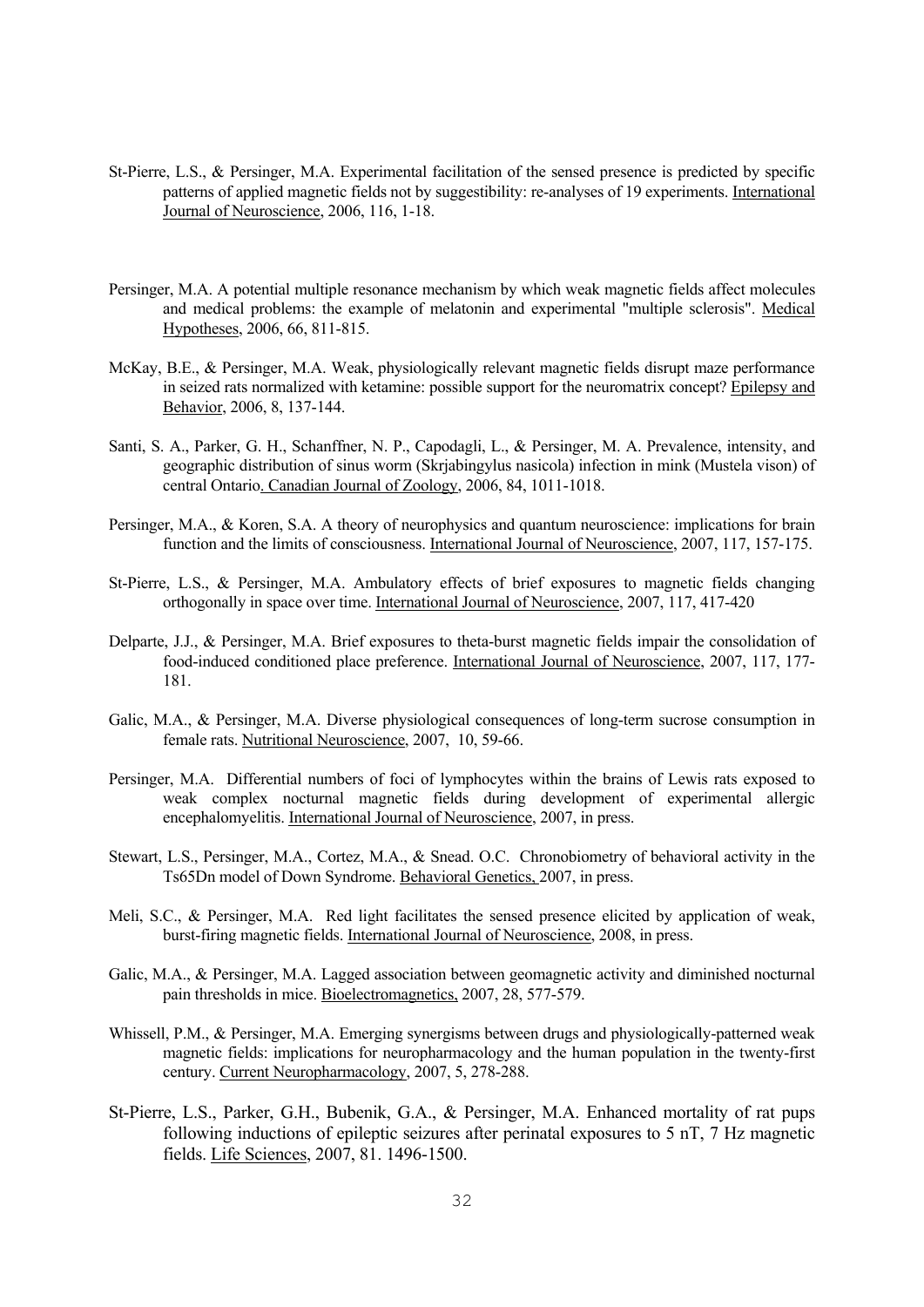- Whissell, P.D., & Persinger, M.A. Developmental effects of prenatal exposure to extremely weak 7 Hz magnetic fields and postnatal nitric oxide modulation in the Wistar rat. International Journal of Developmental Neuroscience, 2007, 25, 433-439.
- Stewart, L.S., Nylen, K.J., Persinger, M.A., Cortex, M.A., Gibson, K.M., & Snead, O.C. Circadian disruption of generalized tonic-clonic seizures associated with murine succinic semialdehyde dehydrogenase deficiency, a disorder of GABA metabolism. Epilepsy and Behavior, 2008, in press.
- St-Pierre, L.S., Mazzuchin, A., & Persinger, M.A. Behavioral, blood chemical, and hippocampal histomorphological differences in adult rats exposed prenatally to physiologically-patterned weak magnetic fields. International Journal of Radiation Biology, 2008, 84, 325-335.
- Whissell, P.D., Tsang, E.W., Mulligan, B., & Persinger, M.A. Prenatal exposures to LTP-patterned magnetic fields: quantitative effects on specific limbic structures and acquisition of contextual conditioned fear. International Journal of Neuroscience, 2008, in press.
- Persinger, M.A., Tsang, E.W., Booth, J.N., & Koren, S.A. Enhanced power within a predicted narrow band of theta activity during stimulation of another by circumcerebral weak magnetic fields after weekly spatial proximity: evidence of macroscopic quantum entanglement? NeuroQuantology, 2008, 7-21.
- Whissell, P.D., Mulligan, B.P., Hunter, M.D., Wu, H.P., Parker, G.H., & Persinger, M.A. Developmental effects of 7 Hz, square wave magnetic fields and nitric oxide modulation on organ systems. The Open Toxicology Journal, 2008, 2, 7-12.
- Persinger, M.A. Confounding variables within "referral controls" for children wit histories of sexual stimulation by adults: implications for erroneous attributions from "childhood sexual abuse". Social Behavior and Personality, 2008, 36, 665-672.
- Persinger, M.A., Koren, S.A., & Lafreniere, G.F. A neuroquantological approach to how human thought might affect the universe. NeuroQuantology, 2008, 6, 262-271.
- Persinger, M.A., Meli, S., & Koren, S.A. Quantitative discrepancy in cerebral hemispheric temperature associated with "two consciousnesses" is predicted by neuroQuantum relations. NeuroQuantology, 2008, 6, 369-378.
- Lado, W.E., & Persinger, M.A. Increased conditioned immobility and weight loss in rats following mechanical impacts to the skull that do not produce loss of consciousness. Central European Journal of Biology, 2008, 3, 422-430.
- Booth, J.N., Koren, S.A., & Persinger, M.A. Discrete shifts within the theta band between the frontal and parietal regions of the right hemisphere and the experience of the sensed presence. The Journal of Neuropsychiatry and Clinical Neurosciences, 2009, in press.
- Persinger, M.A., & Tiller, S.A. A prototypical spontaneous "sensed presence" of a Sentient Being and concomitant electroencephalographic activity in the clinical laboratory. Neurocase, 2008, 14, 425-430.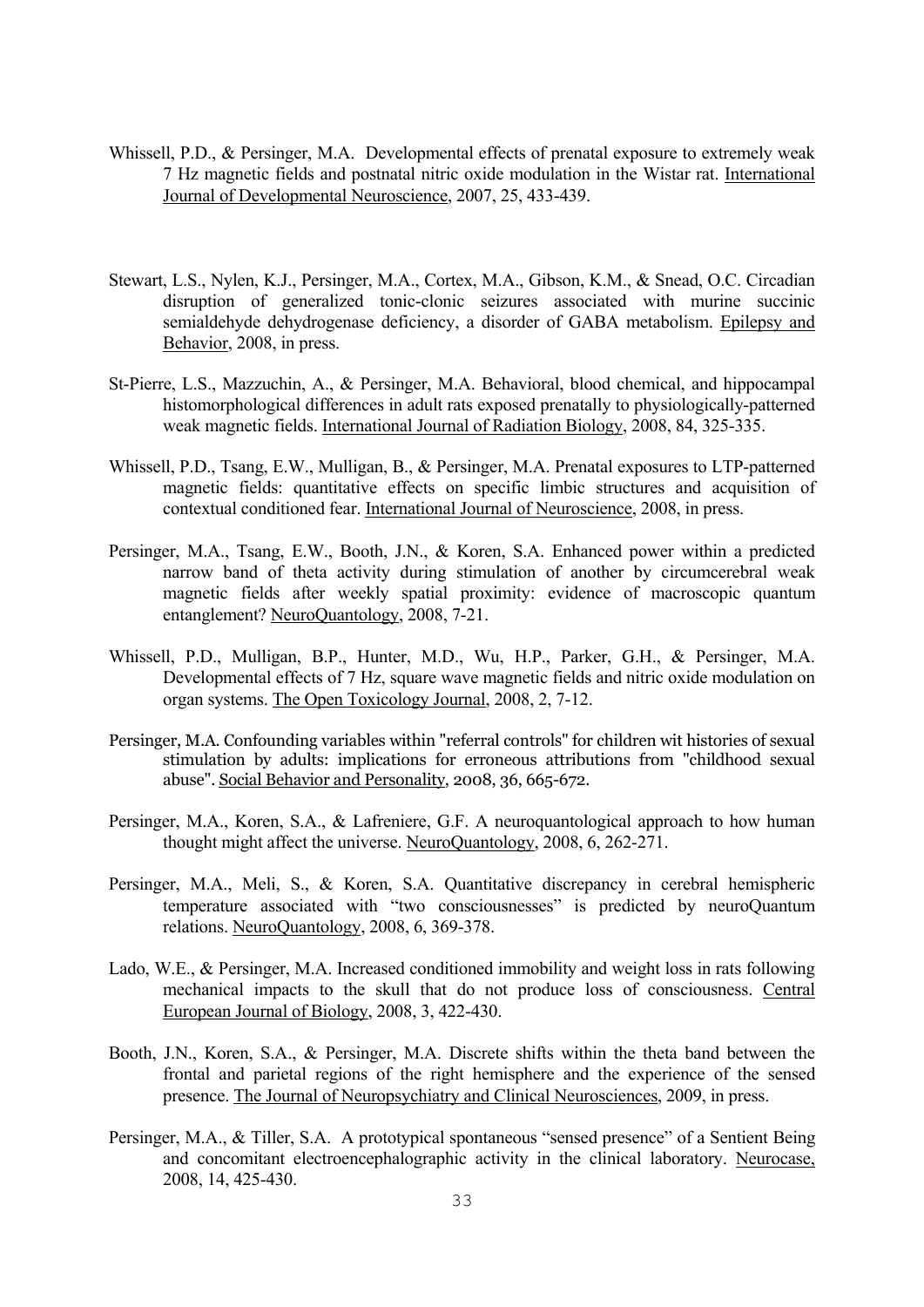- Booth, J.N., Koren, S.A., & Persinger, M.A. Increased theta activity in quantitative electroencephalographic (QEEG) measurements during exposure to complex weak magnetic fields. Electromagnetic Biology and Medicine, 2008, 27, 426-436.
- Ross, M.L., Koren, S.A., & Persinger, M.A. Physiologically patterned weak magnetic fields applied over left frontal lobe increase acceptance of false statements as true. Electromagnetic Biology and Medicine, 2008, 27, 365-371.
- Fournier, N.M., Galic, M.A., Kalynchuk, L.E., & Persinger, M.A. Profound hypothermia determines the anticonvulsant and neuroprotective effects of swim stress. Brain Research, 2008, 1240, 153-164.
- St-Pierre, L.S., & Persinger, M.A. Behavioral changes in adult rats after prenatal exposures to complex weak magnetic fields. Electromagnetic Biology and Medicine, 2008, 27, 355-364.
- Persinger, M.A. On the possible representation of the electromagnetic equivalents of all adult memory within the earth's magnetic field: implications for theoretical biology. Theoretical Biology Insights, 2008, 1, 3-11.
- McDonald, K.K., & Persinger, M.A. Altered neuronal densities in sexually dimorphic structures: comparable effects from perinatal magnetic fields with nitric oxide synthase inhibitors and postnatal hypoxia. Neuroscience Letters, 2009, 450, 37-39.
- Persinger, M.A. Are our brains structured to avoid refutations of the belief in God? An experimental study. Religion, 2009, 39, 34-42.
- Persinger, M.A. The possible role of dynamic pressure from the interplanetary magnetic field on global warming. International Journal of Physical Sciences, 2009, 4, 44-46.
- Mach, Q.H., & Persinger, M.A. Behavioral changes with brief exposures to weak magnetic fields patterned to stimulate long-term potentiation. Brain Research, 2009, 1261, 45-53.
- Lagace, N., St-Pierre, L.S., & Persinger, M.A. Attenuation of epilepsy-induced brain damage in the temporal cortices of rats by exposure to LTP-patterned magnetic fields. Neuroscience Letters, 2009, 450, 147-151.
- Dotta, B. T. & Persinger, M. A. Dreams, time distortion and the experience of future events: a relativistic, neuroquantal perspective. Sleep and Hypnosis, 2009, 11, 29-38.
- St-Pierre, L.S., Bubenik, G.A., Parker, G.H., & Persinger, M.A. Insidious weight gain in prepubertal seized rats treated with an atypical neuroleptic: the role of food consumption, fluid consumption, and spontaneous ambulatory activity. Epilepsy and Behavior, 2009, 14, 288-292.
- George, K.R., Rico, T., St-Pierre, L.S., Dupont, M.J., Blomme, C.G, Mazzuchin, A., Stewart, L.S., & Persinger, M.A. Large differences in blood measures, tissue weights, and focal areas of damage 1 year after postseizure treatment with acepromazine or ketamine. Epilepsy and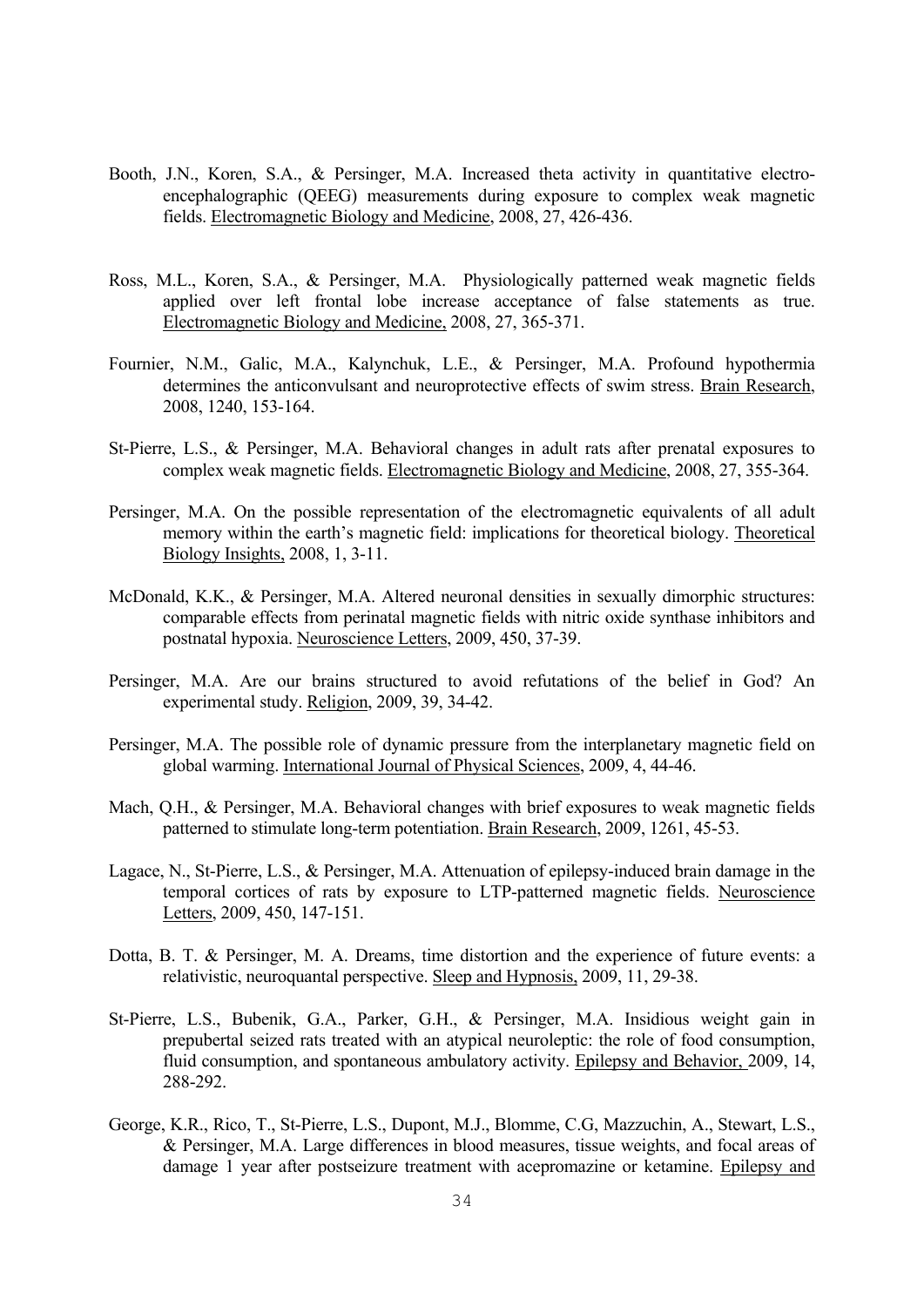Behavior, 2009, 15, 98-105.

- Persinger, M.A. A simple estimate for the mass of the universe: dimensionless Parameter A and the construct of "pressure". Journal of Physics, Astrophysics and Physical Cosmology, 2009, 3(1), 1-3.
- Tsang, E. W. , Koren, S. A. & Persinger, M. A. Specific patterns of weak (1 microTesla) transcerebral complex magnetic fields differentially affect depression, fatigue, and confusion in normal volunteers. Electromagnetic Biology and Medicine, 2009, 28, 365-373.
- Persinger, M. A., Hoang, V. & Baker-Price, L. Entrainment of stage 2 sleep spindles by weak transcerebral magnetic stimulation of an "epileptic" woman. Electromagnetic Biology and Medicine, 2009, 28, 374-382.
- Booth, J., N. & Persinger, M. A. Discrete shifts within the theta band between the frontal and parietal regions of the right hemisphere and the experiences of a sensed presence. Journal of Neuropsychiatry and Clinical Neuroscience, 2009, 21, 279-283.
- Dotta, B. T., Mulligan, B. P., Hunter, M. D. & Persinger, M. A. Evidence of macroscopic quantum entanglement during double quantitative electroencephalographic (QEEG) measurements of friends vs strangers. NeuroQuanotology, 2009, 7, 548-551.
- Hu, J.H., St-Pierre, L.S., Buckner, C.A., Lafrenie, R.M., & Persinger, M.A. Suppression of growth of injected melanoma cells by whole body exposure to specific spatial-temporal configurations of weak intensity magnetic fields. International Journal of Radiation Biology, 2010, 86, 79-88.
- Charette, J.C., St-Pierre, L. S. & Persinger, M.A. One minute of anoxia from carbon dioxide during infancy in Rattus norvegicus affects adult learning and produces subtle changes in the pattern of neuronal soma in the hippocampus. Journal of Biological Sciences, 2010, 10, 31-36.
- Cheung, K. W., Lado, W. E., Martin, L. S., St-Pierre, L. S. & Persinger, M. A. Cerebral neurons in Rattus norvegicus following a mild impact to the skull: equivalence of modulation by postimpact pregnancy or exposure to physiologically-patterned magnetic fields. Journal of Biological Sciences, 2010, 10, 84-92.
- Mulligan, B. P., Hunter, M. D. & Persinger, M. A. Effects of geomagnetic activity and atmospheric power variations on quantitative measures of brain activity: replication of the Azerbaijani studies. Advances in Space Research, 2010, 45, 940-948.
- Persinger, M. A.  $10^{-20}$  Joules as a neuromolecular quantum in medicinal chemistry: an alternative approach to myriad molecular pathways. Current Medicinal Chemistry, 2010, 17,3094- 3098.
- Persinger, M. A. The cosmology of climate change: intercorrelations between increased global temperature, carbon dioxide and geomagnetic activity. Journal of Cosmology, 2010, 8, 1957-1969.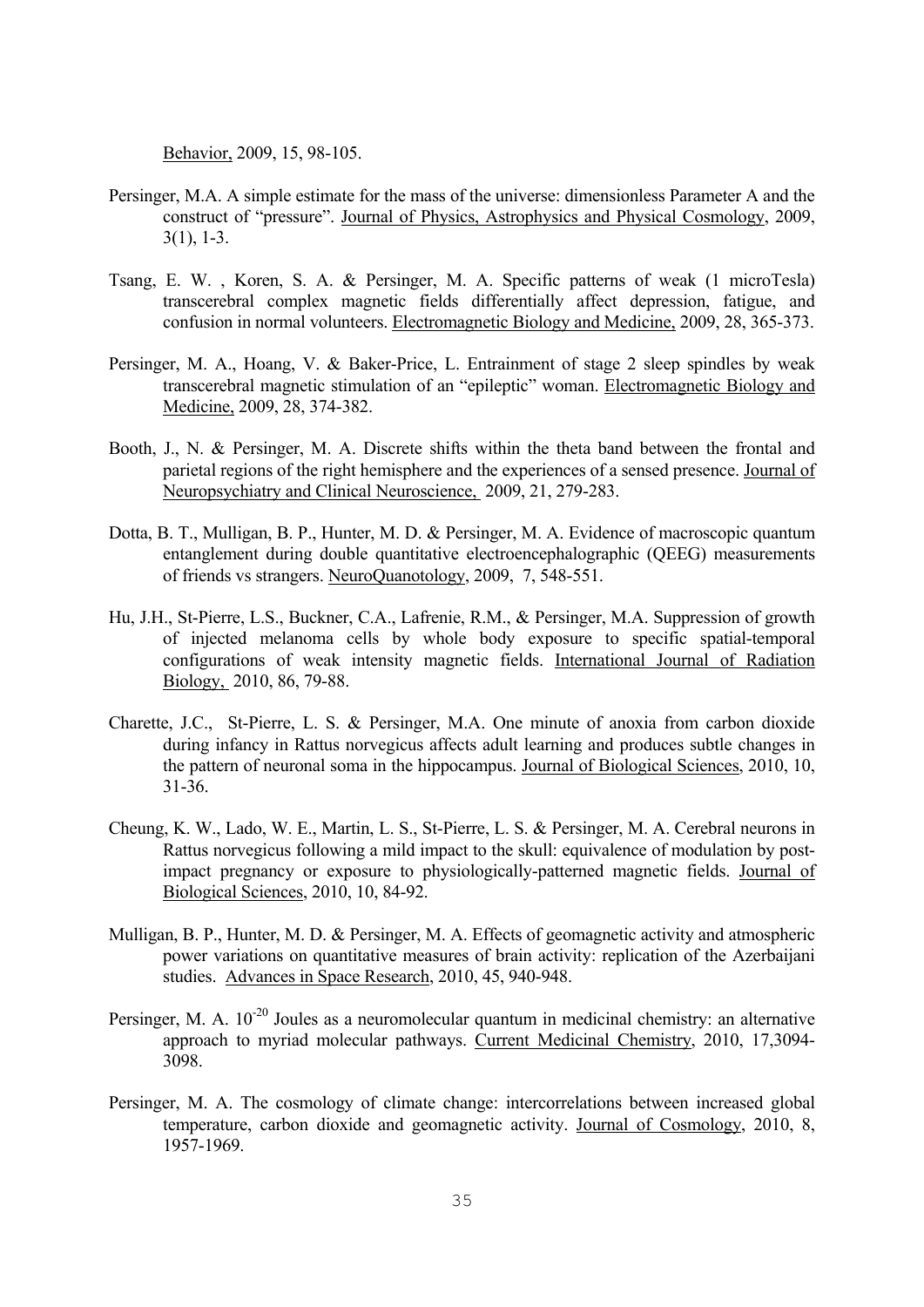- Persinger, M. A. & Lavallee, C. F. Theoretical and experimental evidence of macroscopic entanglement between human brain activity and photon emissions: implications for quantum consciousness and future applications. Journal of Consciousness and Research, 2010, 1, 785-807.
- Persinger, M. A. The Harribance effects as pervasive Out-of-Body Experiences: neuroquantal evidence with more precise measurements. NeuroQuanology, 2010, 8, 444-465.
- Saroka, K., Mulligan, B. P. & Persinger, M. A. Experimental elicitation of an Out-of-Body Experience and concomitant cross-hemispheric electroencephalographic coherence. NeuroQuantology, 2010, 8, 466-477.
- Persinger, M.A ., Saroka, K. S., Koren, S. A. & St-Pierre, L. S. The electromagnetic induction of mystical and altered states within the laboratory. Journal of Consciousness and Research, 2010, 1, 808-830.
- Persinger, M. A., Corradini, P. L., Clement, A. L, Keaney, C. C., MacDonald, M. L., Meltz, L. I., Murugan, N. J., Poirier, M. R., Punkkinen, K. A., Rossini, M. C. & Thompson, S. E. Neurotheology and its convergence with neuroquantology. NeuroQuantology, 2010, 8, 432- 443.
- Lavallee, C. F. & Persinger, M. A. A LORETA study of mental time travel: similar and distinct electrophysiological correlates of re-experiencing past events and pre-experiencing future events. Consciousness and Cognition, 2010, 19, 1037-1044.
- Koren, S. A. & Persinger, M. A. The Casimir force along the universal boundary: quantitative solutions and implications. Journal of Physics, Astrophysics and Physical Cosmology, 2010, 4, 1-4.
- Hunter, M. D., Mulligan, B. P., Dotta, B.T., Saroka, K. S., Lavallee, C. F., Koren, S. A. & Persinger, M. A. Cerebral dynamics and discrete energy changes in the personal physical environment during intuitive-like states and perceptions. Journal of Consciousness Exploration and Research, 2010, 1, 1179-1197.
- Persinger, M. A, Saroka, K. S., Lavallee, C. F., Booth, J. M., Hunter, M. D., Mulligan, B.P., Koren, S. A., Wu, H-P. and Gang, N. Correlated cerebral events between physically and sensory isolated pairs of subjects exposed to yoked circumcerebral magnetic fields. Neuroscience Letters, 2010, 486, 231-234.
- Hu, J., Parker, G. H. & Persinger, M. A. Perinatal exposure to weak magnetic fields delays the asymmetry ontogeny of astroglia in the parasolitary nucleus: implications for sudden infant death. Journal of Biological Sciences, 2010, 10, 773-778.
- Evans, P. and Persinger, M.A. Erythropoietin and mild traumatic brain injury: neuroprotective potential and dangerous side effects. Journal of Biological Sciences, 2010, 739-746.
- Persinger, M. A. and St-Pierre, L. S. The biophysics at death: three hypotheses with potential application to paranormal phenomena. Neuroquantology, 2011, 9, 36-40.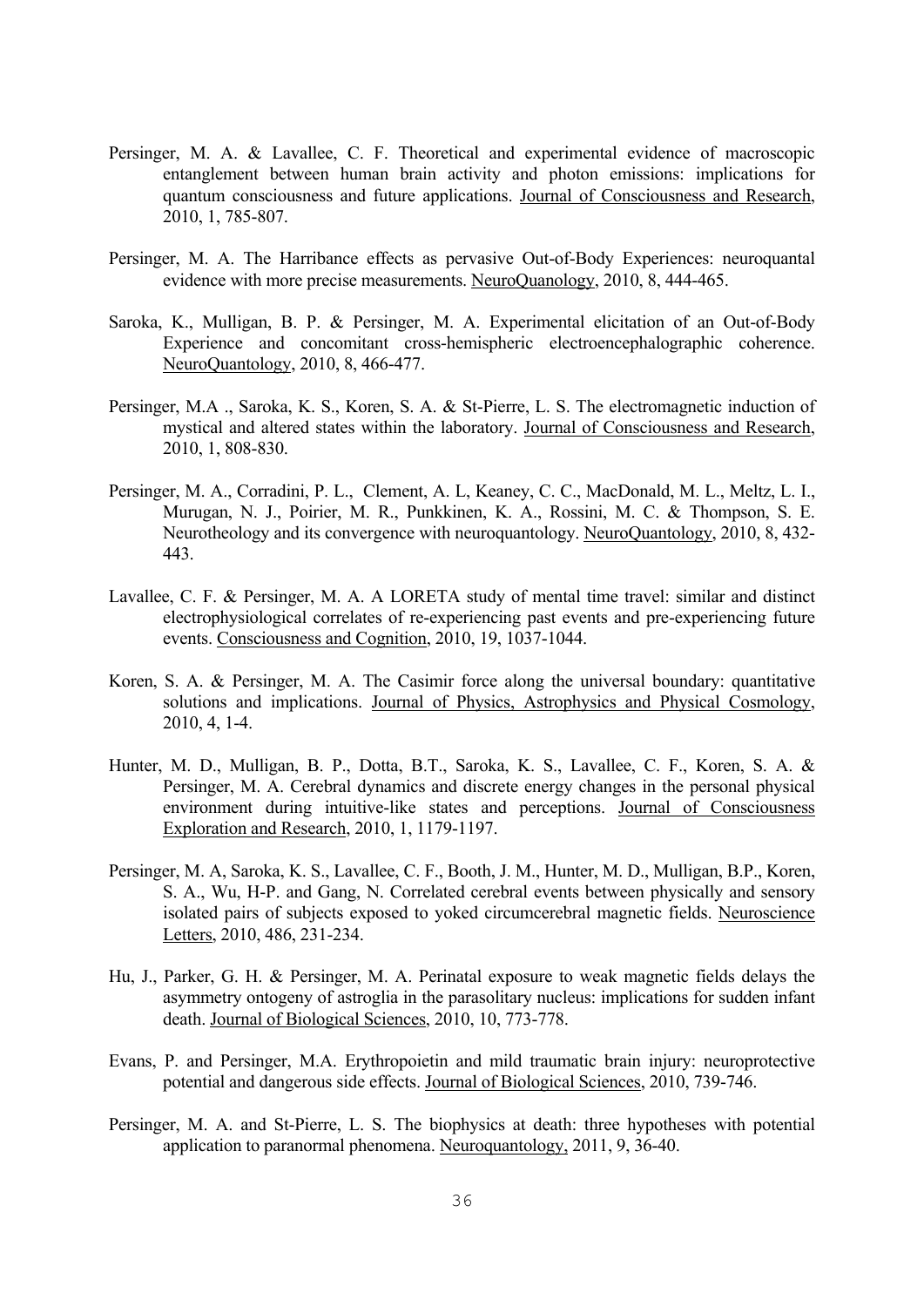- Wu, H-P. P. & Persinger, M. A. Increased mobility and stem-cell proliferation in Dugesia tigrina induced by 880 nm light emitting diode. Journal of Photochemistry and Photobiology B: Biology, 2011, 102, 156-160.
- Persinger, M. A. Electromagnetic bases of the universality of the characteristics of consciousness: quantitative support. Journal of Cosmology, 2011, 14 (on line).
- Dotta, B. T., Buckner, C. A., Lafrenie, R. M. and Persinger, M. A. Photon emissions from human brain and cell culture exposed to distally rotating magnetic fields shared by separate lightstimulated brains and cells. Brain Research, 2011, 388, 77-88.
- Persinger, M. A. and Dotta, B. T. A transient but protracted geomagnetic anomaly in the Sudbury Basin following two near-contiguous intense geomagnetic storms. International Journal of Geosciences, 2011, 2, 363-365.
- Dotta, B. T., Buckner, C. A., Cameron, D., Lafrenie, R. F., Persinger, M. A. Biophoton emission from cell cultures: biochemical evidence for the plasma membrane as the primary source. General Physiology and Biophysics, 2011, 30, 301-309.
- Saroka, K. S. & Persinger, M. A. Detection of the electromagnetic equivalents of the emotional characteristics of words: implications for the electronic-listening generation. Open Behavioral Sciences Journal, 2011, 5, 24-27.
- Dotta, B. T. & Persinger, M A. Temporal patterns of photon emissions can be stored and retrieved several days later from the "same space": experimental and quantitative evidence. NeuroQuantology, 2011, 9, 605-613.
- Lavallee, C. F., Hunter, M. D. & Persinger, M. A. Intracerebral source generators characterizing concentrative meditation. Cognitive Processes, 2011, 12, 141-150.
- Gang, N. & Persinger, M. A. Planarian activity differences when maintained in water pre-treated with magnetic fields: a non-linear effect. Electromagnetic Biology and Medicine, 2011, 30, 198-204.
- Dotta, B. T. & Persinger, M. A. Increased photon emission from the right but not the left hemisphere while imaging white light in the dark: the potential connection between consciousness and cerebral light. Journal of Consciousness Exploration & Research, 2011, 2, 1463-1473.
- Gang, N. & Persinger, M. A. Correlations between ocean water temperature and related parameters from the Victoria experimental network under the sea (VENUS) and geomagnetic activity: implications for climate change. International Journal of the Physical Sciences, 2012, 7, 660-663.
- Dotta, B. T. & Persinger, M. A. "Doubling" of local photon emissions when two simultaneous, spatially separated, chemiluminescent reactions share the same magnetic field configurations. Journal of Biophysical Chemistry, 2012, 3, 72-80.

Mulligan, B. P. & Persinger, M A. Experimental simulation of the effects of sudden increases in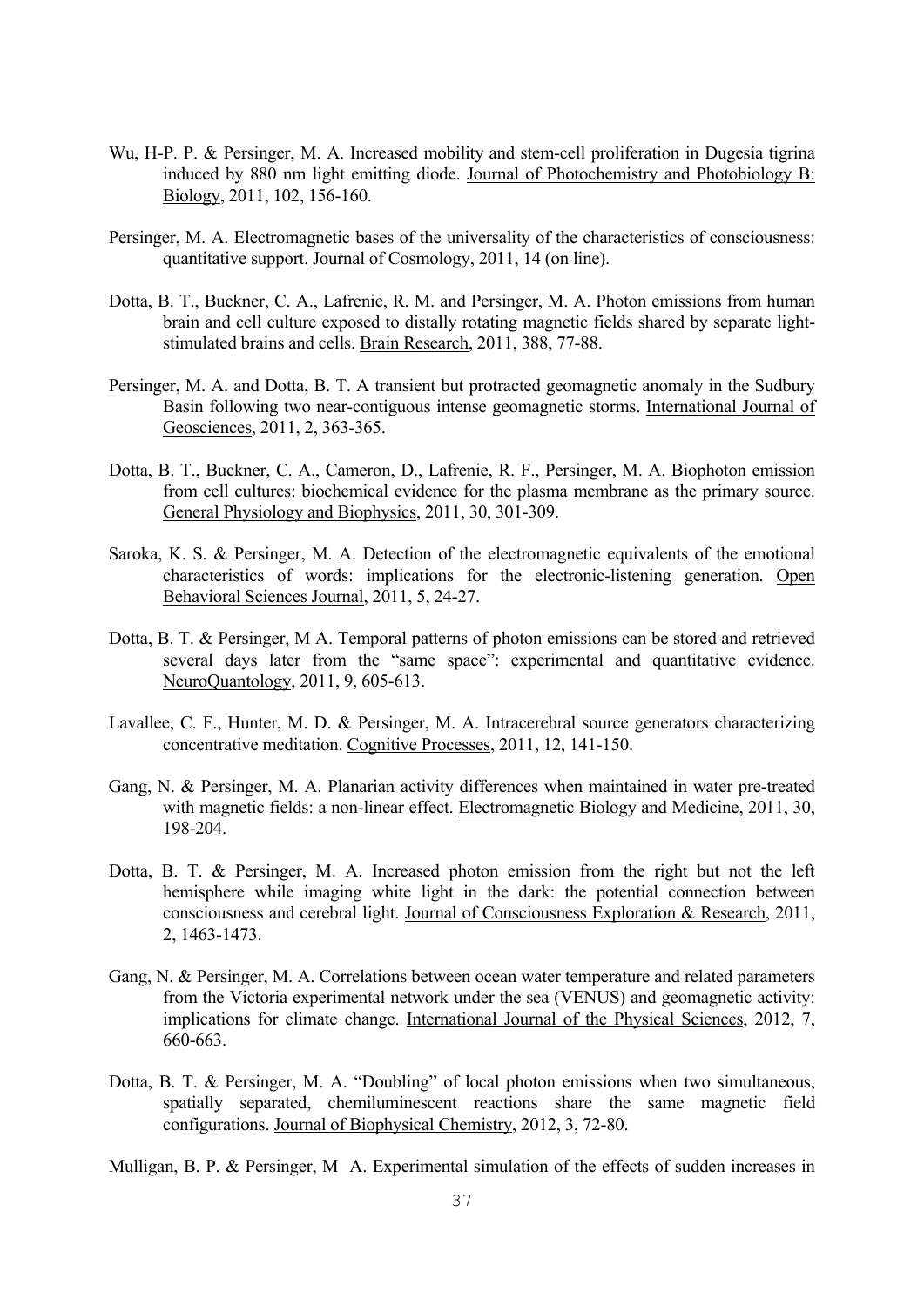geomagnetic activity upon quantitative measures of human brain activity: validation of correlational studies. Neuroscience Letters, 2012, 516, 54-56.

- Dotta, B. T., Saroka, K. S. & Persinger, M. A. Increased photon emission from the head while imagining light in the dark is correlated with changes in electroencephalographic power: Support for Bokkon's biophoton hypothesis. Neuroscience Letters, 2012, 513, 151-154.
- Gang, N., St-Pierre, L. S. & Persinger, M. A. Water dynamics following treatment by one hour 0.16 Tesla static magnetic fields depend on exposure volume. Water, 2012, 3, 122-131.
- Persinger, M. A. Annual variation of local photon emission's spectral power within the mHz range overlaps with seismic-atmospheric acoustic oscillations. International Journal of Geosciences, 2012, 3, 192-194.
- Roll, W. G., Saroka, K. S., Mulligan, B. P., Hunter, M. D., Dotta, B. T., Gang, G., Scott, M. A., St-Pierre, L. S. & Persinger, M. A. Case report: a prototypical experience of "poltergeist" activity, conspicuous quantitative electroencephalographic patterns, and sLORETA profiles: suggestions for intervention. Neurocase, 2012, 18, 441-449.
- Persinger, M A. Convergent calculations that dark solutions are reflective of mass-energy yet to occur. International Journal of Astronomy and Astrophysics, 2012, 2, 125-128.
- Persinger, M. A., Lafreniere, G. F. & Dotta, B. T. Marked increases in background photon emissions in Sudbury, Ontario more than two weeks before the magnitude  $> 8.0$ earthquakes in Japan and Chile. International Journal of Geosciences, 2012, 3, 627-629.
- Persinger, M. A. Brain electromagnetic activity and lightning: potentially congruent scale-invariant quantitative properties. Frontiers in Integrative Neuroscience, 2012, 6, article 19.
- Persinger, M. A. & Lavallee, C. F. The Sum of N=N concept and the quantitative support for the cerebral holographic and electromagnetic configuration of consciousness. Journal of Consciousness Studies, 2012, 19, 128-153.
- Persinger, M. A. Potential origins of a quantitative equivalence between gravity and light. The Open Astronomy Journal, 2012, 5, 41-43.
- Persinger, M. A. Solutions for real values in Minkowski four-dimensional space may link macroand micro-quantum processes in the brain. Neuroscience and Biobehavioral Reviews, 2012, 36, 2334-2338.
- Gorham, R. and Persinger, M. A. Emergence of complex partial epilepsy-like experiences following closed head injuries: Personality variables and neuropsychological profiles. Epilepsy and Behavior, 2012, 23, 152-158.
- Persinger, M. A. and Saroka, K. S. Protracted parahippocampal activity associated with Sean Harribance. International Journal of Yoga, 2012, 5, 140-145
- Lado, W. E. and Persinger, M. A. Spatial memory deficits and their correlations with clusters of shrunken neuronal soma in the cortices and limbic system following a "mild" mechanical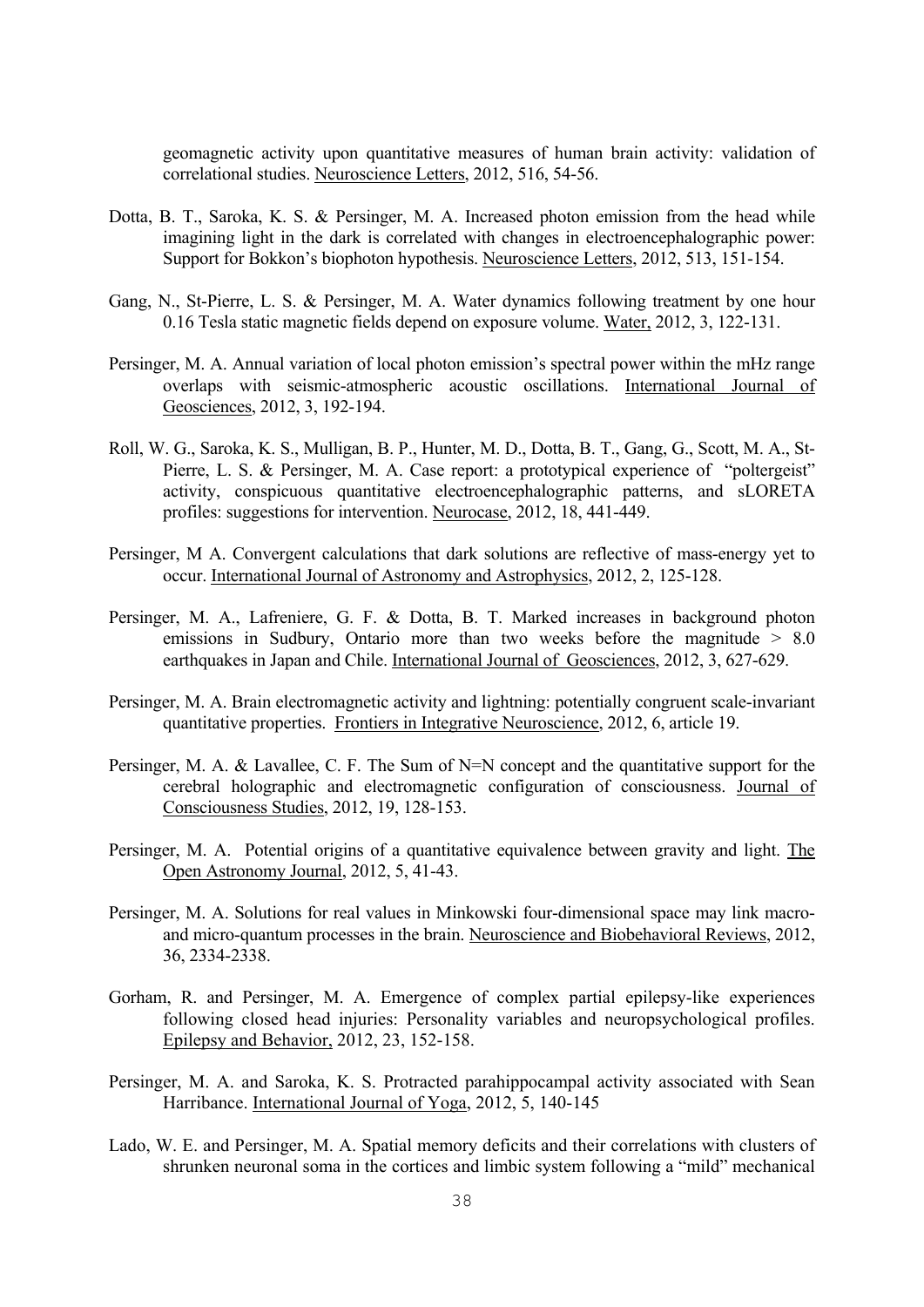impact to the dorsal skull in female rats. Journal of Behavioral and Brain Science, 2012, 2, 333-342.

- Karbowski, L. M., Harribance, S. L., Buckner, C. A., Mulligan, B.P., Koren, S. A., Lafrenie, R. M. and Persinger, M. A. Digitized quantitative electroencephalographic patterns applied as magnetic fields inhibit melanoma cell proliferation in culture. Neuroscience Letters, 2012, 523, 131-134.
- Mulligan, B. P., Gang, N., Parker, G. H., and Persinger, M. A. Magnetic field intensity/melatonin-molarity interactions: experimental support with planarian activity for a resonance-like process. Open Journal of Biophysics, 2012, 2, 137-143.
- Persinger, M. A. Convergent calculations that dark solutions are reflective of mass-energy yet to occur. International Journal of Astronomy and Astrophysics, 2012, 2, 125-128.
- Fournier, N. M., Mach, Q. H., Whissell, P. D. and Persinger, M. A. Neurodevelopmental anomalies of the hippocampus in rats exposed to weak intensity complex magnetic fields throughout gestation. International Journal of Developmental Neuroscience, 2012, 30, 427-433.
- Persinger, M. A., Dotta, B. T. And Saroka. K. S. Bright light transmits through the brain: measurement of photon emissions and frequency-dependent modulation of spectral electroencephalographic power. World Journal of Neuroscience, 2013, 3, 10-16.
- Persinger, M. A. and Derr, J. S. Luminous shapes with unusual motions as potential predictors of earthquakes: a historical summary of the validity and application of the Tectonic Strain Theory. International Journal of Geosciences, 2013, 4, 387-396.
- Persinger, M. A. Support for Eddington's Number and his approach to astronomy: recent developments in the physics and chemistry of the human brain. International Letters of Chemistry, Physics, and Astronomy, 2013, 8, 8-19.
- Karbowski, L. M., Parker, G. H., and Persinger, M. A. Post-seizure drug treatment in young rats determines clear incremental losses of frontal cortical and hippocampal neurons: the resultant damage is similar to very old brains. Epilepsy and Behavior, 2013, 27, 18-21.
- Collins, M. W. G. and Persinger, M. A. Changing velocity circumcerebral magnetic fields produce altered state experiences and lowered delta-theta power over the temporal lobes. Review of Psychology Frontier, 2013, 2, 26-29.
- Persinger, M. A., Dotta, B. T., Saroka, K. S., and Scott, M. A. Congruence of energies for cerebral photon emissions, quantitative EEG activities and 5 nT changes in proximal geomagnetic field support spin-based hypothesis of consciousness. Journal of Consciousness Exploration & Research, 2013, 4, 1-24.
- Dotta, B. T., Koren, S. A., and Persinger, M. A. Demonstration of entanglement of "pure" photon emissions at two locations that share specific configurations of magnetic fields: implications for translocation of consciousness. Journal of Consciousness Exploration & Research, 2013, 4, 25-34.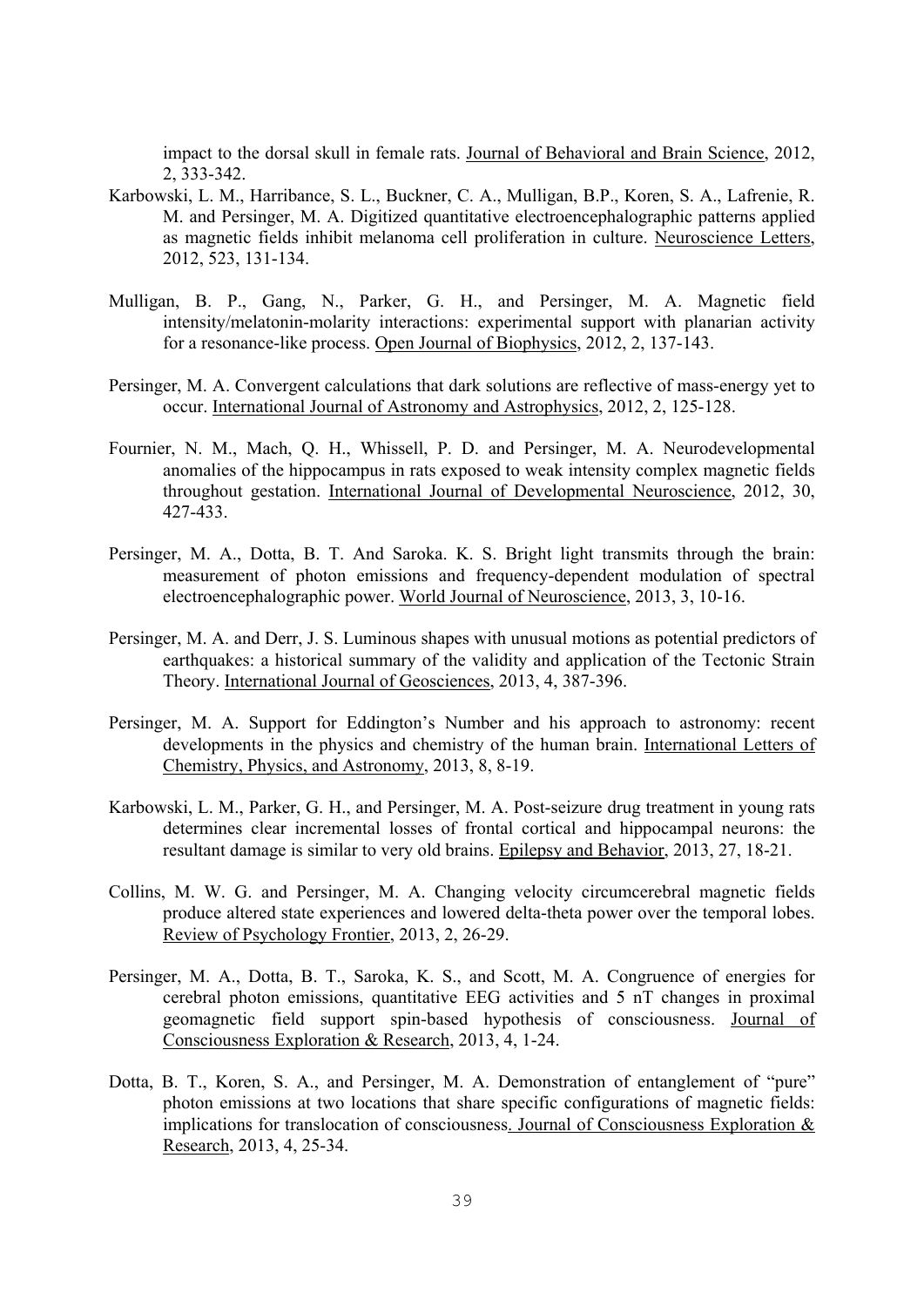- Burke, R. C., Gauthier, M.Y., Rouleau, N. and Persinger, M. A. Experimental demonstration of potential entanglement of brain activity over 300 km for pairs of subjects sharing the same circular rotating, angular accelerating magnetic fields: verification by s\_LORETA, QEEG measurements. Journal of Consciousness Exploration & Research, 2013, 4, 35-44.
- Dionne, J-F., St-Pierre, L. S., and Persinger, M. A. Does particle-wave duality within brain space originate from a recondite equivalence between gravitational and electron orbit energy? Journal of Consciousness Exploration & Research, 2013, 4, 45-51.
- Burke, R. C. and Persinger, M. A. Convergent quantitative solutions indicating the human hippocampus as a singularity and access to cosmological consciousness. NeuroQuantology, 2013, 11, 1-7.
- Saroka, K. S., Dotta, B. T. and Persinger, M. A. Concurrent photon emission, changes in quantitative brain activity over the right hemisphere, and alterations in the proximal geomagnetic field while imagining white light. International Journal of Life Science and Medical Research, 2013, 3, 30-34.
- Persinger, M. A. and Saroka, K. S. Minimum attenuation of physiologically-patterned, 1 uTesla magnetic fields through simulated skull and cerebral space. Journal of Electromagnetic Analysis and Applications, 2013, 5, 151-155.
- Persinger, M. A. and Saroka, K. S. Comparable proportions of classes of experiences and intracerebral consequences for surgical stimulation and external application of weak magnetic field patterns: implications for converging effects in complex partial epileptic experiences. Epilepsy and Behavior, 2013, 27, 220-224.
- Murugan, N. J., Karbowski, L. M., Lafrenie, R. M. and Persinger, M. A. Temporally-patterned magnetic fields induce complete fragmentation in planaria. PLOSone, 2013, on line.
- Persinger, M. A. and Koren, S. A. Dimensional analyses of geometric products and the boundary conditions of the universe: implications for a quantitative value for the latency to display entanglement. The Open Astronomy Journal, 2013, 6, 10-13
- Tessaro, L. W. E. and Persinger, M. A. Optimal durations for single exposures to a frequencymodulated magnetic field after bisection in planarian predict final growth values. Bioelectromagnetism, 2013, in press.
- Karbowski, L. M., Lafrenie, R. M. and Persinger, M. A. Non-linear decline in neuronal density within the cerebral cortices and hippocampus in very aged rats: implications for causality. Cell and Developmental Biology, 2013, http://dx.doi.org/10.4172/2168- 9296,S1-001.
- Tiller, S. G., St-Pierre, L.S. and Persinger, M. A. Absence of quantitative improvement in neuropsychological profiles in patients who exhibit moderate brain impairment: comparisons of cross-sectional and longitudinal data (1 through 4 years post-injury). Journal of Behavioral and Brain Sciences, 2013, 3. 225-238.

Caswell, J. M., Collins, M. W. G., Vares, D. A. E., Juden-Kelly, L. M. and Persinger, M. A.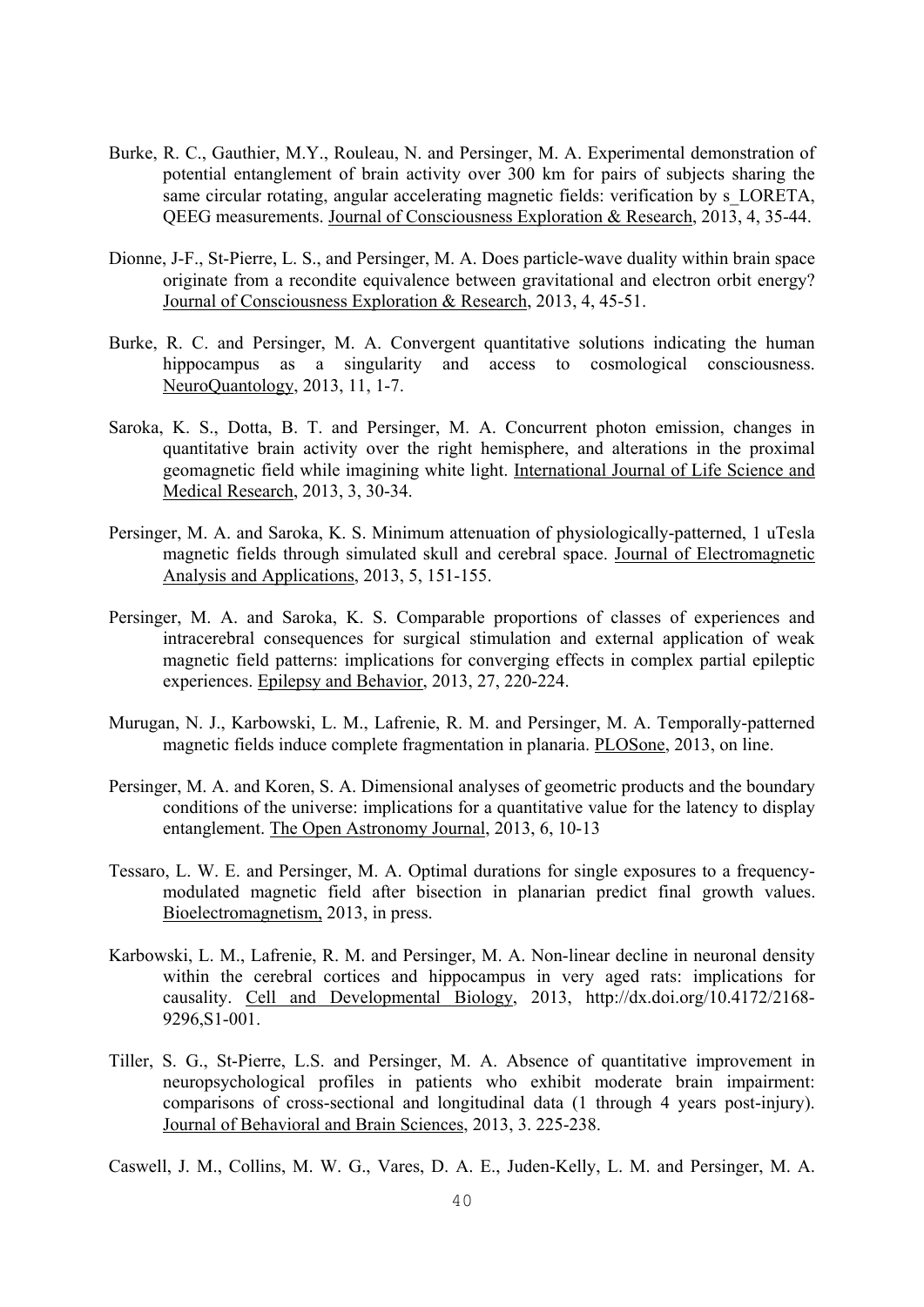Gravitational and experimental electromagnetic contributions to cerebral effects upon deviations from random number variations generated by electron tunneling. International Letters of Chemistry, Physics, and Astronomy, 2013, 11, 72-85.

- Persinger, M. A. Quantitative support for Borowski's theory of gravitation. International Letters of Chemistry, Physics, and Astronomy, 2013, 12, 67-71.
- Saroka K.S and Persinger M. A. Potential production of Hughlings Jackson's "parasitic consciousness" by physiologically-patterned weak transcerebral magnetic fields: QEEG and source localization. Epilepsy and Behavior, 2013, 28, 395-407.
- Persinger, M. A. Experimental evidence that Hubble's Parameter could be reflected in local physical and chemical reactions: support for Mach's Principle of imminence of the universe. International Letters of Chemistry, Physics, and Astronomy, 2013, 11, 86-92.
- Scott, M. A. and Persinger, M A. Quantitative convergence for cerebral processing of information within the geomagnetic environment. Journal of Signal and Information Processing, 2013, 4, 282-287.
- Persinger, M. A. and Derr, J. S. Luminous shapes with unusual motions as potential predictors of earthquakes: a historical summary of the validity and application of the Tectonic Strain Theory. International Journal of Geosciences, 2013, 4, 387-396.
- Dotta, B. T., Murugan, N. J., Karbowski, L. M. and Persinger, M. A. Excessive correlated shifts in pH with distal solutions sharing phase-uncoupled angular accelerating magnetic fields: macro-entanglement and information transfer. International Journal of Physical Sciences, 2013, 8, 1783-1787.
- Scott, M. A. and Persinger, M. A. Cerebral activity and source profiles accompanying the process of Non-Locality. NeuroQuantology, 2013, 11, 378-390.
- Persinger, M A. Billions of human brains immersed within a shared geomagnetic field: quantitative solutions and implications for future adaptations. The Open Biology Journal, 2013, 6, 8-13.
- Persinger, M. A. Potential gravitational-solar electromagnetic spectral radiance interaction as the source of the earth's background free oscillations. International Letters of Chemistry, Physics and Astronomy, 2013, 2, 11-14.
- Persinger, M. A. Terrestrial and lunar gravitational forces upon the mass of a cell: relevance to cell functions. International Letters of Chemistry, Physics and Astronomy, 2013, 2, 15- 21.
- Persinger, M. A. Quantitative convergence between physical-chemical constants of the proton and the properties of water: implications for sequestered magnetic fields and a universal quantity. International Letters of Chemistry, Physics and Astronomy, 2013, 2, 1-10.
- Vares, D. A. E. and Persinger, M. A. The  $\sim$ 3.6 to 3.7 M paucity in global earthquake frequency: potential coupling to zero point fluctuation force and quantum energies. International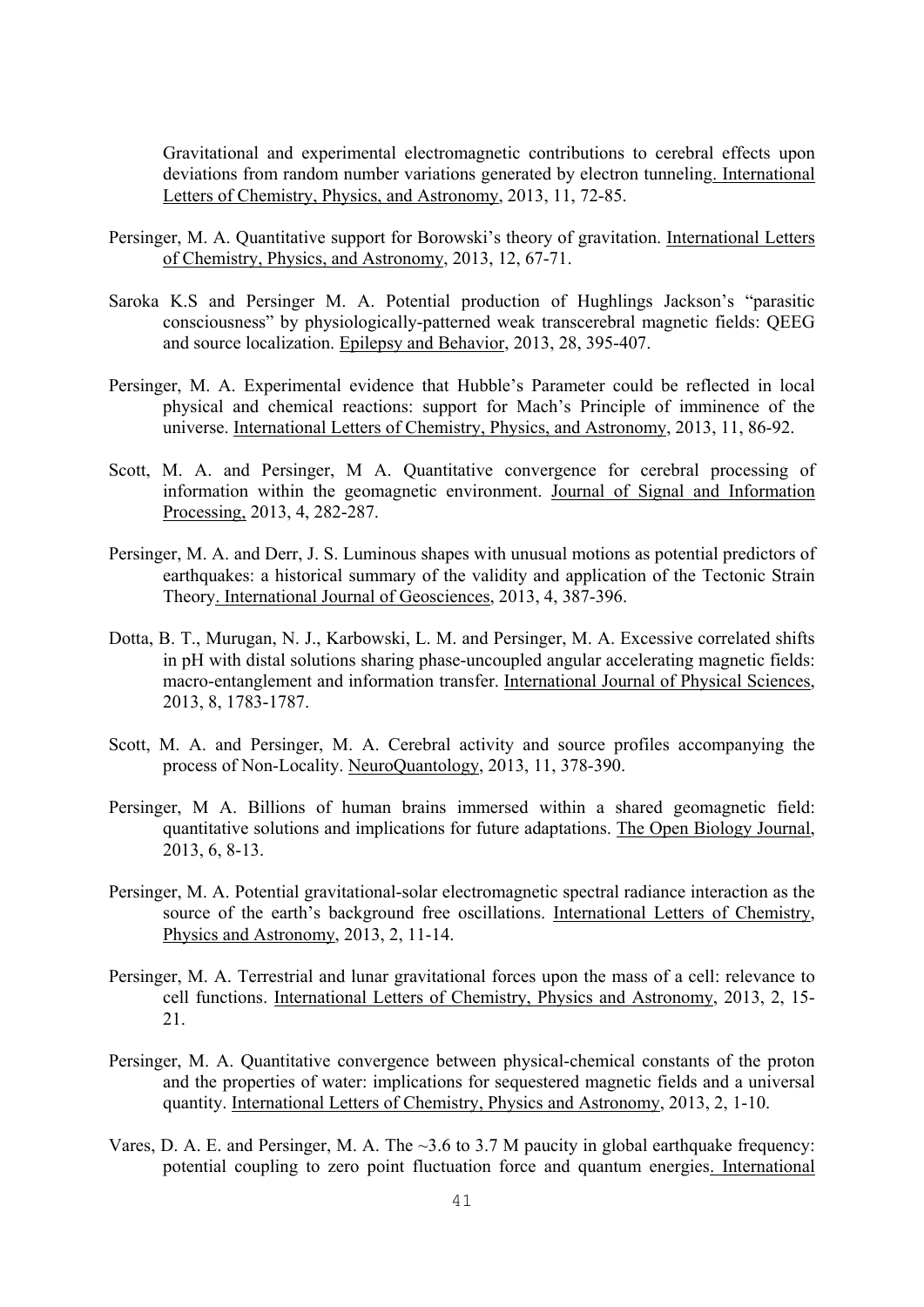Journal of Geosciences, 2013, 4 1321-1325.

- Vares, D. A. E. and Persinger, M. A. Predicting random events from background photon density two days previously: implications for virtual-to-matter determinism and changing the future. Journal of Non-Locality, 2013, Vol II, Nr. 2. http://journals.sfu.ca/nonlocality/inded.php/nonlocality/article/view/41/39.
- Bajpai, R., Burke, R., Carniello, T, Caswell, J., DeGracia, D. J., Dotta, B., Juden-Kelly, L., Kokubo, H., Millar, B., Persinger, M. A., Pitkanen, M., Rouleau, N., Saroka, K., Scott, M. A., Sidrov, L., St-Pierre, L. S., Tessaro, L., Tressoli, P. and Vares, D. Tinkering with the unbearable lightness of Being: meditation, mind-body medicine and placebo in the Quantum Biology Age. Journal of Non-Locality, 2013, Vol. II, Nr. 2., http://journals.sfu.ca/nonlocality/inded.php/nonlocality/article/view/44/44
- Dotta, B. T., Murugan, N. J., Karbowski, L. M. and Persinger, M. A. Excessive correlated shifts in pH within distal solutions sharing phase-uncoupled angular accelerating magnetic fields: macro-entanglement and information transfer. International Journal of Physical Sciences, 2013, 8, 1783-1787.
- Corradini, P. L. and Persinger, M. A. Brief cerebral applications of weak, physiologically patterned magnetic fields decrease psychometric depression and increase frontal beta activity in normal subjects. Neurology and Neurophysiology, 2013, 4:5, 1000175.
- Corradini, P. L. and Persinger, M. A. Standardized low resolution electromagnetic tomography (sLORETA) is a sensitive indicator of protracted neuropsychological impairments following mild (concussive) traumatic brain injury. Neurology and Neurophysiology, 2013, 4:5: 1000176.
- Corradini, P. L. and Persinger, M. A. Toe graphaesthesia deficits following TBI: an indicator of dysfunction within the medial prefrontal surface of the human cerebrum. Neurology and Neurophysiology, 2103, 4:5, 1000117.
- Dotta, B. T., Karbowski, L. M., Murugan, N.J. and Persinger, M. A. Incremental shifts in pH of spring water can be stored as "space memory": encoding and retrieval through the application of the same rotating magnetic field. NeuroQuantology, 2013, 11, 511-518.
- Ventura, A. C., Saroka, K. S. and Persinger, M. A. Non-Locality changes in intercerebral theta band coherence between practitioners and subjects during distant Reiki procedures. *Journal of Non-Locality,* 2014, Vol. III, Nr. 1, in press.
- Persinger, M. A. Discrepancies between predicted and observed intergalactic magnetic field strengths from the universe's total energy: is it contained within submatter spatial geometry? *International Letters of Chemistry, Physics and Astronomy*, 2014, 11, 18-23.
- Caswell, J. M., Dotta, B. T. and Persinger, M. A. Cerebral biophoton emission as a potential factor in non-local human-machine interaction. *NeuroQuantology,* 2014, 12, 1-11.
- Persinger, M. A. and Vares, D. A.E. The asteroid belt as the consequence of resonance density convergence from solar velocity around the galaxy and universal dynamic pressure.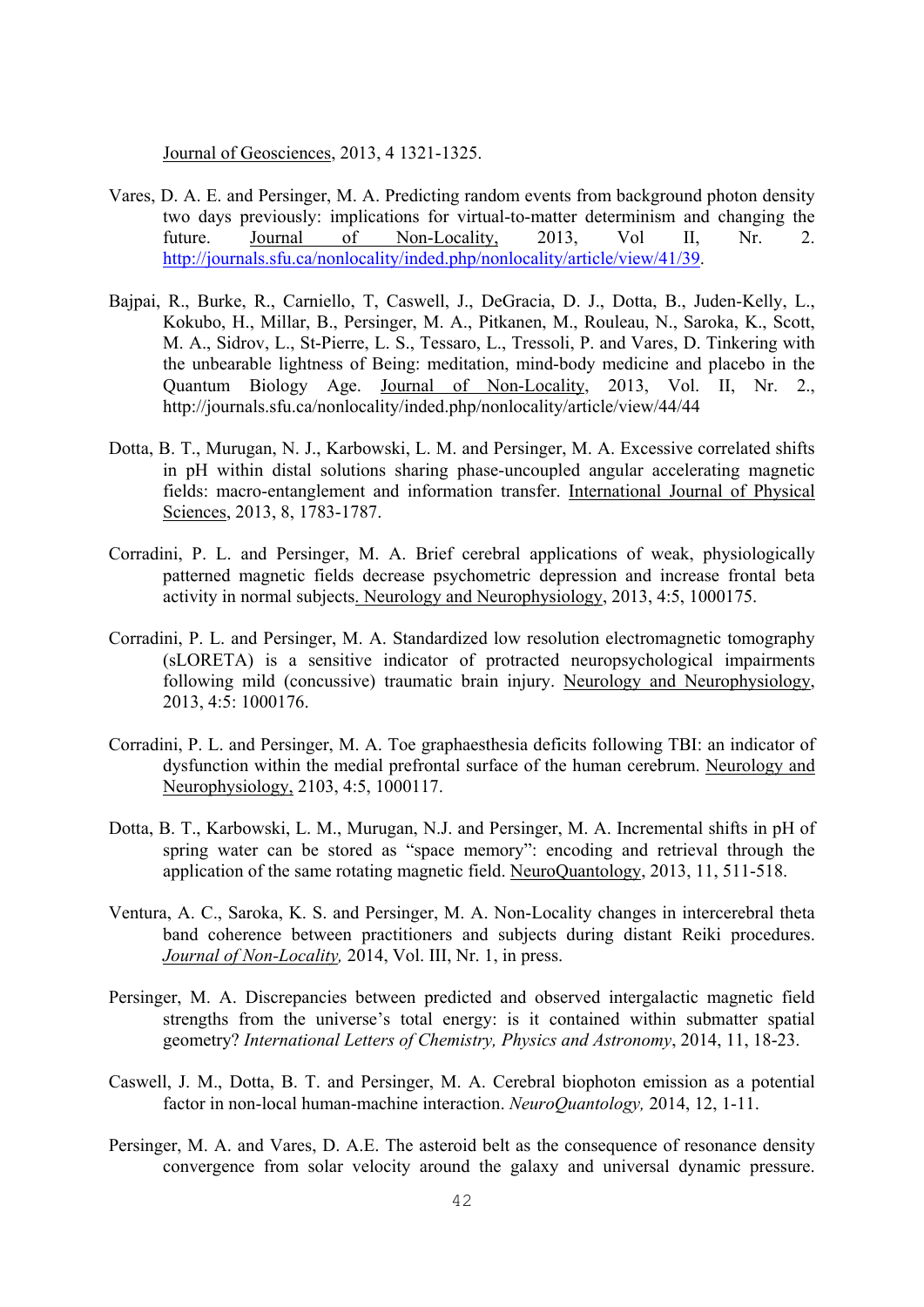*International Letters of Chemistry, Physics and Astronomy*, 2014, 15, 73-79.

- Caswell, J. M., Vares, D. A. E., Juden-Kelly, L. M. and Persinger, M. A. Simulated effects of sudden increases in electromagnetic activity on deviations in random electron tunneling behaviour associated with cognitive intention. *Journal of Consciousness Exploration & Research*, 2014, 5, 85-102.
- Tessaro, L. W. E., Mach, Q-H., Rocca, J. F., Morrison, L. R., Burke, R. Y., and Persinger, M. A. Whole-body exposures to LTP-promoting magnetic fields facilitate inhibitory learning: comparisons with oral alanine and arginine consumption. *Pharmacologia*, 2014, 267.271: DOI: 10.5567
- Persinger, M. A. Schumann resonance frequencies found within quantitative electroencephalographic activity: implications for earth-brain interactions*. International Letters of Chemistry, Physics and Astronomy*, 2014, 11, 24-32.
- Persinger, M. A. Convergence of numbers of synapses and quantum foci within human brain space: quantitative implications of the photon as the source of cognition. *International Letters of Chemistry, Physics, and Astronomy*, 2014, 11, 59-66.
- Caswell, J. M., Juden-Kelly, L. M., Vares, D. A.E. and Persinger, M. A. An investigation of solar features, test environment, and gender related consciousness-correlated deviations in a random physical system. *Journal of Scientific Exploration*, 2014, 28, 453-476.
- Saroka, K. S., Caswell, J. M., Lapointe, A. and Persinger, M. A. Greater electroencephalographic coherence between left and right temporal lobe structures during increased geomagnetic activity*. Neuroscience Letters*, 2014, 560, 126-130.
- Persinger, M. A. Conversion energy from the movement of the solar system through universal pressure: reflections in seismic events and global temperatures. *International Letters of Chemistry, Physics and Astronomy*, 2014, 17, 78-86.
- Persinger, M A. A tribute to Dr. William G. Roll: A NeuroQuantology Pioneer. *Neuroquantology,* 2014, 12, 151-153.
- Dotta, B.T., Lafrenie, R. M., Karbowski, L. M. and Persinger, M. A. Photon emission from melanoma cells during brief stimulation by patterned magnetic fields: is the source coupled to rotational diffusion within the membrane? *General Physiology and Biophysics,* 2014, 33, 63-73.
- Dotta, B. T., Murugan, N. J., Karbowski, L. M., Lafrenie, R. M. and Persinger, M. A. Shifting wavelengths of ultraweak photon emissions from dying melanoma cells: their chemical enhancement and blocking are predicted by Cosic's theory of resonant recognition model for macromolecules*. Naturwissenschaften*, 2014, 101, 87-94.
- Persinger, M. A. and St-Pierre, L. S. Is there a geomagnetic component involved with the determination of G. *International Journal of Geoscienecs*, 2014, 5, 450-452.

Persinger, M. A. and Saroka, K. S. Quantitative support for the convergence of intrinsic energies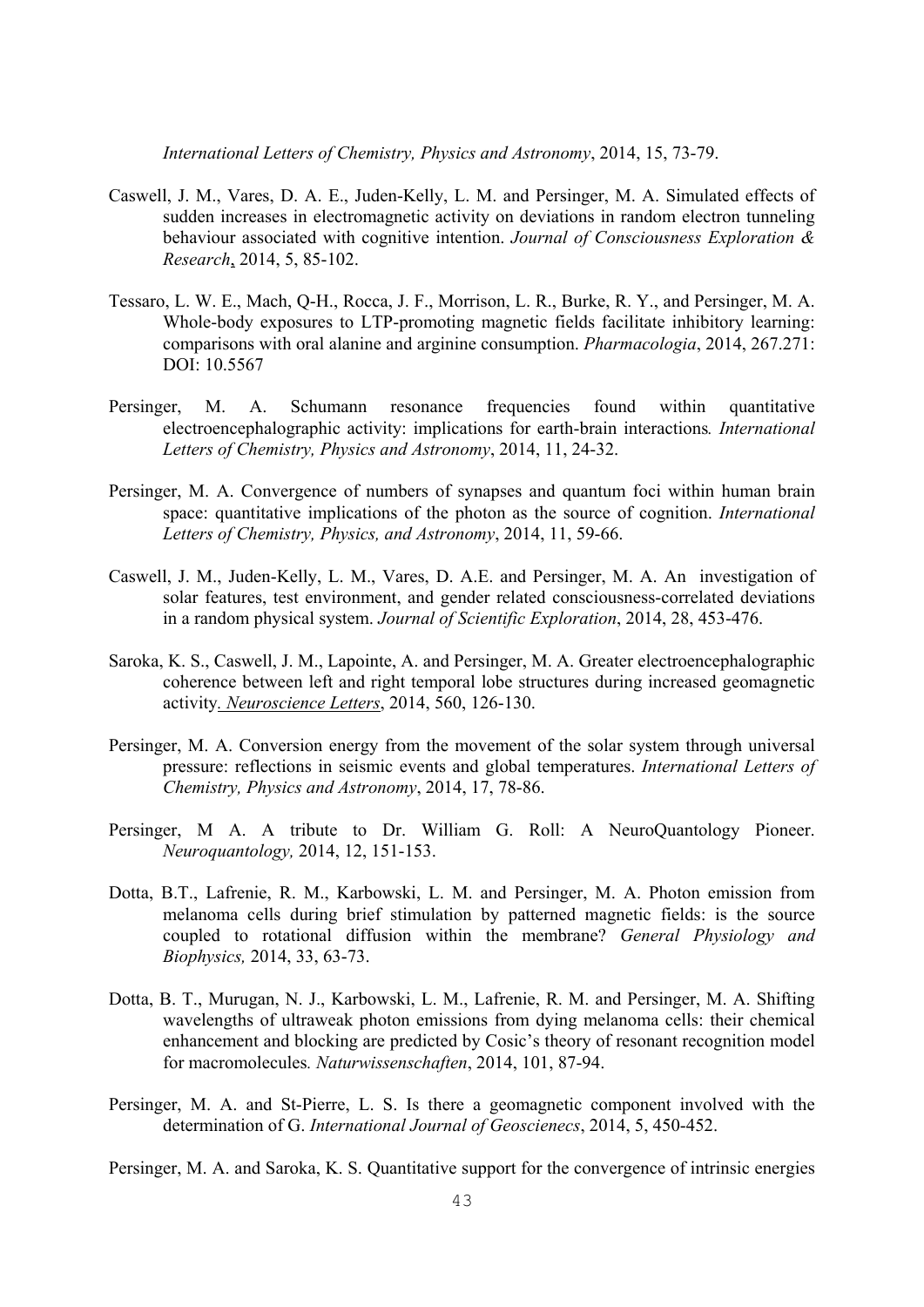form applied magnetic fields and "noise" fluctuations of Newton's Gravitational value within the human brain. *International Letters of Chemistry, Physics and Astronomy*, 2014, 19, 181-190.

- Koren, S. A., Dotta, B. T. and Persinger, M. A. Experimental photon doubling as a possible local inference of the Hubble Parameter*. The Open Astronomy Journal*, 2014, 7, 1-6.
- Persinger, M. A. A possible explanation for the vacuum castrophe. *International Journal of Astronomy and Astrophysics*, 2014, 4, 178-180.
- Persinger, M. A. and Koren, S. A. Evidence of a causal relationship between Mach's Principle and the quantitative latency for universal entanglement. *International Letters of Chemistry, Physics and Astronomy*, 2014, 15, 80-86.
- Murugan, N. J., Karbowski, L. M. and Persinger, M. A. Serial pH increments (20 to 40 Milliseconds) in water during exposures to weak, physiologically-patterned magnetic fields: implications for consciousness*. Water*, 2014, 6, 45-60.
- Rouleau, N., Carniello, T. N. and Persinger, M. A. Non-local pH shifts and shared changing angular velocity magnetic fields: discrete energies and the importance of point durations. *Journal of Biophysical Chemistry*, 2014, 5, 44-53.
- Corradini, P. L. and Persinger, M. A. Spectral power, source localization and microstates to quantify chronic deficits from "mild" closed head injury: correlation with classic neuropsychological tests*. Brain Injury*, 2014, DOI:10.3109/02699052.2014.916819.
- Murugan, N. J. and Persinger, M. A. Comparisons of responses by planarians to mciromolar to attomolar dosages of morphine or naloxone and/or weak pulsed magnetic fields: revealing receptor subtype affinities and non-specific effects. *International Journal of Radiation Biology*, 2014, DOI: 10:3109/09553002.2014.911421.
- Persinger, M. A., Koren, S. A. and St-Pierre, L. S. Applications of weak, complex magnetic fields that attenuate EAE in rats to a human subject with moderately severe multiple sclerosis. *Journal of Neurology and Neurophysiology*, 2014, 5:4 1000213.
- Ventura, A.C. and Persinger, M. A. Enhanced coherence within the theta band between pairs of brains engaging in experienced vs naïve Reiki procedures. *Journal of Alternative and Complementary Medicine*, 2014, in press.
- Persinger, M. A. Astronomical, chemical and biological implications of  $10^{-20}$  Joules as a fundamental quantum unit of information for neurofunction. *Archives for Neurosciences*, 2014, 2, e18775.
- Persinger, M. A. and Lafrenie, R. M. The cancer cell plasma membrane potentials as energetic equivalents to astrophysical properties. *International Letters of Chemistry, Physics and Astronomy*, 2014, 17, 67-77.
- Saroka, K. S. and Persinger, M. A. Quantitative evidence for direct effects between earthionosphere Schumann Resonances and human cerebral cortical activity. *International*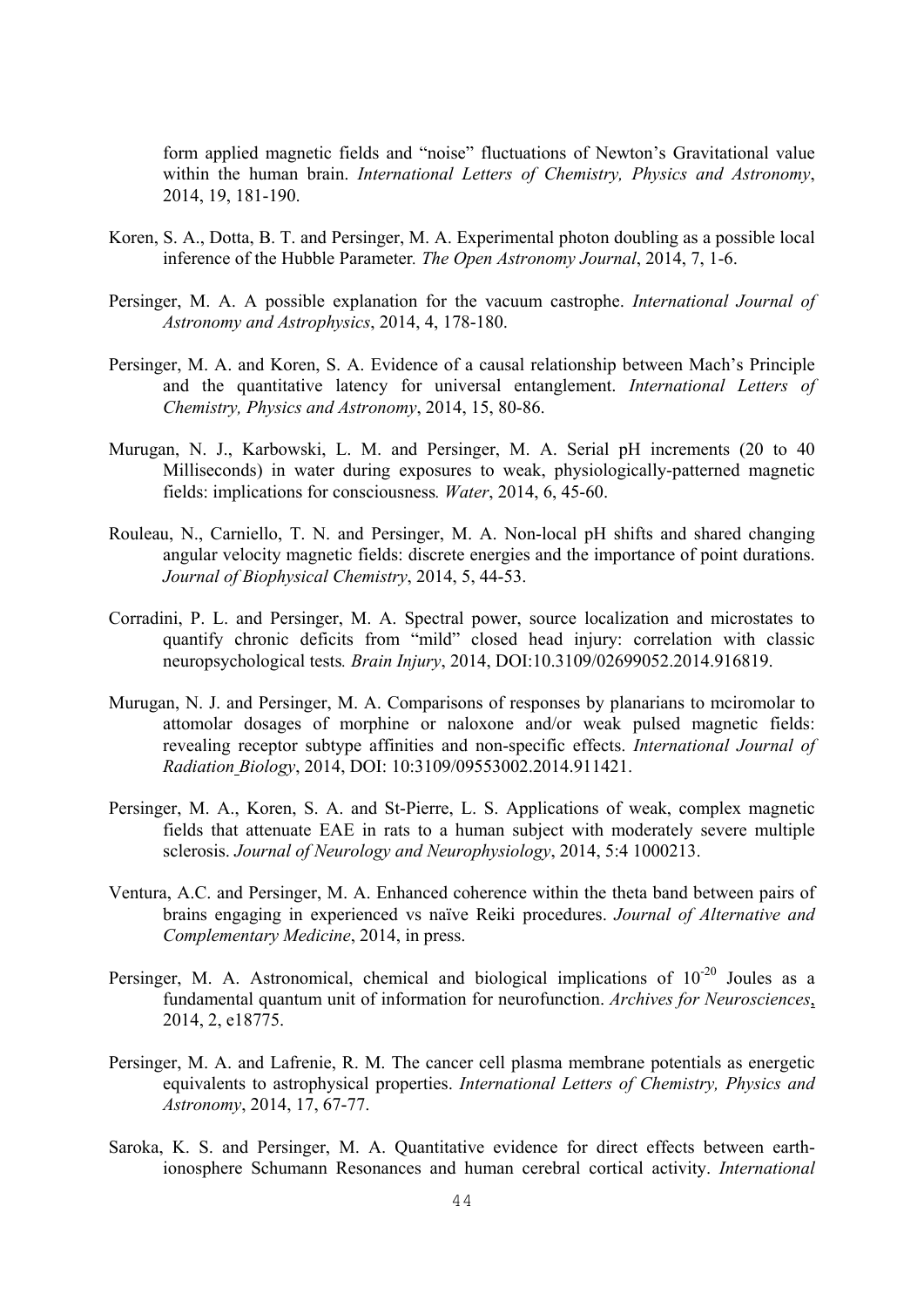*Letters of Chemistry, Physics and Astronomy*. 2014, 20, 166-194.

- Persinger, M. A. Relating Casimir to magnetic energies results in spatial dimensions that define biological systems. *International Letters of Chemistry, Physics and Astronomy*, 2014, 20, 160-165.
- St-Pierre, L. S. and Persinger, M. A. Progressive obesity in female rats from synergistic interactions between drugs and whole body application of weak, physiologically-patterned magnetic fields. *Journal of Behavioral and Brain Science*, 2104, 4, 268-283.
- Ventura, A. C., Saroka, K. S. and Persinger, M. A. Non-Locality changes in intercerebral theta band coherence between practitioners and subjects during distant Reiki procedures. *Journal of Non-Locality*, 2014
- Dotta, B. T., Vares, D. A. E., Buckner, C. A., Lafrenie, R. M. and Persinger, M. A. Magnetic field configurations corresponding to electric field patterns that evoke Long-Term-Potentiation shift power spectra of light emissions from microtubules from non-neural cells. *Open Journal of Biophysics*, 2014, 4, 112-118.
- Rouleau, N. and Persinger, M.A. Cerebral networks of interfacial water: analogues of the neural correlates of consciousness in a synthetic three-shell realistic head model. *Journal of Signal and Information Processing*, 2014, 5, 143-154.
- Persinger, M. A. Infrasound, human health, and adaptation: an integrative overview of recondite hazards in a complex environment. *Natural Hazards*, 2014, 70, 501-525.
- Collins, M. W. G. and Persinger, M. A. Enhanced power within the default mode network in normal subjects with elevated scores on an egocentric scale. *The Open Neuroimaging Journal*, 2014, 8, 5-10.

.

- Dotta, B. T., Caswell, J. M. and Persinger, M. A. Congruence of coherence peaks of daily geomagnetic activity and total earthquakes with Mintaka's (Orion's Belt) 5.7 day periodicity: potential implications for astrobiology. *Astrobiology & Outreach,* 2014, 3, doi.org/10.417212332-2519.
- Murugan, N. J., Karbowski, L. M. and Persinger, M A. Weak burst-firing magnetic fields that produce analgesia equivalent to morphine do not initiate activation of proliferation pathways in human breast cells in culture. *Integrative Cancer Science and Therapeutics*, 2014, 1(3), 47-50.
- Vares, D. A. E. and Persinger, M. A. Inverse correlations between daily average energy of global 0.01 to 1 M earthquakes and solar flux units: possible source of coupling. *International Journal of Geosciences*, 2014, 5, 1503-1508.
- Murugan, N. J., Dotta, B. T., Karbowski, L. M. and Persinger, M. A. Conspicuous bursts of photon emissions in malignant cell cultures following injections of morphine: implications for cancer treatments. *International Journal of Current Research,* 2014, 6(12), 10588-10592.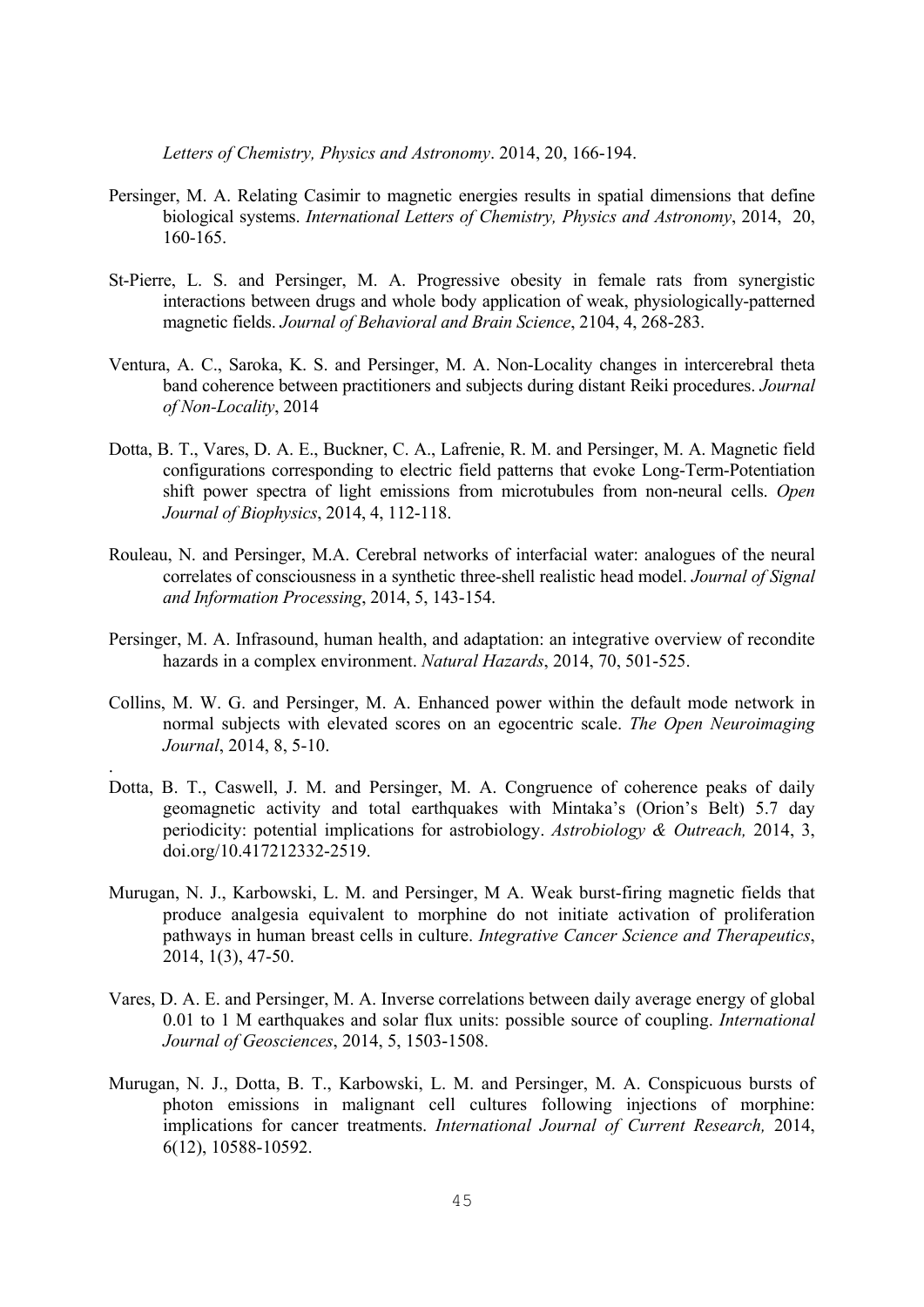- Rouleau, N., Carniello, T. N. and Persinger, M. A. Non-Local pH shifts and shared changing angular velocity magnetic fields: discrete energies and the importance of point durations. *Journal of Biophysical Chemistry*, 2014, 5, 44-53.
- Persinger, M. A. Convergence of numbers of synapses and quantum foci within human brain space: quantitative implications of the photon as the source of cognition.. *International Letters of Chemistry, Physics and Astronomy*, 2014, 11(1), 59-66.
- Persinger, M. A., Koren, S. A. and St-Pierre, L S. Applications of weak, complex magnetic fields that attenuate EAE in rats to a human subject with moderately severe multiple sclerosis. *Neurology and Neurophysiology*, 2014, 5(4) 1000213; doi.org/10.4172/2155-9562-5.
- Dotta, B. T., Vares, D. A. E., Buckner, C. A., Lafrenie, R. M. and Persinger, M. A. Magnetic field configurations corresponding to electric field patterns that evoke long-term potentiation shift power spectra of light emissions from microtubules from non-neural cells. *Open Journal of Biophysics*, 2014, 4, 112-118.
- Corradini, P. L., Collins, M. W. G. and Persinger, M. A. Facilitation of declarative memory and congruent brain states by applications of weak, patterned magnetic fields: the future of memory access? *International Journal of Humanities and Social Sciences*, 2014, 4(13), 30-45.
- Koren, S. A., Bosarge, W. E. and Persinger, M. A. Magnetic fields generated by optical coupler circuits may also be containment loci for entanglement of P-N junction-plasma cell membrane photons within exposed living systems. *International Letters of Chemistry, Physics and Astronomy*, 2015, 3, 84-105.
- Murugan, N.J., Karbowski, L. M., Lafrenie, R. M. and Persinger, M. A. Maintained exposure to spring water but not double distilled water in darkness and thixotropic conditions to weak (1 uT) temporally patterned magnetic fields shift proton spectroscopic wavelengths: effects of different shielding materials. *Journal of Biophysical Chemistry*, 2015, 6, 14-28.
- Karbowski, L. M. and Persinger, M. A. Variable viscosity of water as the controlling factor in energetic quantities that control living systems: physicochemical and astronomical interactions. *International Letters of Chemistry, Physics and Astronomy*, 2015, 4, 1-9.
- Rouleau, N. and Persinger, M. A. Local electromagnetic fields exhibit temporally non-linear, east-west oriented 1 to 5 nT diminishments with a toroid: empirical measurements and quantitative solutions indicating a potential mechanism for excess correlation. *Journal of Electromagnetic Analysis and Applications*, 2015, 7, 19-30.
- Persinger, M. A., Murugan, N. J. and Karbowski, L. M. Combined spectral resonances of signaling proteins' amino acids in the ERK-MAP pathway reflect unique patterns that predict peak photon emissions and universal energies. *International Letters of Chemistry, Physics and Astronomy*, 2015, 4, 10-25.
- Murugan, N. J., Karbowski, L. M. and Persinger, M. A. Cosic's Resonance Recognition model for protein sequences and photon emission differentiates lethal and non-lethal Ebola strains: implications for treatment. *Open Journal of Biophysics*, 2015, 5, 35-43.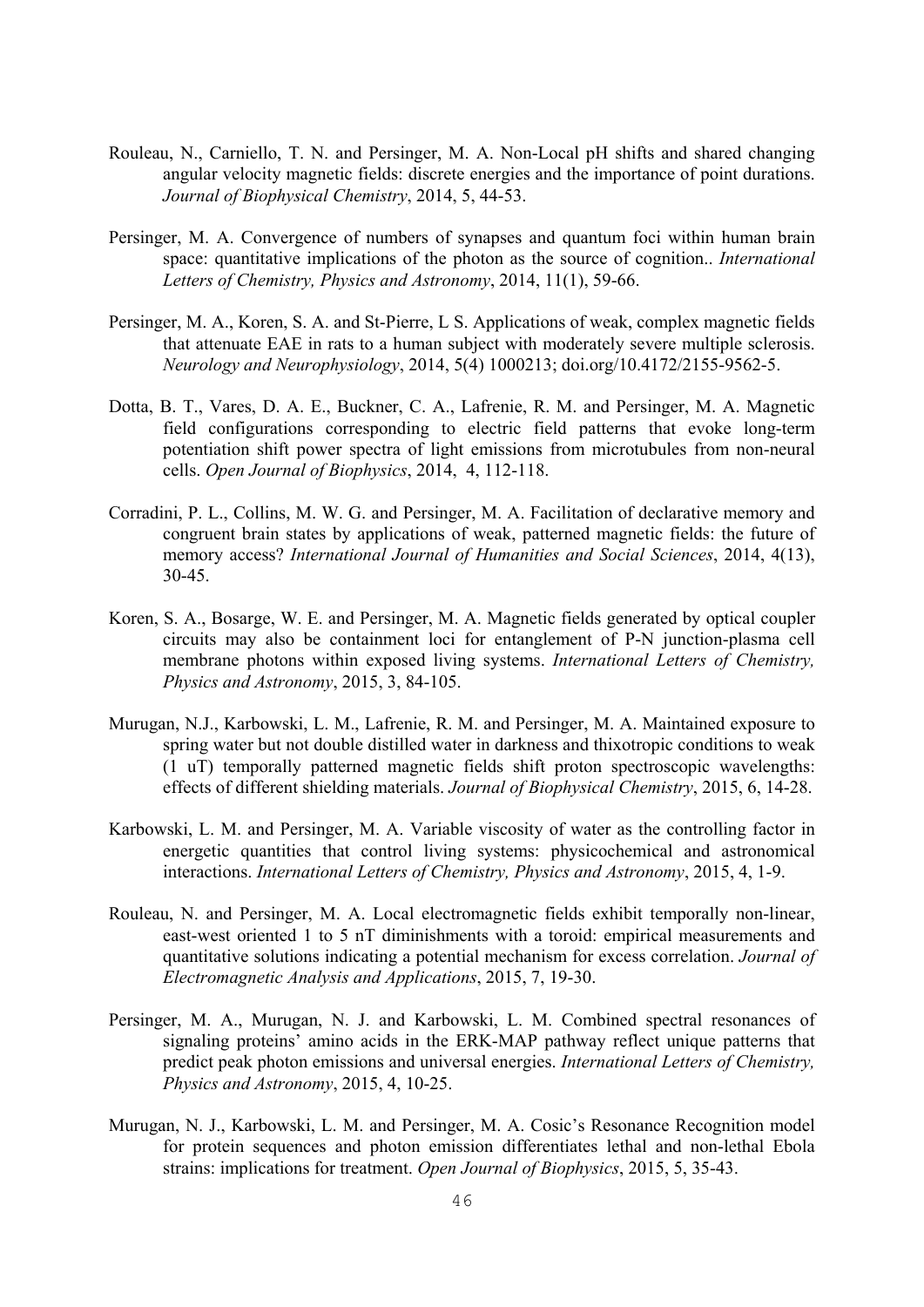- Persinger, M A. and Koren, S. A. Potential role of the entanglement velocity  $10^{23}$  m·s<sup>-1</sup> to accommodate recent measurements in large scale structures of the universe. *International Letters of Chemistry, Physics and Astronomy*, 2015, 3, 106-112.
- Persinger, M. A. and St-Pierre, L.S. One year exposure to nocturnal 7 Hz, amplitude-modulated magnetic fields suppresses clinical expression of DMBA-induced tumors in female rats. *Archives in Cancer Research*. 2015. 3. 1-6.
- Murugan, N.J., Karbowski, L. M., Dotta, B.T. and Persinger, M. A. Delayed shifts in pH responses to weak acids in spring water exposed to circular rotating magnetic fields: a narrow band intensity-dependence. *International Research Journal of Pure and Applied Chemistry*, 2015, 5, 131-139.
- Karbowski, L. M., Murugan, N. J. and Persinger, M. A. Experimentally-induced inhibition of growth in melanoma cell cultures separated by 2 kilometers when both share excess correlation magnetic fields: macroscopic evidence of free-space quantum teleportation? *Journal of Signal and Information Processing*, 2015, 6, 39-48.
- Persinger, M. A., Lehman, B., Dotta, B. T. and Lafreniere, G. F. Four years of daily photon emissions that have predicted major earthquakes: raw data, spectral power density analyses and implications for the geosciences. *International Journal of Geosciences*, 2015, 6, 311-316.
- Buckner, C. A., Buckner, A. L., Koren, S. A., Persinger, M. A. and Lafrenie, R. M. Inhibition of cancer cell growth by exposure to a specific time-varying electromagnetic field involves T-type calcium channels. *PLOS ONE*, 2015, DOI:10.1371/journal.pone.0124136 (April 14, 2015).
- Karbowski, L. M., Murugan, N.J. and Persinger, M. A. Novel Cosic resonance (standing wave) solutions for components of the JAK-STAT cellular signaling pathway: a convergence of spectral density profiles. *FEBS OpenBio*, 2015, 5, 245-250.
- Persinger, M. A., Dotta, B. T., Karbowski, L. M. and Murugan, N. J. Inverse relationship between photon flux densities over cell aggregates: Quantitative evidence for energetic conservation. *FEBS OpenBio*, 2015, 5, 413-418.
- St-Pierre, L. S. and Persinger, M. A. Differential Tumor Prevalence of Geriatric Rats That Had Been Exposed Prenatally to One of Two Complex, Physiologically-Patterned Magnetic Fields. *Archives in Cancer Research*, 2015, in press.
- Persinger, M. A. and Saroka, K. S. Human quantitative electroencephalographic and Schuman Resonance exhibit real time coherence of spectral densities: implications for interactive information processing. *Journal of Signal and Information Processing*, 2015, 6, 143-164.
- Persinger, M. A., B. T. Dotta, D. A. E. Vares and S. A. Koren, Shifts in Photon Spectral Power Densities Within Schumann (7.7 to 7.8 Hz) Values in Microtubules During Complex Magnetic Field Exposures May Reflect An Information Interface With Universal Energies. *Open Journal of Biophysics*, 2015, 5, 84-95.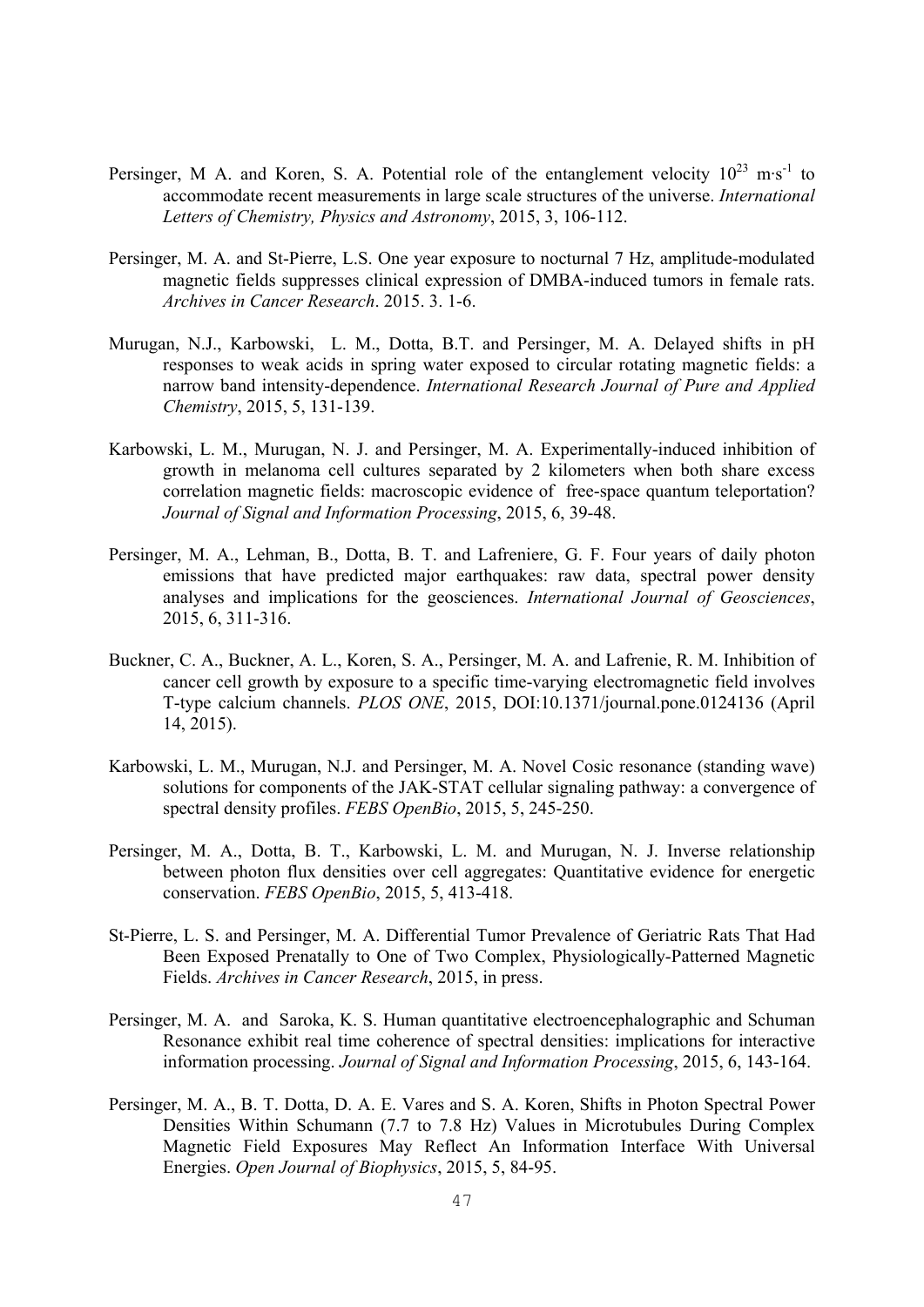- Persinger, M. A., St-Pierre, L. S. and Saroka, K. S. LORETA predicts electromagnetic sensitivity and "hearing voices" in a predictable, increasingly prevalent subpopulation: possible QEEG-based differential diagnosis. *Neuropsychiatric Electrophysiology*, 2015,  $1.7$
- Lehman, B. and Persinger, M. A. Convergent Quantification and Physical Support for Teilhard de Chardin's Concepts of the Human Species and Evolutionary Consciousness, *Open Philosophy Journal*, 2015, 5, 338-350.
- Persinger, M. A. and Karbowski, L. M. Melanoma cells and tumors are still viable at least three days following removal from homeostatic sources. *Archives in Cancer Research*, 2015, 3, No. 2:15.
- Karbowski, L. M., Saroka, K. S., Murugan, N.J. and Persinger, M. A. LORETA indicates frequency-specific suppressions of current sources within the cerebrums of blindfolded subjects from patterns of blue light flashes over the skull. *Epilepsy and Behavior*, 2015, 15, 127-132.
- Corradini, P. L. and Persinger, M.A. Replace psychometric inferences with direct brain measurements: LORETA reflects traditional cerebral loci for neuropsychological tests. *Neuroscience and Medicine*, 2015, 6, 107-115.
- Persinger, M. A. Variability of Hubble's parameter, geomagnetic activity, and putative changes in space-mass density: implications for terrestrial cell growth. *International Letters of Chemistry, Physics and Astronomy,* 2015, 53, 137-145.
- Persinger, M. A. Annual fluctuations in local photon counts reflect differential distances from the Galaxy's singularity: astronomical, chemical and biological implications. *International Letters of Chemistry, Physics and Astronomy*, 2015, 49, 60-65.
- Persinger, M. A. Thixotropic phenomena in water: quantitative indicators of Casimir-Magnetic transformations form vacuum oscillations (virtual particles). *Entropy*, 2015, 17, 6200- 6212.
- Persinger, M. A. Annual fluctuations  $(10^{-12} \text{ W per m}^2)$  in ground level photon power densities: quantitative evidence for possible modulation from the galactic center. *International Journal of Astrophysics and Space Science,* 2015, 3(5) 70-73.
- Persinger, M. A. The graviton: an emergent solution from the equivalence of universal magnetic field intensity and radiant flux density. *Journal of Advances in Physics*, 2015, 10, 2811- 2814.
- Persinger, M. A., Murugan, N. L., Karbowski, L. M., St-Pierre, L. S. and Persinger, M. A. The importance of mass (core) temperature in the development of cancer: have we forgotten the obvious? *EC Cancer*, 2015, 1.1, -11.
- Rouleau, N., Tessaro, W. E., Saroka, K. S., Scott, M. A., Lehman, B. S., Juden-Kelly, L. M. and Persinger, M. A. Experimental evidence of superposition and superimposition of cerebral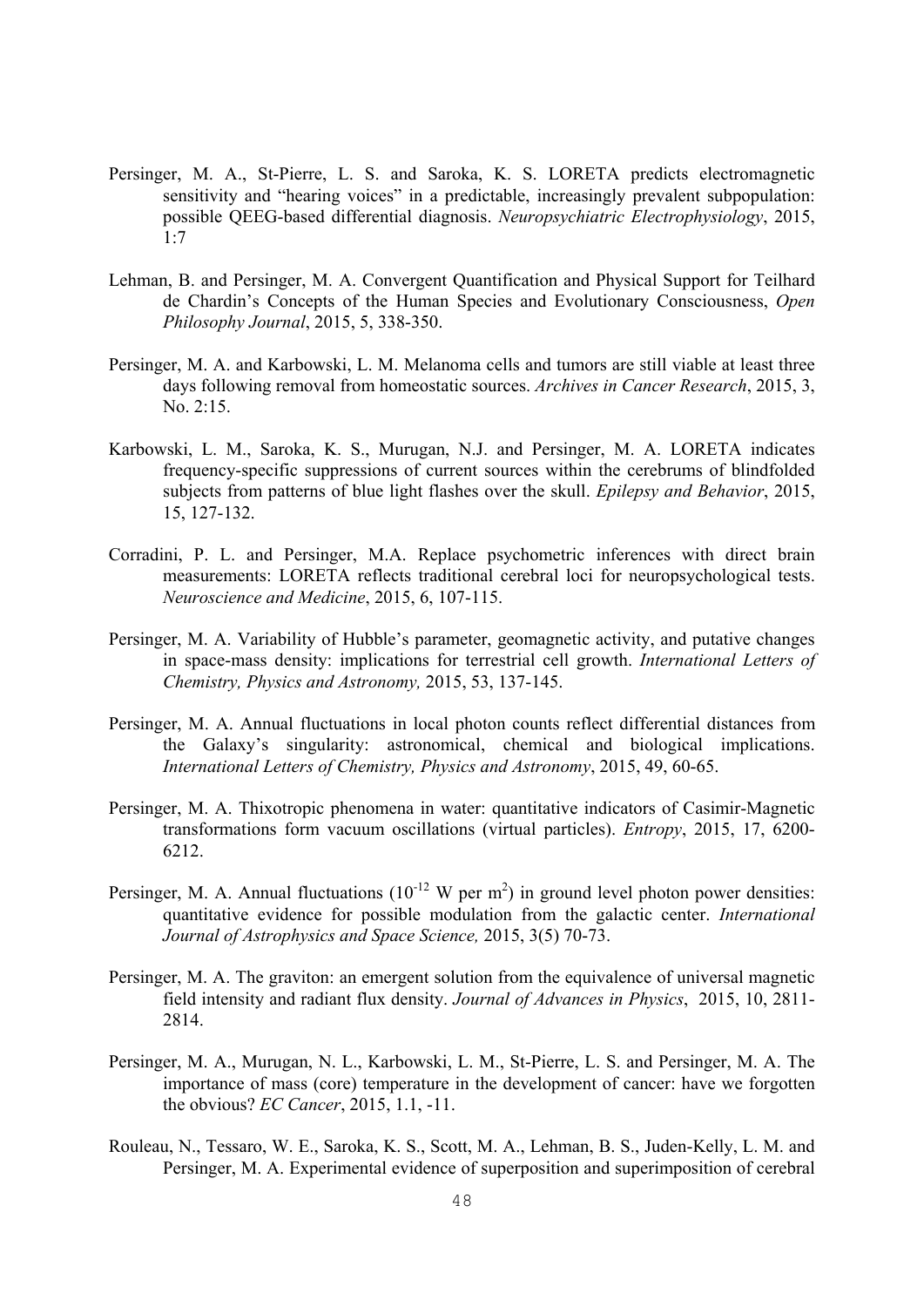activity within pairs of human brains separated by 6000 km: central role of the parahippocampal regions. *Neuroquantology,* 2015, 13, 397-401.

- Vares. D. A. E and Persinger, M. A. Earth's diminishing magnetic dipole moment is driving global carbon dioxide levels and global warming. *International Journal of Geosciences*, 2015, 6, 846-852.
- Persinger, M. A. Variability of Hubble's parameter, geomagnetic activity, and putative changes in space-mass density: implications for terrestrial cell growth. *International Letters of Chemistry, Physics and Astronomy*, 2015, 53, 137-145.
- Persinger, M. A. and St-Pierre, L. S. Compton Wavelengths for the proton and electron may differ by hyperspace geometry: are they the same particle bifurcated? *International Letters of Chemistry, Physics and Astronomy*, 2015, 61, 101-1-4.
- Persinger, M. A. The prevalence and significance of  $\sim 10^{-20}$  J and  $\sim 10^{-12}$  W·m<sup>-2</sup> as convergent/divergent nodal units in the Universe. *International Letters of Chemistry, Physics and Astronomy,* 2015, 61, 94-100.
- Rouleau, N. and Persinger, M A. Enhancement of theta and gamma activity power within fixed sections of human brains stimulated by Sean Harribance's electroencephalographic configuration: Is he equivalent to a "universal donor" for entanglement? *NeuroQuantology*, 2015, 13, 384-396.
- Vares, D. A. E., St-Pierre, L. S. and Persinger, M. A. Correlations between US county annual cancer incidence and population density. *American Journal of Cancer Research*, 2015, 5(11), 3467-3474.
- Mekers, W. F.T., Murugan, N. J. and Persinger, M. A. Introduction of planaria as a new model for multiple sclerosis research: evidence of behavioural differences in cuprizone treated planaria exposed to patterned magnetic fields. *Journal of Multiple Sclerosis*, 2015, 2:4 1000156.
- Persinger, M. A. and St-Pierre, L. S. The physical bases to consciousness: implications of convergent quantifications. *Journal of Systems and Integrative Neuroscience*, 2015, 1(2) 55-64.
- Murugan, N. J., Karbowski, L. M., Mekers, W. F. T. and Persinger, M.A. Group planarian sudden mortality: is the threshold around global geomagnetic activity  $K>6$ ? *Communicative and Integrative Biology*, 2016, 30 Jan: DOI;10.1081/19420889.2015.
- Saroka, K. S., Vares, D. E. and Persinger, M. A. Similar spectral photon densities within the Schumann Resonance and a large population of quantitative electroencephalographic profiles: supportive evidence for Koenig and Pobachenko. *PLOSone*, 2016, DOI:10.1317/journal pone.0146595.
- Vares, D. A. E., Carniello, T. N. and Persinger, M A. Quantification of the diminishing earth's magnetic dipole intensity and geomagnetic activity as the causal source for global warming within the oceans and atmosphere. *International Journal of Geosciences*, 2016,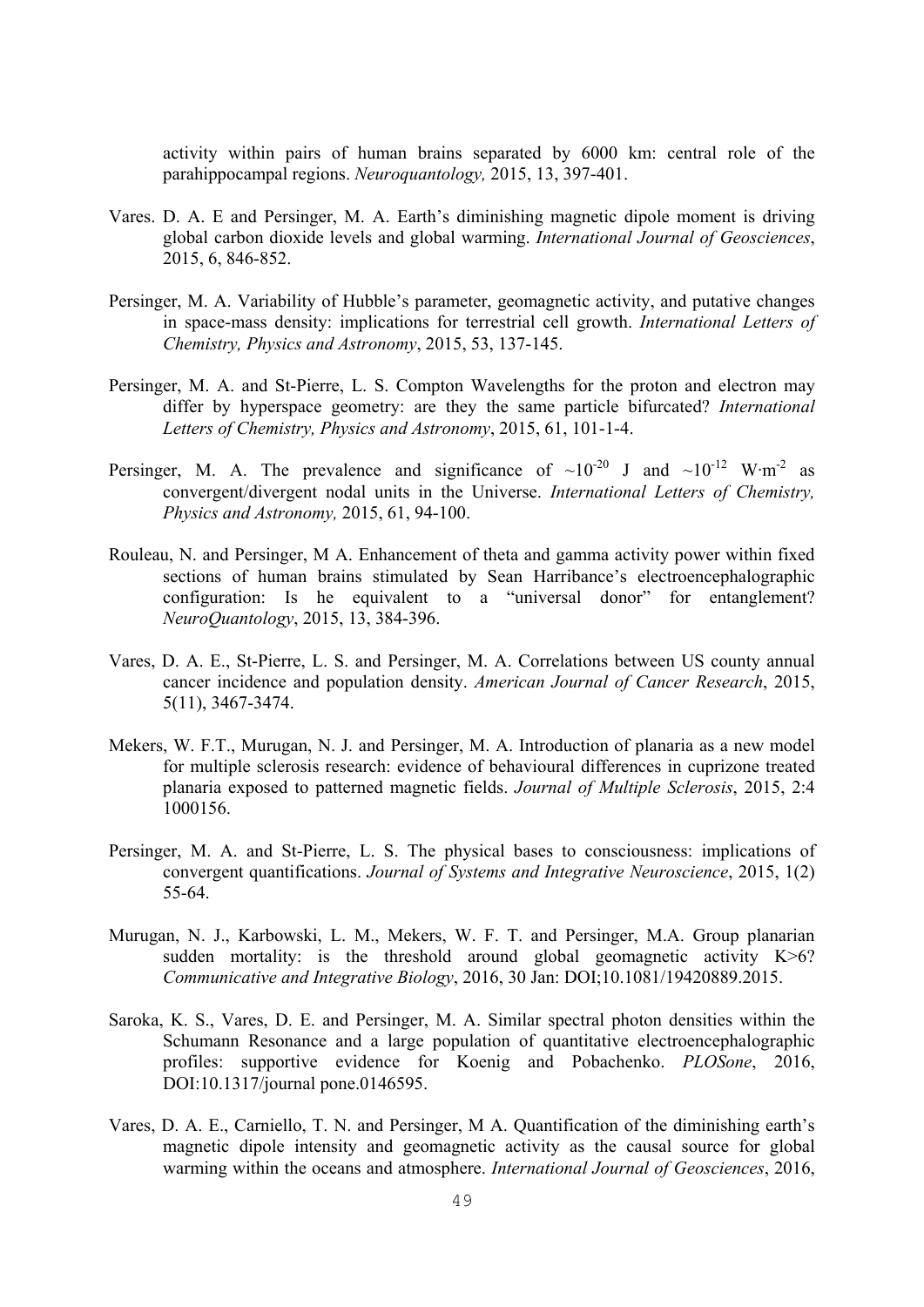7, 78-90.

- Persinger, M. A. and Koren, S. A. The Aharanov-Bohm phase shift and magnetic vector A potential could accommodate for optical coupler, digital-to-analogue magnetic field excess correlations of photon emissions within living aqueous systems. *Journal of Advances in Physics*, 2016, 11, 3333-3340.
- e) Articles (in non-refereed journals): N/A
- Koren, S.A., & Persinger, M.A. Analyses of the *Aum Shinrikyo* "Brain Stimulation Device." 15 August 1997.

Persinger, M.A. The Ingo Swann Visit, August 1998: Raw Data, Analyses and Discussions.

Persinger, M.A. Science and the resurrection. Skeptic, 2002, 9, 76-79.

- f) Book Reviews: N/A
- g) Published Conference Proceedings: See (h)
- h) Patents
- Thomas, A.W., Prato, F., Kavaliers, M., & Persinger, M.A. Application No. 60/019,184 (U.S.A.), "Electrotherapy Device using Low Frequency Magnetic Pulses," Filing Date: 6 June, 1996. U.S. Patent 6, 234, 953 issued 22 May 2001.
- Koren, S., & Persinger, M.A. Provisional Patent Application No. 2,214,296. Series No. 2214296, "Apparatus for Generating Electromagnetic Waveforms," Filing Date, 29 August, 1997. U.S. Patent Application No. 09/141, 752. U.S. Patent 6, 312, 376 issued November 6, 2001.
- ha) Clinical Trials
- Via NeuroScience Industries, C-N Chu and Curt Paulson, CEO, NeuroScience Industries, San Francisco, CA in Taiwan for testing analgesic effects of SAM 360.
- Potential trials beginning in Sweden and Mexico to test the efficacy of affecting brain function by transcerebral complex magnetic fields.
- i) Presentations at academic/professional conferences, societies, workshops:
- Halasz, M.F., Hughes, K.R., Humphreys, D.R., & Persinger, M.A. Radiogenic cerebellar malformation: Elicitation of behavioral transients to unmask compensated deficits of operant learning in rats. (American Zoologist, 1970, 10, 33).
- Persinger, M.A. Some behavioral and physiological effects of pre- and neo-natal exposure to an ELF rotating magnetic field. Sixth International Biometeorology Conference in Noordwijk, The Netherlands, 3-9 September, 1972.
- Persinger, M.A. ELF, thermoelectric and tectonogenic sources of PSI and PK. First Canadian Conference of Psychokinesis, Toronto, Canada, 20-23 June, 1974. (New Horizons, 1, 1975).
- Persinger, M.A. Electromagnetism, field forces, and human activity. Eighth Annual Meeting of the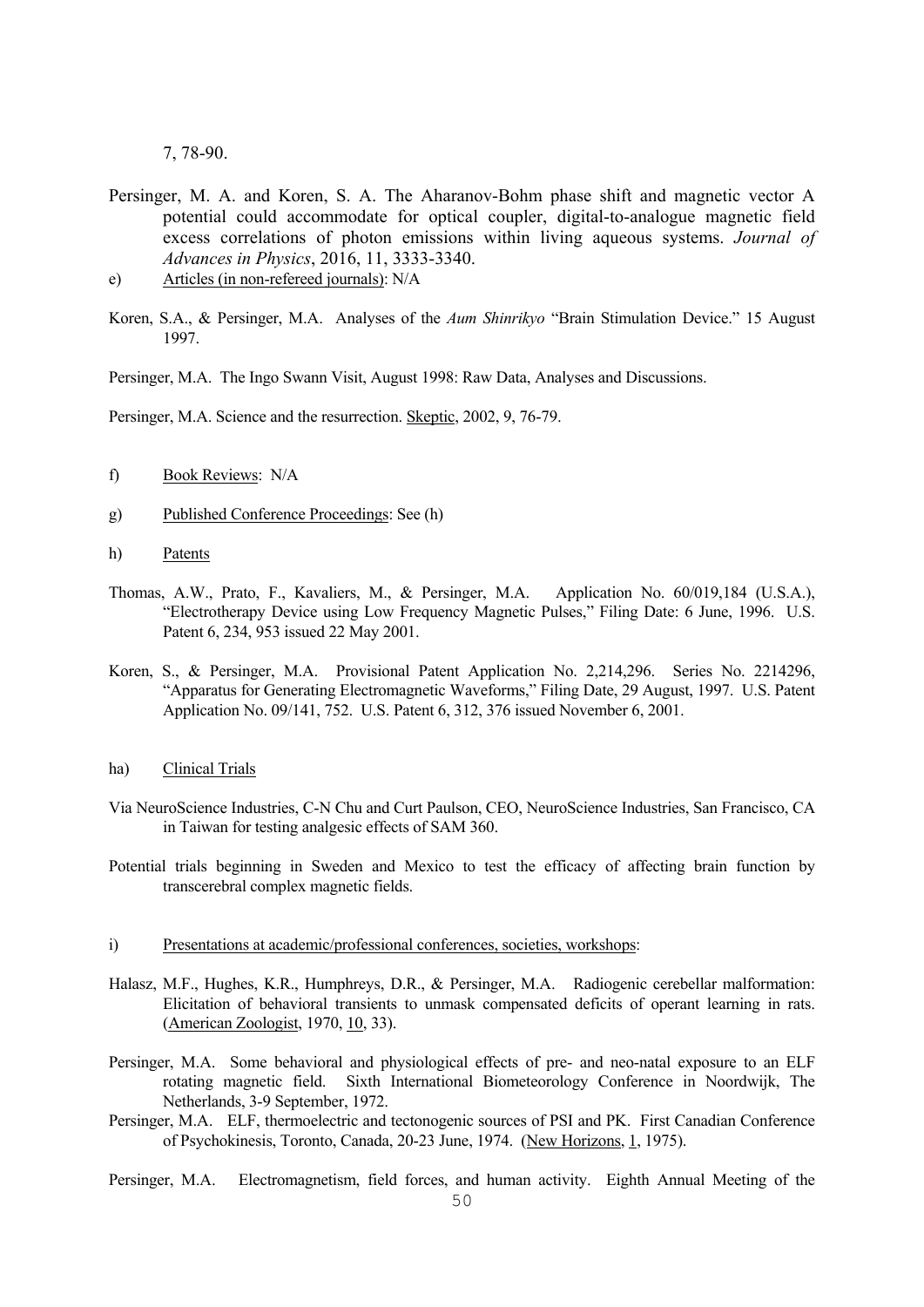Canadian Archaeological Association, Thunder Bay, Ontario, Canada, 6-9 March, 1975.

- Persinger, M.A. Behavioral-biological-biochemical consequences of ELF magnetic field exposures. First Canadian Symposium on the Behavioral-Biological Effects of Extremely Low Frequency Electromagnetic Fields. The  $36<sup>th</sup>$  Annual Meeting of the Canadian Psychological Association, Quebec City, Canada, 18-20 June, 1975.
- Persinger, M.A. Comments on transient seismo-electric/magnetic fields and proximal human behavior. The 7th International Biometeorology Congress, College Park, Maryland, U.S.A., 17-23 August, 1975. (Abstract in International Journal of Biometeorology, Supplement to 1975, 19, 125-126).
- Persinger, M.A., & Janes, J.T. Significant correlations between anxiety scores and perinatal geomagnetic activity. The  $7<sup>th</sup>$  International Biometeorology Congress, College Park, Maryland, U.S.A., 17-23 August, 1975 (Abstract in International Journal of Biometeorology, Supplement to 1975, 19, 126).
- Persinger, M.A., & Lafrenière, G.F. Relative hypertrophy of rat thyroid following ten-day exposures to an ELF magnetic field: Determining intensity thresholds. The  $7<sup>th</sup>$  International Biometeorology Congress, College Park, Maryland, U.S.A., 17-23 August, 1975. (Abstract in International Journal of Biometeorology, Supplement to 1975, 19, 126-127.
- Persinger, M.A. Modifications of brain mast cell numbers in rats by various preweaning treatments. International Society for Developmental Psychobiology. Toronto, Ontario, 5-7 November, 1976.
- Persinger, M.A. Response sensitivity of human subjects to ELF electromagnetic fields: critical considerations for two ELF models of paranormal behaviours. Proceedings of the International Conference on Cybernetics and Society (IEEF Systems, Man and Cybernetics Society), Washington, D.C., U.S.A., 19-21 September, 1977.
- Persinger, M.A. What factors can account for UFO experiences? American Psychological Association, Symposium on Using Hypnotic Procedures in the Investigation of UFO Experiences, Toronto, Ontario, Canada, 28 August, 1978.
- Persinger, M.A. Predicting UFO events and experiences. Presented to the Toronto Society for Psychical Research, October, 1981.
- Persinger, M.A. The problems of human exposure to ELF magnetic fields. Keynote Address. PACE Conference. Learned Societies. Ottawa, Ontario, Canada, June 1982.
- Persinger, M.A. Predicting UFO events and experiences. Invited Paper at MUFON Symposium, 2-5 July, 1982, Toronto, Ontario.
- Persinger, M.A. Some effects of cold climate upon behavior. Presented at the Workshop "Making Canadian Cities More Liveable". Ottawa, Ontario, 28 October, 1982.
- Persinger, M.A. Winter climate and the Canadian personality. The factors. Invited Paper at the Symposium "To Dome or Not to Dome". Part of the New Neighbourhood Forum sponsored by Ministry of Municipal Affairs, Toronto, Ontario, 2-5 February, 1983.
- Persinger, M.A., & Schaut, G.B. (presenter). Intense subjective experiences occur during days of quiet, global geomagnetic activity. Presented at the 100<sup>th</sup> year Anniversary of the American Society for Psychical Research: The 28<sup>th</sup> Annual Convention of the Parapsychological Association), 12-16 August, 1985, Tufts University, Medford, MA.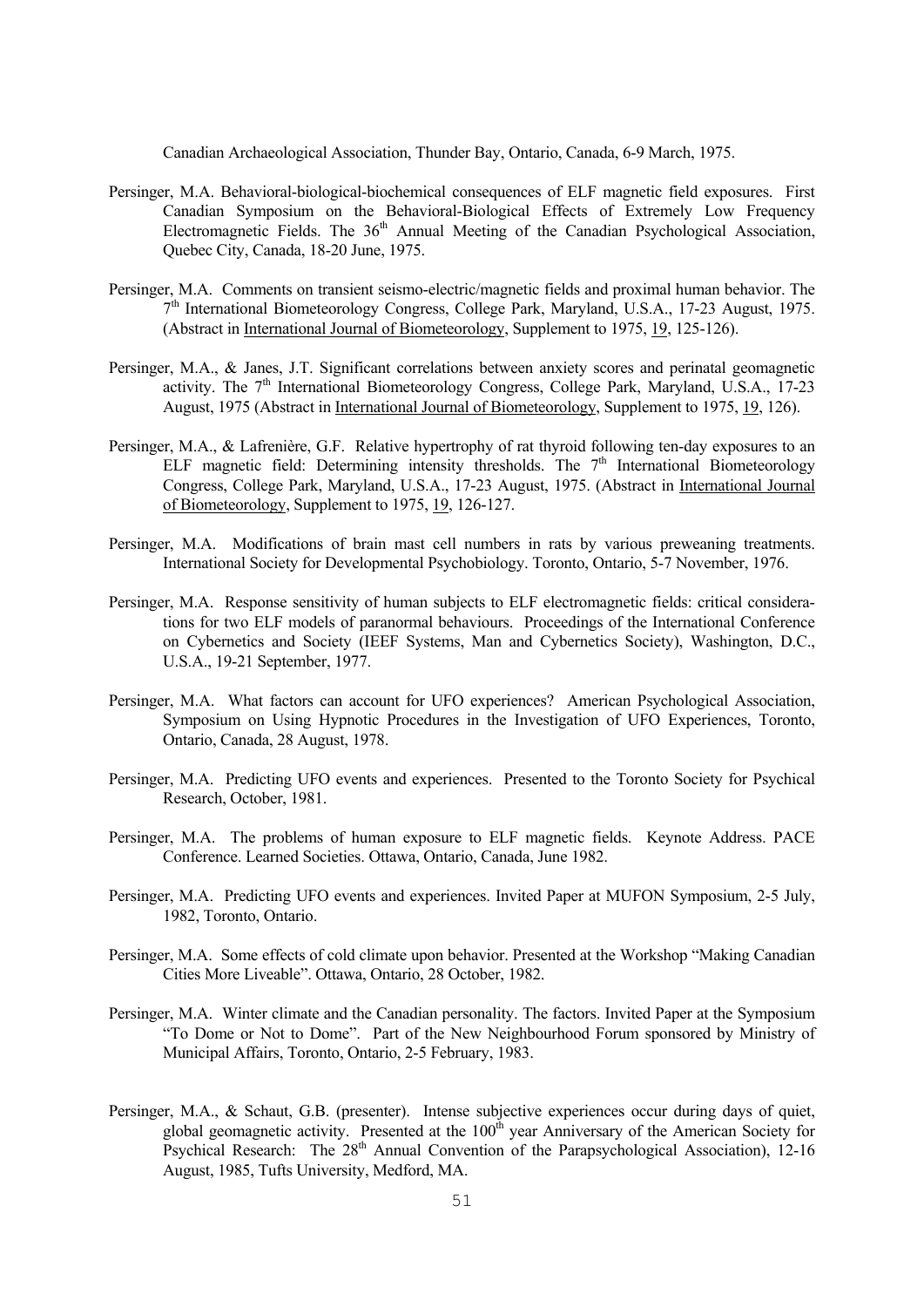- Derr, J.S. (presenter) & Persinger, M.A. Luminous phenomena, earthquake lights and tectonic strain. Presented at the 4<sup>th</sup> Annual Meeting of the Society for Scientific Exploration (Princeton University, October 29-31, 1985).
- Derr, J.A. (presenter) & Persinger, M.A. Temporal association between Zeitoun luminous phenomena and regional seismic activity. Society for Scientific Exploration. Sixth Annual Meeting (Austin, Texas), 29-30 May, 1987.
- Persinger, M.A. Global geomagnetic activity and anomalous psychological experiences concerning death and crisis: further replications. Society for Scientific Exploration. Sixth Annual Meeting (Austin, Texas), May 29-30, 1987.
- Derr, J.S. (presenter), & Persinger, M.A. Luminous phenomena (earthquakes lights?) preceding two New Mexico earthquakes. Presented at the Eastern Section Seismological Society of America Conference (Santa Fe, New Mexico), April 13-15, 1992. Seismological Research Letters, 63(1), January-March, 1992.
- Persinger, M.A. Human memory: What it is and why it changes over time. Presented at The Ontario Family Law Judges Association, Deerhurst, Ontario, May 24, 1995.
- Persinger, M.A. Human memories: An introduction to current scientific evidence and comments concerning problems of memory reconstruction. Presented at Northern Regional Judicial Seminar, Sault-Ste-Marie, Ontario, February 22, 1996.
- Long, T., O'Donovan, C., Cabe, C., Bennett, L., Whittington, P., Bell, W., & Persinger, M.A. Relationship of daily geomagnetic activity to the occurrence of temporal lobe seizures in an epilepsy monitoring unit. Presented at American Epilepsy Society, May 1996. Abstract published in Epilepsia, 1996, 36(S4), 94.
- Choleris, E., Persinger, M.A., Thomas, A.W., Kavaliers, M., Ossenkopp, K.P., & Prato, F.S. The effects of a specific pulsed extremely low frequency magnetic field on conditioned taste aversion in rodents. P-88-A. Presented (by A. Thomas) at the Second World Congress for Electricity and Magnetism in Biology and Medicine. June 8-13, 1997, Bologna, Italy, p. 221.
- Persinger, M.A. The limbic brain and forensic dilemmas. Presented at the Forensic Police Conference, Sudbury, Ontario (Four Points Hotel), 25 September, 1998.
- Persinger, M. A. The God of mind or the Mind of God? Humanist Society, Toronto, June 2002. (portions published in Humanist in Canada, Winter 2002-2003, pp. 8-10,19.
- Persinger, M. A. Complex, weak magnetic fields as powerful biological stimuli: correlational data and experimental simulation. Seminar Series, Guelph University, February, 2003.
- Persinger, M. A. Effects of weak complex magnetic fields (nanoTesla) on mortality in mice following injections of melanoma cells. Cancer Research Seminars. Northeastern Ontario Cancer Research Center, 16 May 2003.
- Martin, L.J., Persinger, M. A. Waveform-specific intensity dependent and time limited efficacy of magnetic fields for analgesia in the male Wistar rat. Society for Neuroscience, Program No. 238.7, New Orleans, LA., 2003.
- Persinger, M. A. Modulation of chemically-induced tumorigenesis by nocturnal application of weak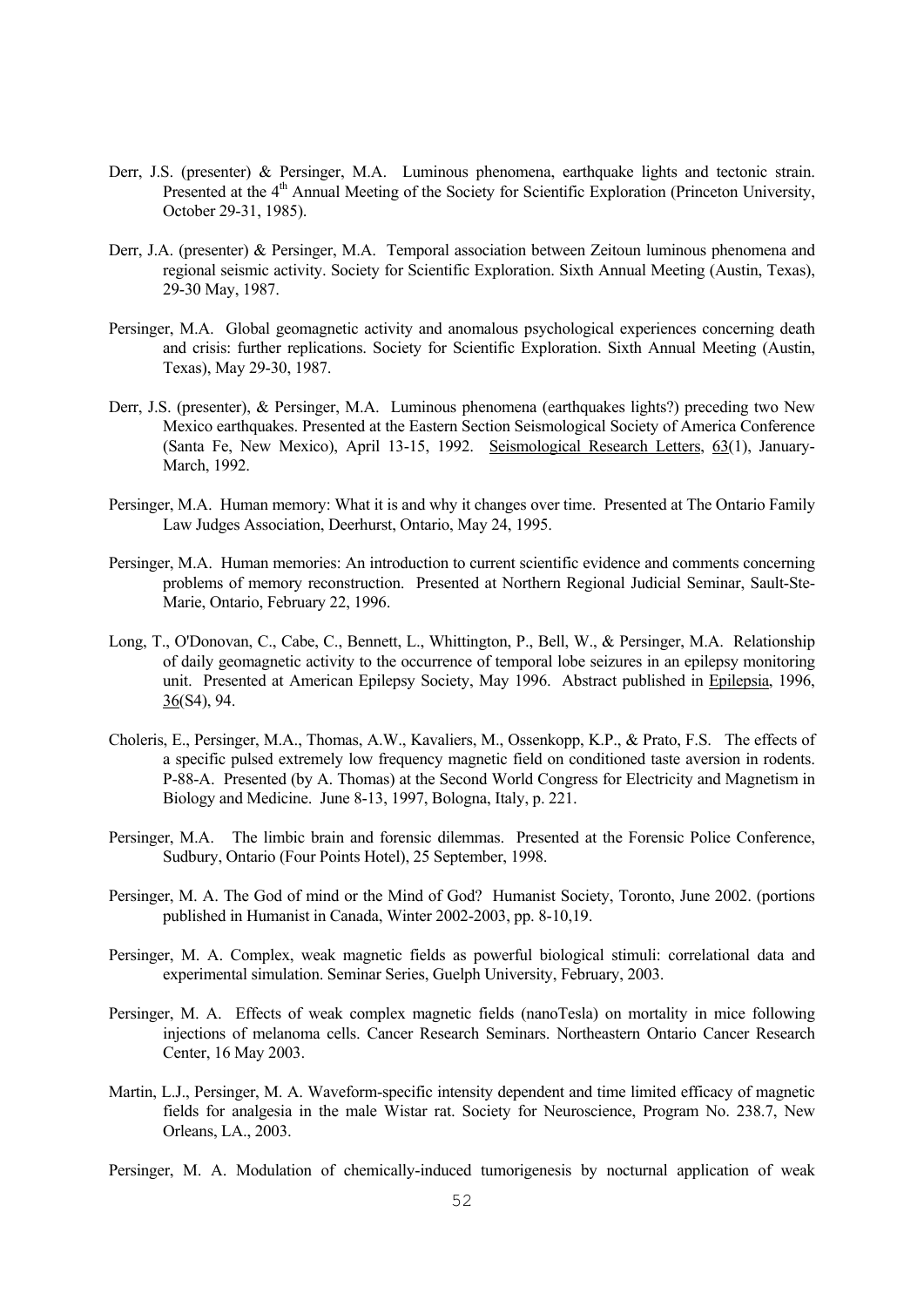complex magnetic fields that simulate geomagnetic activity. Northeastern Ontario Cancer Research Center, November 2003.

- Persinger, M. A. Behavioral and histomorphological consequences of neuronal death. Cancer Research Seminars. Northeastern Ontario Cancer Research Center, December, 2004.
- Dupont, M. J., Charette, J. C., Parker, G. H., St-Pierre, L. & Persinger, M. A. Experimental simulation of the geomagnetic activity correlated with sudden infant death in rat pups and histomorphological changes. SIDS International Conference. 2-6 July, 2004, Edmonton, Alberta.
- Martin, L. J., Lafrenière, R. M., Persinger, M. A. Variable exposure durations to a weak (microTesla) frequency-modulated magnetic pattern activates MAPK, ERK-1, and ERK-2 pathways which results in different thermal analgesic responses that can be increased with preinjections of morphine or agmatine. Society for Neuroscience, Program No. 718.5, San Diego, CA., 2004.
- Galic, M. A., Fournier, N.M., Martin, L. J., & Persinger, M. A. Anticonvulsant action from a 10-min swim stress on behavioral convulsions induced through lithium and pilocarpine. Society for Neuroscience, Program No. 451.15. San Diego, CA., 2004.
- Persinger, M. A. Recent developments in behavioral neuroscience: implications for legal concepts of intention and impulsive acts. Northern Ontario Judges Conference, May, 2005.
- Persinger, M.A., & Buckman, R. The experimental production by weak naturally-patterned magnetic fields of the sensed presence: the prototype to god and related mystical experiences. 10 March, 2006, University of Toronto MacLean Auditorium (Guest Lecture) for The Humanist Society (recorded by TVO and aired May, 2006).
- Persinger, M. A. The molecular bases to memory and analgesia: The role of the ERK/MAPK Cascade and the potential interaction with physiologically-patterned magnetic fields. Tumor Biology Seminars, Regional Cancer Program, Sudbury, Ontario, 16 October, 2006.
- Mach, Q-H. & Persinger, M. A. LTP saturation induced by electromagnetic fields impairs performance in the Morris water maze. Society for Neuroscience, 18 October, 2006, Atlanta, Georgia.
- Persinger, M. A. presented "The anachronism of policies and laws for hate speech in Canada: the current negative cultural impact of legal punishment upon extreme verbal behaviour" to the Canadian Human Rights Commission in Marc Lemire (Respondent) vs Richard Warman (Complainant) Case: 22 February, 2007 (transcript also available).
- From 2008 to present (about one conference per year; posters presented by graduate students at various international conferences.

October 2013 (Oral Presentation) Electromagnetic Fields and Water: The Potential for Non-Locality.

2nd International Symposium on Electromagnetic Fields and Quantum Phenomena in the Biological Systems. Poznan, Poland

October 2012 (Poster). The Physiochemical and Spectroflourescent Analysis of Patterned Magnetically Field Treated Water.

Seventh Annual Conference on the Physics, Chemistry & Biology of Water, West Dover, Vermont, USA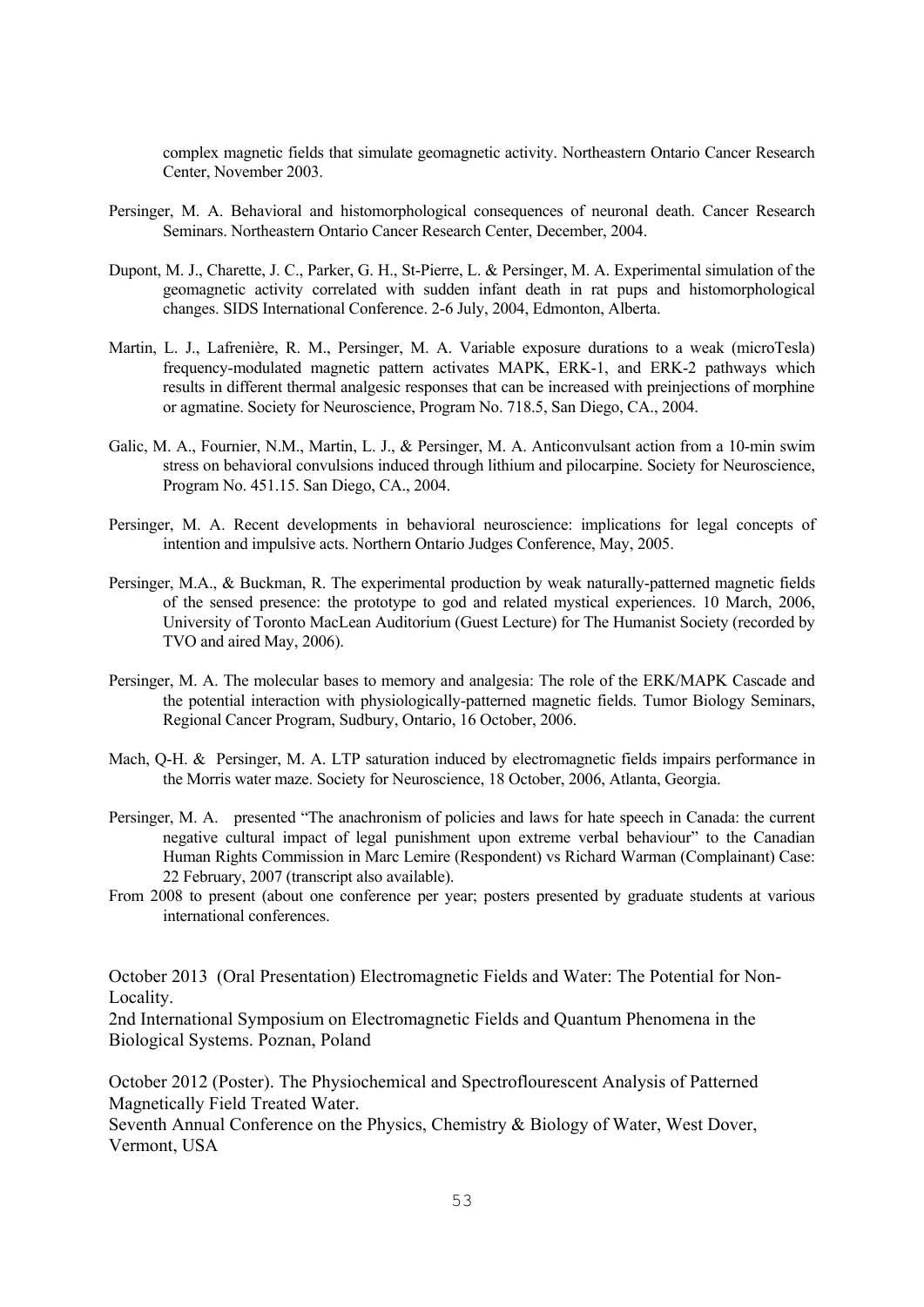April 2012 (Oral) Potential Synergisms of Pulsed Low Frequency Magnetic Fields and Opioids on Dugesia tigrina Locomotion. 3rd Annual Pyschology Conference, Laurentian University, Sudbury

Dotta, BT, Saroka, KS, Persinger, MA. Increases Biophoton emission from the head during different states is correlated with EEG power.

FENS (Forums for European Neuroscience Societies) Barcelona, Spain – July **2012**

Dotta, B.T., Persinger, M.A. Ultra weak luminescence from biological systems.

*International Conference on Ultraweak Photon Emission, Olomouc, Czech Republic – June 2013*

Dotta, B.T., Murugan, N.J., Karbowski, L.M., Lafrenie, R.M., Persinger, M.A. Cosic's Resonant recognition model for macromolecules can be used to predict and modify the fluctuating wavelengths of ultraweak photon emission from stressed cancer cells.

*Biophysical Society Conference, San Francisco, California, USA* – Feb **2014**

#### j) Research Contracts:

| 1983      | U.S. Navy, Surface Weapons Research Branch: Magnetic Field Effects on Mast Cell         |  |
|-----------|-----------------------------------------------------------------------------------------|--|
|           | Degranulation: \$10,000                                                                 |  |
| 1985-1986 | Prognostication of rock bursts from micro seismographic patterns. CIMMER: \$25,000      |  |
| 1999-2001 | Weak transcerebral magnetic fields as treatments for depression following brain injury: |  |
|           | Clinical trials (Network North): \$15,000                                               |  |

#### k) Community Contributions

- -Research covered in the following magazines: Omni, Psychology Today, Newsweek (Japan), Equinox, MacLean's Magazine, New York Times Magazine, Wired, Newsweek (U.S.A.), Reader's Digest, Discover, New Scientist, Saturday Night.
- -Research covered (via telephone interviews) in major newspapers from: England, Scotland, Sweden, Denmark, Japan, France, U.S., Canada, Germany, The Netherlands, Italy, Chile, Australia, New Zealand, Portugal, Turkey, Taiwan, Poland, Brazil, Ukraine, Russia, and South Korea..
- -Guest on over 100 TV and radio shows concerning scientific aspects of various paranormal events and religious/mystical experiences (1974-2010).
- -Since 1986 I appeared on "NOVA", ABC's "20/20", ABC's "NightLine," "60 Minutes" (Australia), "That's Incredible," "48 Hours" (CBS), Unsolved Mysteries, The Discovery Channel, UltraScience, MTV News Special, The Unexplained, CNN News, NBC News, The Learning Channel, Arts and Entertainment Channel, Japanese T.V. We have been filmed by approximately 150 different groups of television journalists or writers within the last 17 years. (List of most interviews is available).
- -Registered Psychologist, Ontario (since 1987). Specialty: Neuropsychology; Clinical Psychology; Practice in Neuropsychology
- l) Other Scholarly Activity Representing a Contribution to the Discipline:
- Member of the Editorial Board for the Journal of Research in PSI Phenomena (1976-78)
- Member of Editorial Board for Journal of Bioelectricity. Have refereed articles for the following journals: Science; Physiology and Behavior; Perceptual and Motor Skills; Psychological Reports; Psychopharmacology; Developmental Psychobiology; Scandinavian Journal of Work, Environment and Health; Pharmacology, Biochemistry and Behavior; Journal of Nervous and Mental Disease; Brain Research Bulletin; Personality and Individual Differences; Epilepsy Research; Neuroscience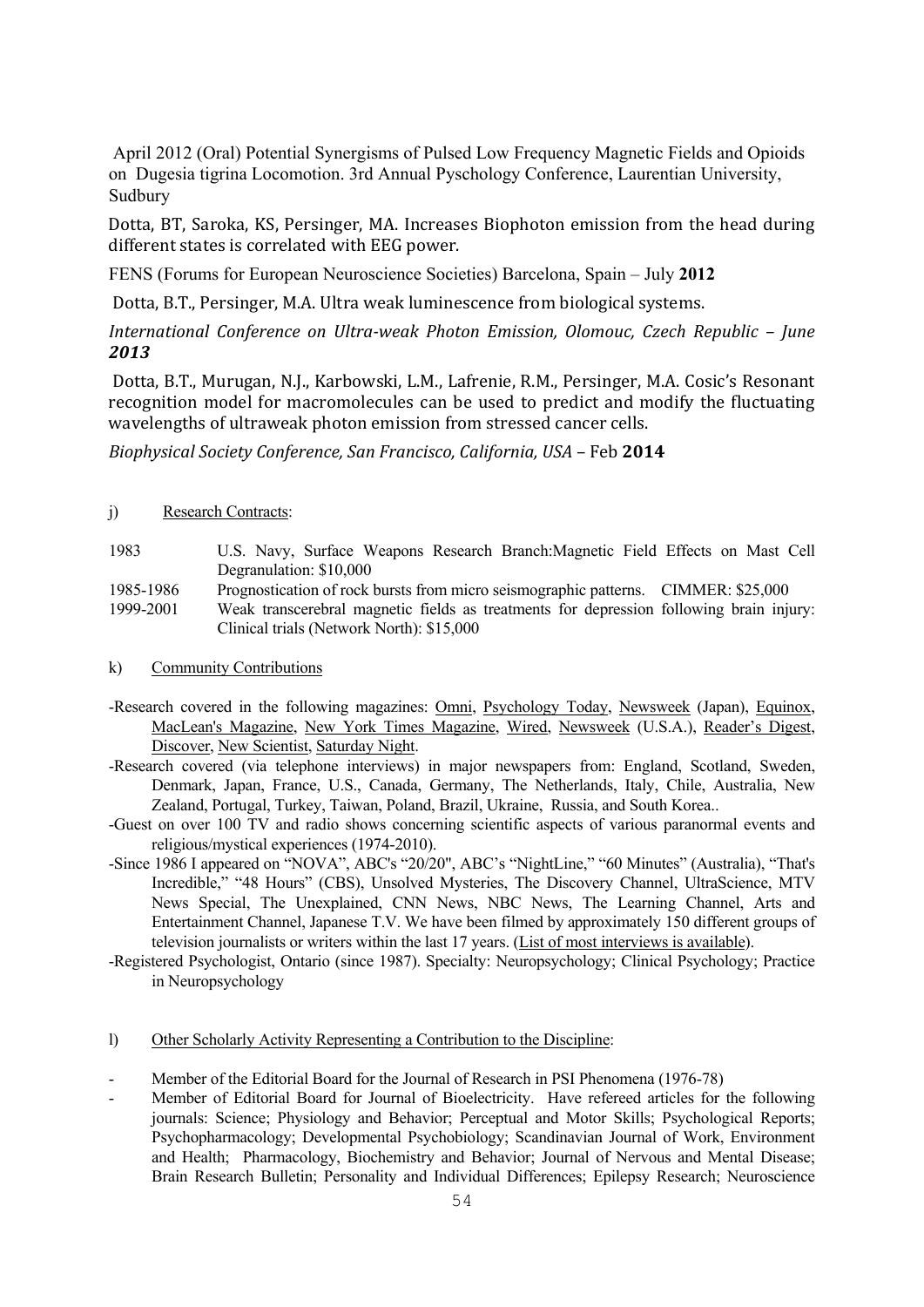Letters; Journal of Neurochemistry; Brazilian Journal of Medical and Biological Research; Journal of Comparative Psychology; Epilepsy and Behavior, Bioelectromagnetism, Neurobiology of Disease, Journal of Physics, Astrophysics, and Physical Cosmology, Neuroquantology, Neurocase, Theriogenology, Cortex, Histology and Histopathology.

- Organized first Canadian Symposium concerning the bio-behavioral effects of extremely low frequency electromagnetic fields, Quebec City, C.P.A., 1975
- Special Consultant to the Committee on Biosphere Effects of ELF Radiation of the Assembly of Life Sciences, Division of Medical Sciences, Washington, D.C., U.S.A. (1976-77)
- Technical Consultant in Psychology and Electromagnetic Field Effects for Aerial Phenomena Research Organization (A.P.R.O.), Tucson, Arizona, U.S.A. (1975-77)
- Member of Scientific Advisory Board for Society for the Investigation of the Unexplained (1978-86)
- Member of Scientific Advisory Panel for Evaluation of Potential Medical Hazards from Overhead 765 KV Transmission Lines for the State of New York (1980-1984)
- Member of Board of Sudbury Head Injury Association (1992-1999)

# 8. *CURRENT RESEARCH PROJECTS*

- Discerning potential effects of complex, weak intensity magnetic fields for producing and treating specific cancers.
- Quantitative (cell count) measurements of the aberrant neuroanatomical pathways of sudden infant deaths in rats and humans associated with pc1 geomagnetic patterns and nitric oxide.
- Long-term neuroanatomical and behavioral effects of 1 min of exposures to carbon dioxide, nitrogen gas, or vacuum during infancy and childhood in the rat.
- Determining the mechanisms of persistent excessive sucrose consumption (200 cc/day) in the rat.
- Determination of neuronal apoptosis and necrosis in impact and countercoup areas in the rat brain following single mechanical impacts to the skull without loss of "consciousness"-potential treatments
- Isolation of electromagnetic sequences that stimulate gene expression.
- Modifying the interval between successive 20 msec recreations of consciousness and time experience.
- Behavioral and neuroimmunological correlates of seizure-induced brain damage within the rat.
- Neurocognitive and personality changes in people with enhanced temporal lobe signs.
- Thalamic fine-structure connection by factor analyses and canonical correlation of nuclear necrosis and histochemical determinations.
- Modelling and testing of the tectonic strain model for luminous phenomena and seismicity.
- Simulation of near-death experiences, mystical experiences, and altered states of consciousness by exposure to complex, weak transcerebral magnetic fields.
- Isolating and evaluating the fundamental electromagnetic algorithms for brain stimulation as substitutes or adjuncts to drug treatment for depressed and chronic pain patients.

# 9. *MEMBERSHIP AND CONTRIBUTION IN PROFESSIONAL ORGANIZATIONS*

- 1. Member of Executive of the Sudbury Advisory Committee for Head Injury (1988-1999)
- 2. Member of the following organizations: American Society for the Advancement of Science; Neuroscience Society; Ontario Psychological Association

#### 10. a. *DOCTORAL DISSERTATION SUPERVISION* **(bold indicates in progress)**

Blake Dotta (Biomolecular Sciences Program): Photon Emission from Cells and Photon Communication,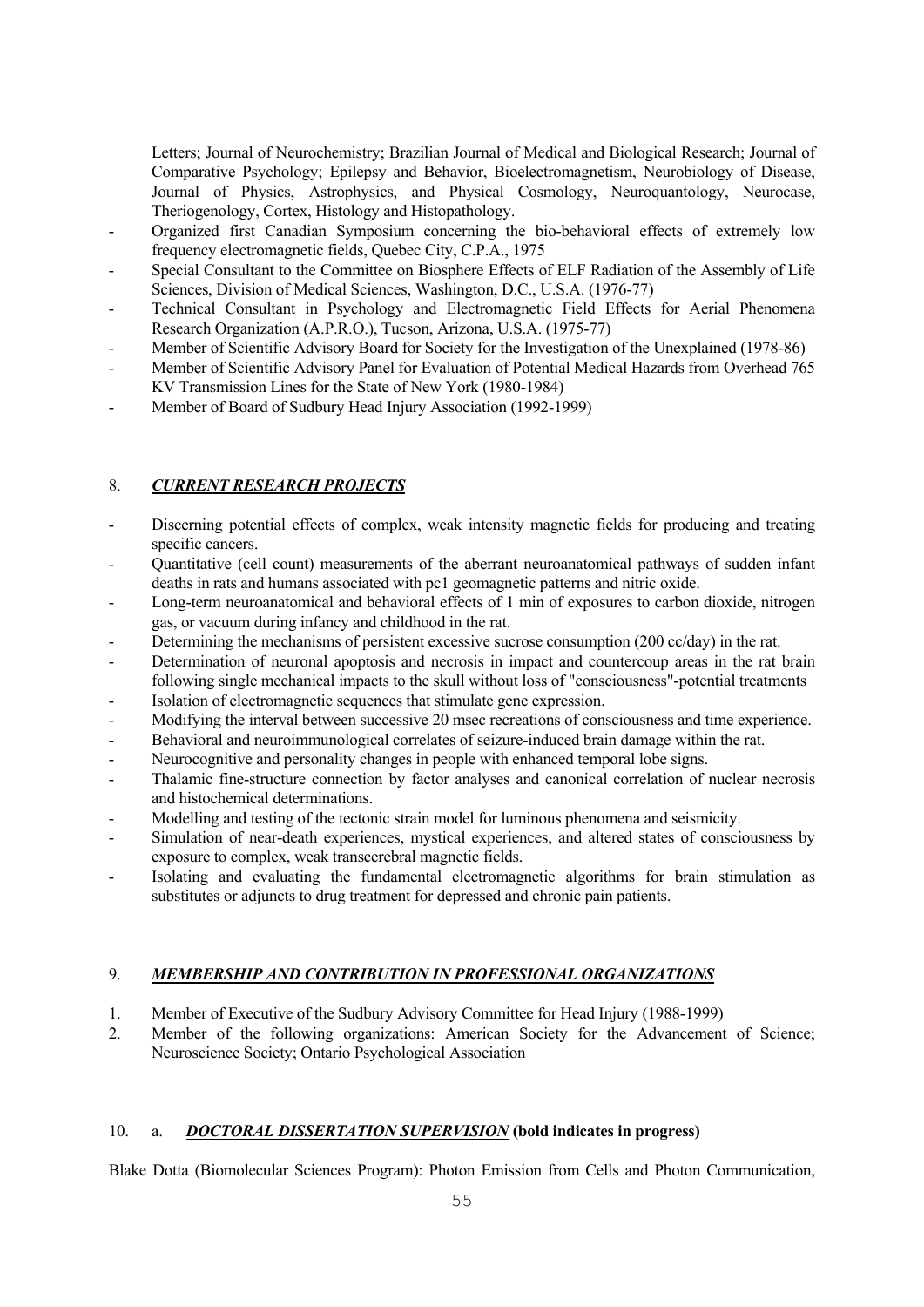2010 to 2014.

Linda St-Pierre (Integrated Biology). Complex magnetic fields and obesity Via Guelph University: 2001-2011.

**Quoc Hao Mach** (co-supervisor, Engineering) : Artificial systems in mining exploration (2008-present)

Rolland Chrétien (Psychology) Prefrontal lobe indicators differentiate young offenders from normal teenagers Via Ottawa University: 1993-1997

**Lukasz Karbowski** (Biomlecular Sciences Program): Magnetic field inhibition of cancer cells **Kevin Saroka: (**(Human Studies Program) Complex systems in human phenomena: magnetic-music effects. **Nirosha Murugan** (Biomolecular Sciences Program): Magnetic fields and light patterns on cell membranes **Mandy Scott** (Human Studies Program): QEEG and Conscious States

**David Vares** (Human Studies Program): Low Level Seismic Energies and Human Conflict

**Joseph Caswell** (Human Studies Program): Heliobiological Phenomena

**Lucas Tessaro** (Human Studies Program): Plato's Forms, Thought Patterns and Modern QEEG

**Lyndon Juden-Kelly** (Human Studies Program): Machine-Non Machine Interfaces for Subtle Energy

**Nicolas Rouleau** (Biomolecular Sciences Program): Molecular Biology of AI.

**Trevor Carniello** (Biomolecular Sciences Program): Quantum Botany

#### 10. b. *MASTER THESIS SUPERVISION (Primary Supervisor)* **Bold Indicates In Progress**

| <b>Ryan Bidal</b>       | Magnetic properties of physiological water (2015-                    |
|-------------------------|----------------------------------------------------------------------|
| <b>William Mekers</b>   | Planarian and chemical reactions (2014-                              |
| <b>Justin Costa</b>     | Photon profiles in water and biology (2014-                          |
| Nicholas Rouleau        | Self-generating magnetic field patterns (2013-                       |
| <b>Trevor Carniello</b> | Quantum and biological (plant) systems (2013-                        |
| Andrew Lapointe         | Mechanical forces, impact injuries and QEEG (2012-                   |
| Ryan Burke              | Complex magnetic fields and different species (2012-2014).           |
| David Vares             | Random events and RPG mathematics (2012-2014)                        |
| Lyndon Juden-Kelly      | Geomagnetic activity and temporal distortions (2011-2014)            |
| Joseph Caswell          | Consciousness and control or random events (2011-2014)               |
| Nirosha Murugan         | EM fields and protein configuration in planaria (2011-               |
| Paula Corradini         | Neuropsychology and Brain EEG (2011-2014)                            |
| Lucas Tessaro           | Magnetic Fields and Receptors (2011-2014)                            |
| <b>Brendan Lehman</b>   | Virtual Brain Space, QEEG and Biogames (2011-                        |
| Lukaz Karbowski         | Comparisons of aging-induced and epileptic neuronal loss (2010-12    |
| Anabella Caracas        | Human energies and healing (2010-                                    |
| <b>Constance Reed</b>   | Electromagnetic fields and clinical health (2010-illness)            |
| Mark Collins            | Consciousness and brain activity (2010-2014)                         |
| Kevin Saroka            | QEEG activity, music, and magnetic fields (2009-2011)                |
| Noa Gang                | Magnetic fields, planarian, and water (2008-2011)                    |
| Christina Lavallee      | QEEG, meditation and magnetic fields (2008-2010)                     |
| Natalie Lagace          | Histmorphology of brain and aggression (switched to Midwifery)       |
| Rafiq Rahemtulla        | Mast cells and function (2008-2012)                                  |
| <b>Mandy Scott</b>      | Electroencephalographic activity and consciousness (2007-2012)       |
| Katherine George        | Obesity and brain damage (2008-2010)                                 |
| <b>Blake Dotta</b>      | Temporal censing in cells and humans (2008-2010)                     |
| Bryce Mulligan          | Geomagnetic fields and behavior (2007-2011)                          |
| Hsai Patrick Wu         | Infrared field effects on cell metabolism and signalling (2007-2009) |
| Mathew Hunter           | Electroencephalographic AI in biology and engineering (2007-2010)    |
| Debby Meades:           | Aging, brain, and behavior2005-2006 (withdrew)                       |
| Phil Evans:             | Mild head injury and mechanisms2005-2011                             |
|                         |                                                                      |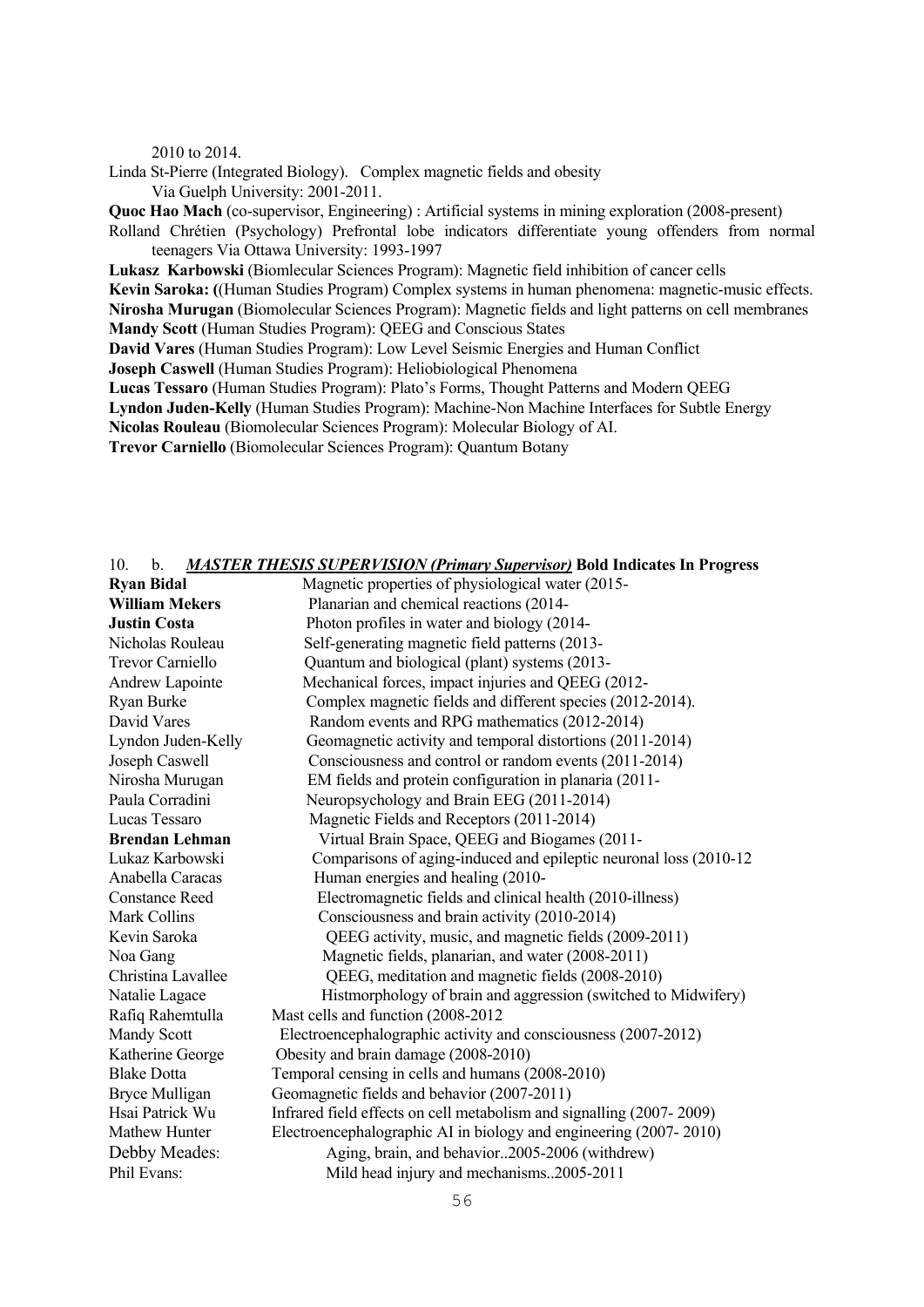Vivien Hoang: Experimental brain injury and treatment..2005-2008 Paul Whissell: Magnetic fields and development...2005-2008 Jude Delparte: Complex magnetic fields and learning.. 2003-2006 Jing Hu: Magnetic fields and neoplastic histology.. 2003-2006 Quoc Hao Mach: Basic algorithms of AI in biological systems..2002-2007 Michael Galic: Sucrose-hormonal effects in female rats..2002-2005 Loren Martin: Complex magnetic fields and analgesia....2002-2004 Wudu Lado: Closed-head injury and novel treatments in the rat..2002-2005 Julie Charette: Early anoxia, hippocampus, and behavior. (hiatus for Architecture) Mathieu Dupont: SIDS related magnetic patterns and cell density..2002-2005 Nicholas Booth: Complex magnetic fields and consciousness..2002-2006 Eric Tsang: Complex EM therapy and EEG/physiological measures..2001-2004 Samantha Kinoshameg: EAE and geomagnetic-type stimulations..2000-2003 Bruce McKay: Complex magnetic field synergisms with drugs..1999-2001 Linda St-Pierre: Prenatal exposures to complex magnetic fields..1998-2001 Linda Vaillancourt: Maternal behavior and brain damage..1998-2002 Tracy Bergeron: Sense of self and brain laterality..1998-2009 Rod O'Connor: Sudden Infant Death and magnetic fields..1997-2001 Lee Stewart: Excitotoxicity and brain injury ..1997-2000 Timothy Rico: Blood chemistry and histology of epileptic rats (withdrew) Guylaine Chellew: Cardiac aperiodicity and neuropsychology 1997-2006 Carolyn Djaferis: Families and patients after closed head injury 1995-2006 Laura Baker: Magnetic fields and brain injury depression..1996-2005 Charles Cook: Developmental aspects of consciousness..1997-2000 Lisa Cook: Experimental multiple sclerosis..1996-1999 Cynthia Renton: Neurocognitive features of PMS patients..1995 (withdrew) Dawn Desjardins: Aggressive behavior and brain in rats: 1995-1998 Sandra Tiller: Neuropsychological tests and acquired brain injury: 1996-1999 Barbara Hein: Cognitive style and interests in science students: 1993-98 Pauline Richards: Ontogeny of Toe Agnosia and Graphaesthesia: 1992-94 Yves Bureau: Hypothermia and epileptic-induced brain damage: 1992-94 Susan Fisher: Neuropersonality changes following concussion: 1990-93 Carol Bisson: Brain tumor incidence in Northern Ontario: 1992-95 Oksana Peredery: Oral cadmium and severity of limbic seizure damage: 1991-94 Pat Kaija: MMPI profile of adolescent substance abusers: Withdrew Drew Moulden: Ontogeny of dichotic listening: 1991-93 Ross Skirda: Religious/Paranormal beliefs and dichotic processing: 1991-92 Ka-mee Law: Oral Cd and kidney histochemistry and pathology: 1987-89 Anna-Maria Santi: Psychosocial discriminators of gifted children: 1986-87 Chris Blomme: Magnetic field detection by pigeons: 1986-88 Jackie Stanley: Humoral immunological response of the rat: 1985-86 Patricia Lepage: Nickel deposition in fowl within Ontario: 1984-85 Before 1980, about 8 M.Sc.s in Chemistry and Biology. **\*bold indicates current students**

#### 11. *RESEARCH GRANTS*

2013-2015: Bosarge Family Biophoton Cancer Stopping Apparatus Project: \$1.3 million 2010-2015: NSERC \$27,000 per year (sum=\$135,000) for studying: complex electromagnetic field effects on cancer growth 2006: Bancroft Community Futures: Minerals, Magnetic Fields and Creativity: \$5,000. 2004: Canadian Foundation for Study of Infant Deaths: \$26,000. 2000-2001: BIAL Foundation: Complex Magnetic Fields Psi and Consciousness: \$40,000